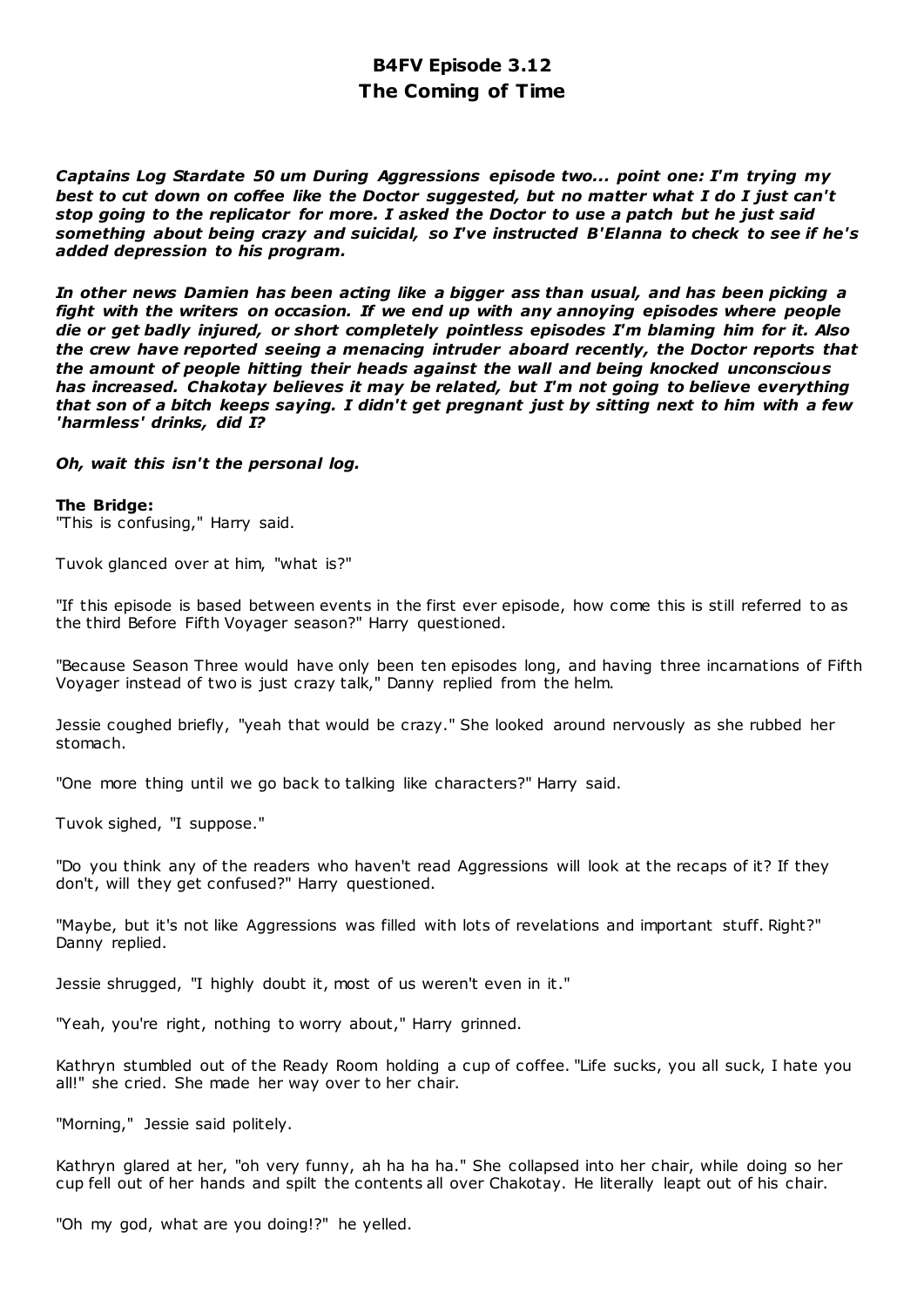"Oh chill it was an accident," Kathryn grumbled. "You'd know all about that wouldn't you!"

Chakotay wiped himself down, "that was hot coffee, I'll have to go to Sickbay. Wait, coffee, why aren't you freaking?"

"Because it's decaf. I just found out that somebody reprogrammed my replicator to give me decaf after one real coffee," Kathryn muttered. She narrowed her eyes, "was it you?"

"No, but I did tell you to cut down," Chakotay replied. "Now if you'll excuse me." He walked into the turbolift nearest to Harry.

Tom stepped out of the other turbolift sporting a black left eye. "Hi guys," he muttered. Everyone but Kathryn turned to glance at him, all but Tuvok started smirking at him.

"Tom, what happened to you?" Jessie giggled. "This is the first I've seen you today after all."

Tom tried to raise his left eyebrow, but cringed in pain. "Don't ask ok," he grumbled, making his way over to the helm.

Danny got out of his chair and replaced somebody at the Science station. Tom sat down in his chair.

"All right, who wants to investigate the decaf mystery for me?" Kathryn asked. Everyone looked uncomfortable.

# **That afternoon**

### **Sickbay:**

Kes walked over to the biobed Jessie was lying on. "Don't worry, the door is passworded and the Doctor is offline during his 'upgrade'," Kes said.

"I'm not worried, I'm just confused," Jessie said. "This is the first time and James said he'd be here. I'd get mad at him but he always has this cute pout on his face and or the sad eyes, it makes it hard to lose my temper with him."

Kes raised an eyebrow, "now it's my turn to be confused. You get mad at him over the slightest thing, what are you talking about?"

"All right, it's hard to stay mad at him," Jessie muttered with a pout.

Kes nodded her head, "better. Why don't we get this started."

# **Engineering:**

An unknown crewmember walked up to B'Elanna, "Lieutenant, here is the report you asked for."

She snatched it out of his hands, "whatever."

"Is something wrong?" he asked.

B'Elanna sighed, "I'm sorry, it's Paris, he's getting on my last nerve."

"It's ok, I'm sure he'll move on sometime soon like he usually does," the crewmember said. An unknown girl walked up to him. He looked at B'Elanna nervously, "Lieutenant, permission to be relieved for ten minutes."

B'Elanna looked up from her PADD, she took one glance at the girl before nodding her head. "Go ahead, take your time." She walked away. The two crewmembers stepped out of the room.

# **One hour later**

**The Security Office:**

A pair of girls were sitting opposite James, crying their eyes out. He was busy looking uncomfortable.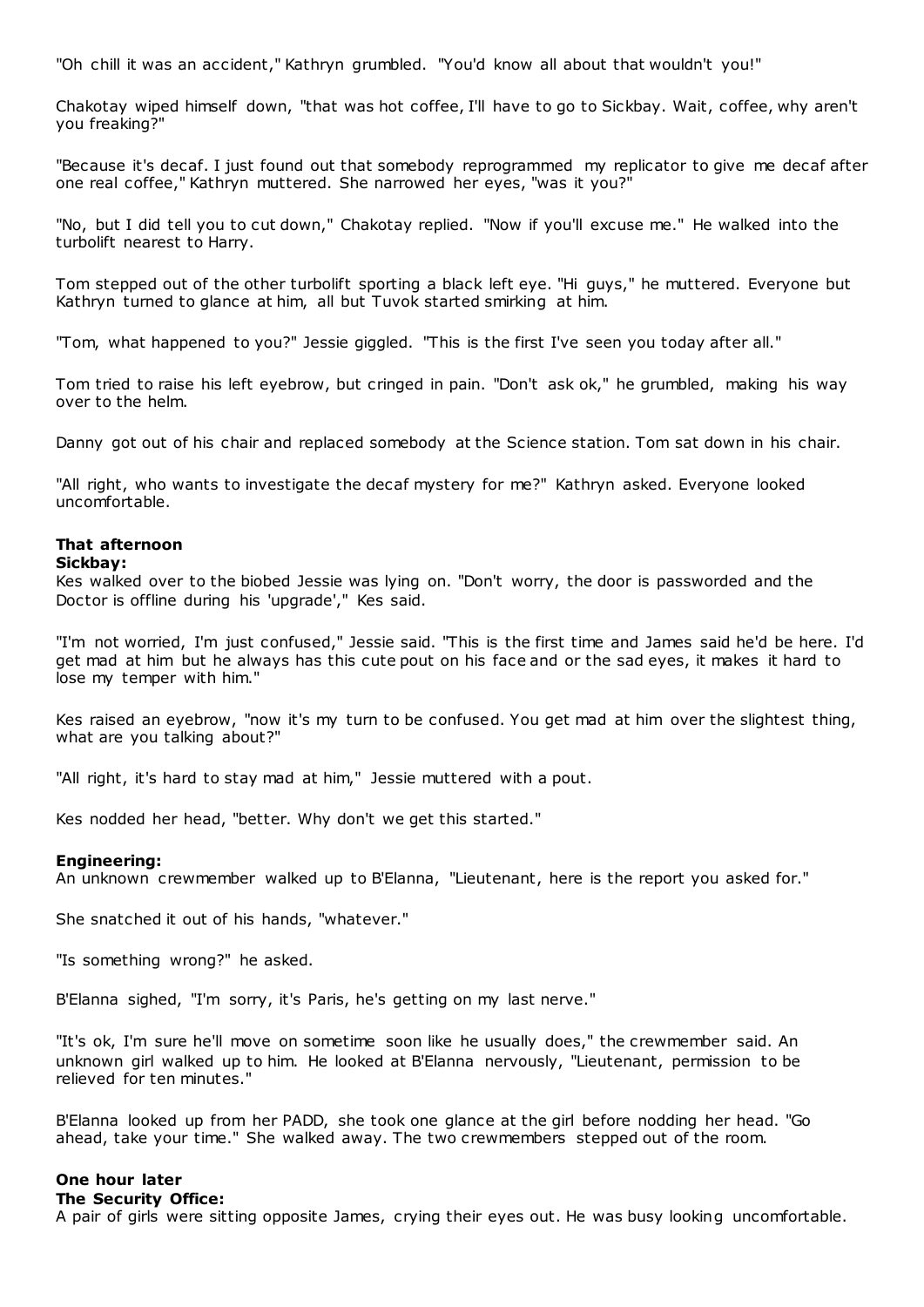"Um ok, that's been happening a lot lately," he said.

"He called me a whore, that in his day girls like me were burned at the stake," one girl cried.

"Ok you mentioned that already," James groaned. "What did he look like?"

The two girls looked at each other. "His face was horribly scarred and he was old."

"Yeah yeah, scarred. He was tall and wide, but walked very feebily," the second girl replied.

"Uh huh, how old would you say?" James asked.

Tuvok stepped through the doors, "Ensign, can I have a moment of your time?"

"In a sec ," James replied. "Well?"

"Oh, in his eighties, maybe older," the girl replied.

"There isn't anybody on board that looks that old but..." James said, he looked over at Tuvok. "But we do have something that is in that age range but doesn't fit the other descriptions."

Tuvok raised an eyebrow, "I am not the intruder, Mr Taylor."

"I know, I was joking," James said. He turned back to the girls, "can you tell me anything else?"

"I don't think so. I hope you catch him," the second girl replied. "He's really creepy."

"Yeah, after what he said I just wanted to bash my whorish brains out," the first girl muttered. They both got up, the second girl put her arm around her, they both walked out.

"More victims?" Tuvok questioned.

James nodded, "yeah, this guy whoever it is, is not a member of the crew."

"That's why we're calling him an intruder," Tuvok said.

"All right but he may not have been," James said.

"Indeed, have you anymore leads?" Tuvok asked.

"No. He just appears out of nowhere, rambles on to the people nearby and disappears again," James replied. "It all started two days ago."

"I'll do some research to see what happened two days ago, it may give us the evidence we've been looking for," Tuvok said. He headed back out.

"Maybe," James muttered.

#### **Deck Three:**

Sid, Foster and Thompson stepped off the turbolift and made their way down the corridor.

"The idea of a creepy old man appearing out of nowhere sounds very horror movie-ey," Foster commented.

"Horror movie?" Thompson said with a smirk.

"Yeah, it's probably a ghost of an old guy," Foster replied.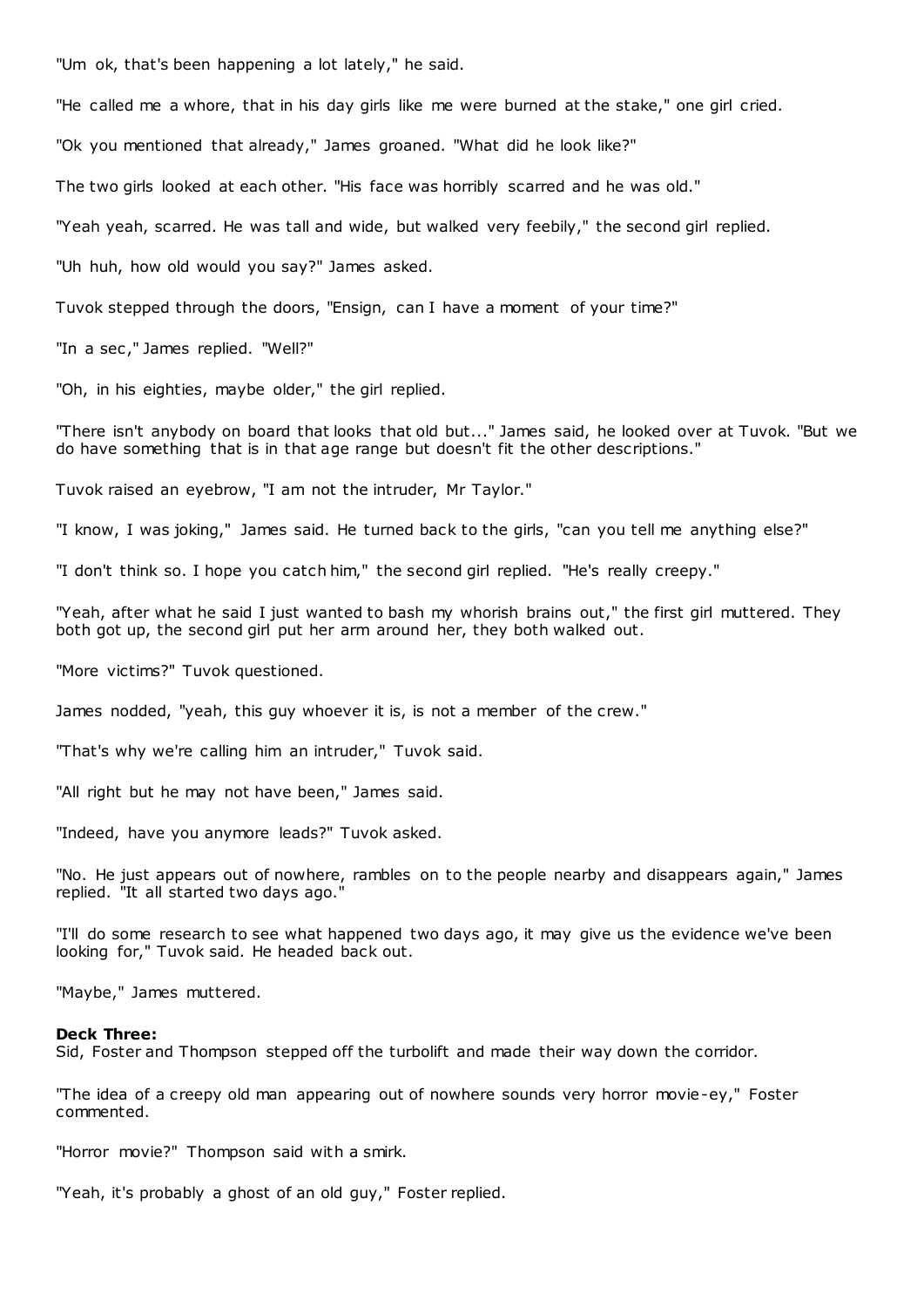"Eugh, I don't believe in ghosts," Sid shuddered. "The thought of becoming a ghost when I die sounds horrible, no pain and no feeling.

"Bet you believe in hell then," Johnny said with a smirk. "Or should I say heaven."

They turned the corner, Thompson tripped over something on the floor. "Woah what was," he muttered as he looked down at his feet. His eyes widened, "oh god, why does this keep happening to me?"

Foster sighed as he tapped his commbadge, "Foster to Tuvok."

# **Later**

#### **The Morgue:**

Tuvok and Chakotay walked in. "Team One found the body on Deck Three, he was strangled," Tuvok said.

"Do you have any suspects?" Chakotay asked.

"Not yet. We need someone different to do the autopsy," Tuvok replied.

"Why?" Chakotay questioned.

Tuvok walked over to stand next to a body covered with a sheet. "Because Mr Matthews is the only morgue worker we have left."

"I'll call the Doctor," Chakotay said.

"There is no need, I already sent for someone. Mr Taylor is on his way to start the investigation. I'd better start on my end," Tuvok said. He turned back to walk out of the room.

Tom walked into the room, "did somebody call for a morgue assistant?"

"No, a morgue attendant," Chakotay replied. He beckoned his head towards the body, "Tuvok needs you to do an autopsy."

"On my own?" Tom stuttered. "Oh great, I don't know how to do that."

"Then why did either the Doctor or Tuvok send for you?" Chakotay questioned.

"Tuvok said I'd have help," Tom replied.

James walked in, "ok, who died this time?"

Chakotay raised an eyebrow, "Matthews, he was the morgue attendant."

"Oh, that can't be good. What are you two doing here?" James asked as he made his way over to the body.

"Actually I'm just leaving," Chakotay replied, he headed for the door.

"But, I don't know what to do," Tom stuttered.

"I've been in here loads of times so I can give you a few tips," James said.

Tom frowned, "you're a little morbid aren't you? Or are you just saying that you've been brought in here, you know dead before?"

"Yes I came in here when I was dead, while I was a ghost I watched Matthews do an autopsy on me," James muttered. Toms eyes widened in horror. "God you're gullible. Tuvok always assigns me to come here to get the first lot of evidence from the autopsies."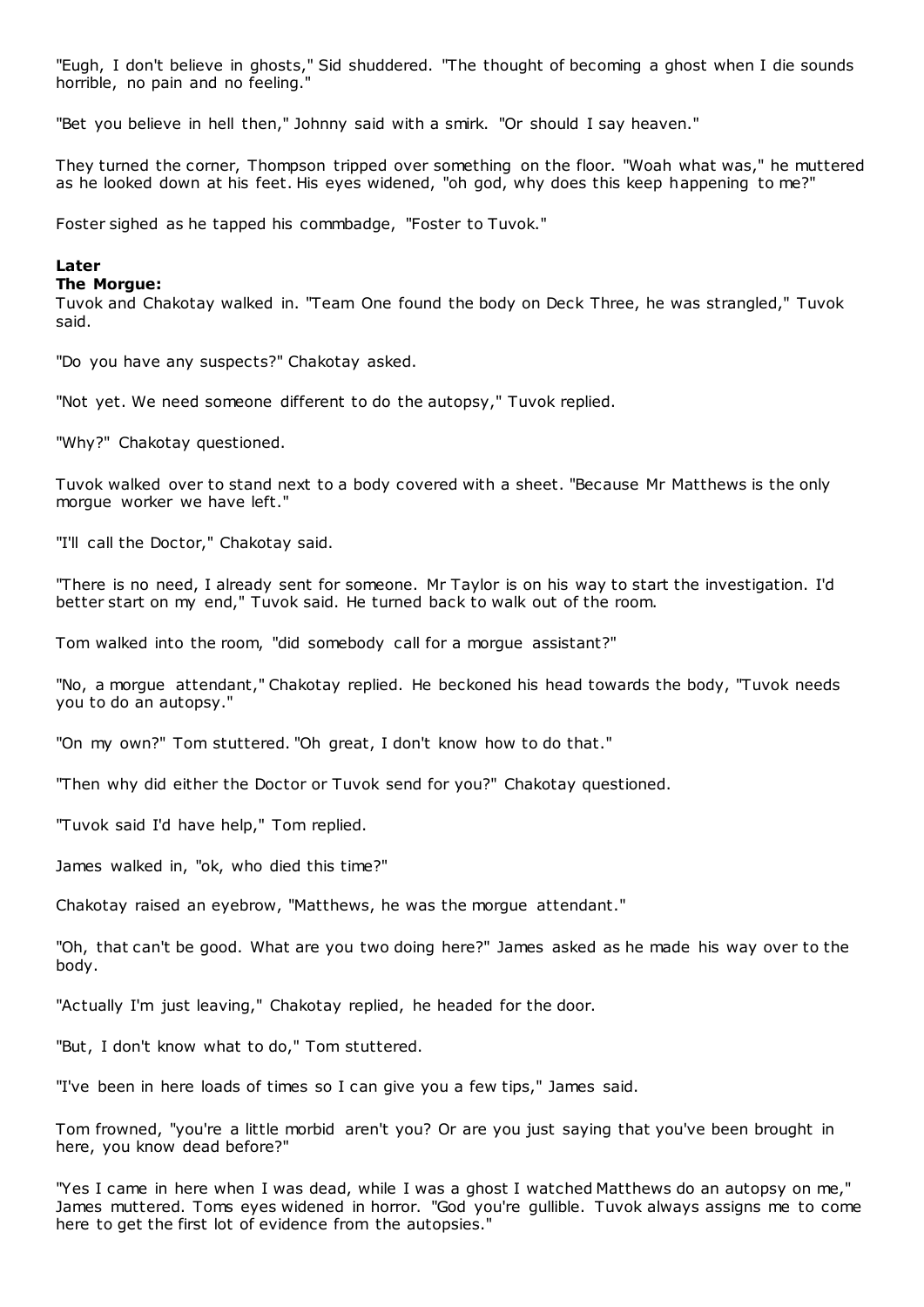"Oh thank god," Tom sighed in relief. "Don't creep me out in a place like this."

Chakotay stepped back in, "on second thoughts I'll stick around for a second." Tom and James stared blankly at him. "Janeway was going down the corridor cursing my name."

"Why, what have you done to her recently?" Tom asked.

Somebody grabbed a hold of James' left arm, he jumped. "Tom. Don't do that!"

"Do what?" Tom questioned, looking confused.

James turned a shade paler, "uh if that's not you then who..." He turned around slowly and looked down at his arm. A pale white hand was there. He found it was attached to the body under the cover. "Guys, do you..."

Tom and Chakotay both glanced in his direction, their eyes went alarmingly wide. The body lifted the sheet off with his other hand, he looked in their direction. In a croaky voice he just managed to spit out, "help me." Tom and Chakotay backed off a few metres, James managed to pull away his arm and backed off too.

# **The Security Office:**

James opened his eyes to find Danny's face right in front of him. He quickly lifted his head off the desk and bolted upright, "Danny... why, what are you doing!"

"What?" Danny innocently sighed. She lifted her own head off the desk, "did somebody forget to stay awake during the night shift?"

"I wish I had," James groaned into his hand. "Weird dream."

Danny pouted, "aaw, poor baby." She folded her arms on the desk, "now as I seem to have gotten everything I can out of Jess, I'm going to move onto you."

"Huh?" James muttered as he rubbed his forehead.

"You know, you're little rendezvous with Jessie," Danny said, winking. "In the bedroom."

"All right Danny. If I'm starting to get déjà vu, whilst I'm listening to something you say that's even the slightest bit dirty, be afraid," James said.

"Oh come on, I barely got a chance to say a full two sentences the last time we spoke about this," Danny moaned. "And you remember? That was the first time we did."

"Sorry, I'm sure I heard that before," James said.

Danny smiled, "ah I see what you're doing. You're trying to get out of this. Nice try mister."

"I'm not really," James groaned, he leaned his elbow on the desk and rested his head in his hand. "Ugh, you and relationship prying in general must give me deja vu."

"Uh huh, so tell me... how was it?" Danny asked with a grin.

James stared blankly at her, "you can't... Jess is the girl. It's easier to talk about that with another girl. You can't ask the guy that."

"Why not?" Danny asked, tilting her head a little to the right in a vain attempt to look cute.

"Were you even listening?" James asked.

"Unless you're giving me dirt, I aint listening, no," Danny replied.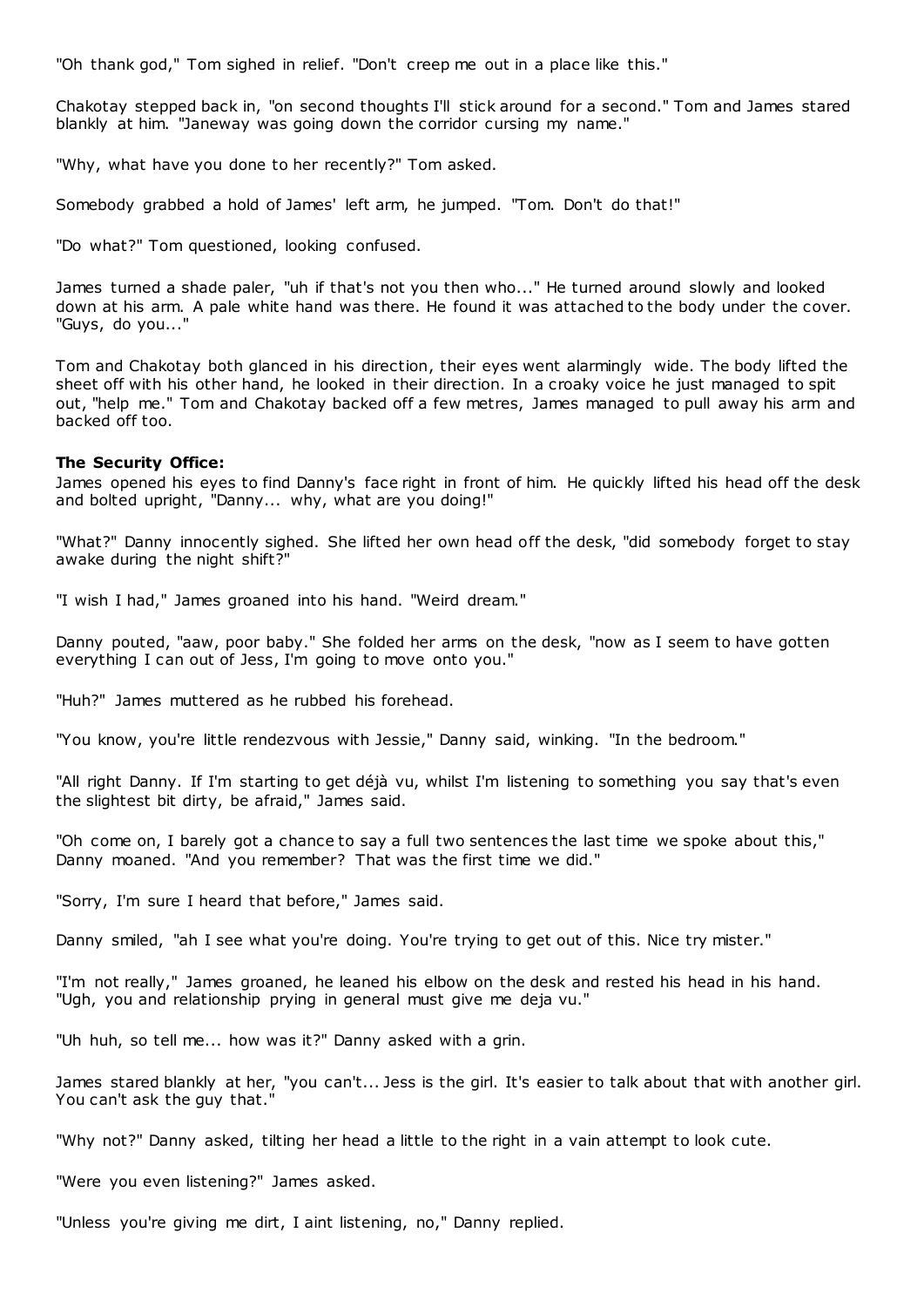James groaned, "someone help me." He covered his face with his hand.

# **Meanwhile, Tom's Quarters:**

Tom tossed and turned in his bed, he suddenly bolted upright, now wide awake. "Oh god, what a dream," he stuttered. After a yawn and quick stretch, he pulled himself out of the bed.

The door chimed in the next room. His body froze then started trembling slightly. He made his way over to the main door, once he had reached it he had calmed down. "Oh don't be silly, it was just a dream."

He pressed a button on the panel next to the door, again he froze when the door opened. A fist flew through the door way and made quick contact with his face. The next thing that flew in was a bunch of roses.

"How many times should I knock some sense into you Paris?" B'Elanna grumbled from the door way. "It's not going to happen!" She stormed off.

Tom groaned from the floor, "must be a re-occurring kind."

# **Not long later**

### **The Bridge:**

Kathryn glared at Jessie, "oh very funny, ah ha ha ha." She collapsed into her chair, while doing so her cup fell out of her hands and spilt the contents all over Chakotay. He literally leapt out of his chair.

"Oh my god, what are you..." he yelled, pausing mid sentence. He pulled a confused face, "that's weird, no that's hot." He started to wipe himself down.

"Oh chill it was an accident," Kathryn grumbled. "You'd know all about that wouldn't you!"

"No I wouldn't, it was hot coffee, you should be more careful," Chakotay muttered. He headed for the turbolift nearest to Harry. He stopped midway to turn and glance at her, "decaf right?"

"Duh, if it were proper coffee, she'd be all over you," Harry sniggered.

Danny burst out laughing, Jessie groaned. "Don't even think about it Dan, I've had enough images in my head."

"Hey it's not my head," Danny giggled.

Kathryn put both of her hands on her hips, "I'm not in the mood for this today! Somebody reprogrammed my replicator to give me decaf, I only got one proper coffee!"

Tom stepped out of the turbolift next to Tuvok's station, again sporting a black left eye. "Ok is t hat dream come reality thing that James and Kes has, I think... an illness, cos I think I caught it." Everyone but Kathryn looked at him, all but Tuvok started sniggering.

"Tom, what happened to you?" Jessie giggled. "This is the first I've seen."

Tom quickly butted in, "aaah aah, this is getting way too creepy for my taste!"

"What? You look like you've seen a ghost and it beat you up," Harry said.

"Ok I dreamt that B'Elanna hit me, you guys laughed at me, Jessie said that," Tom muttered.

Chakotay raised an eyebrow, "I had a dream about Janeway spilling coffee on me, and it happened. Now I really should get treated, again." He continued on his way to the turbolift.

"See, it's an illness, it's spreading," Tom muttered.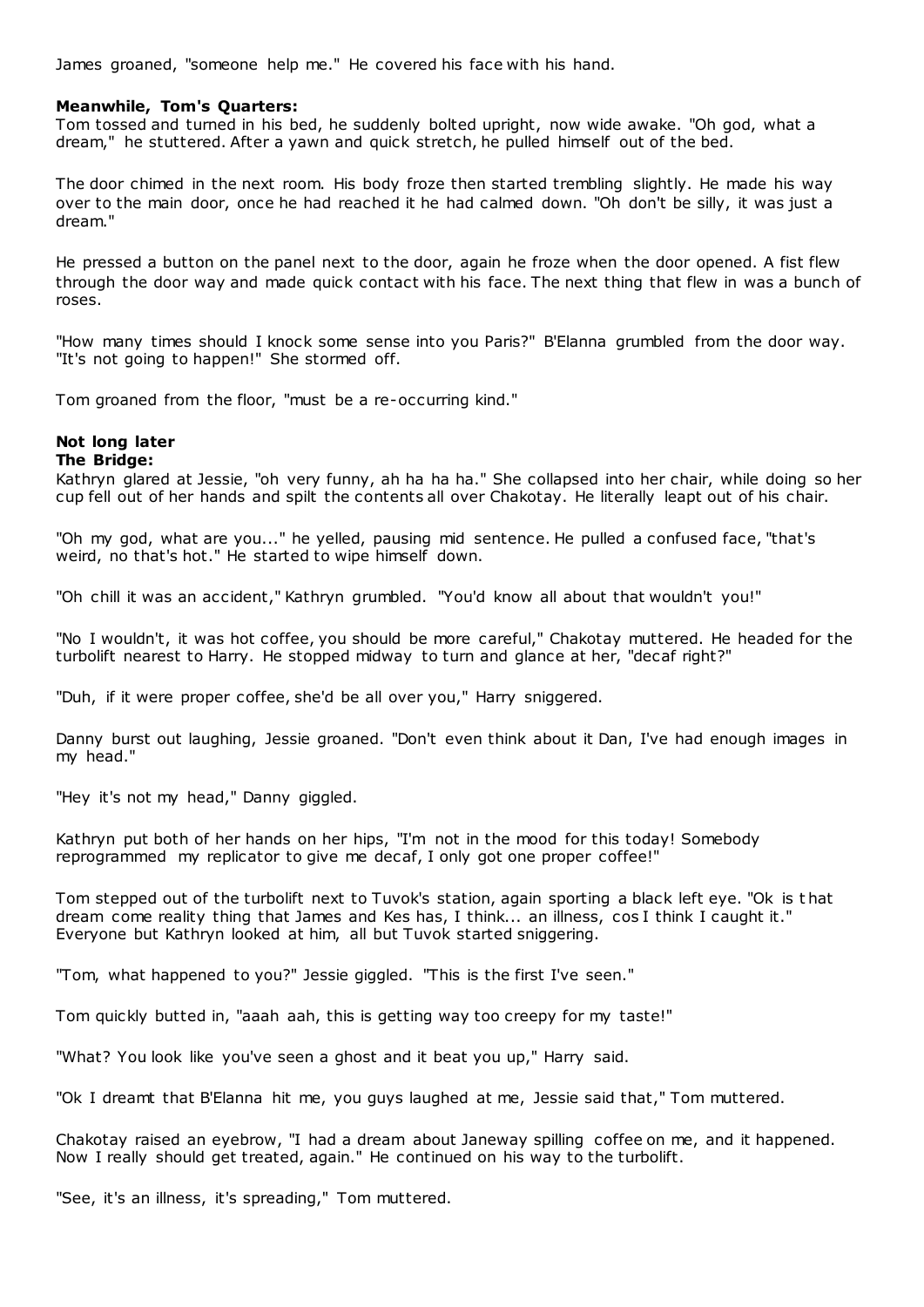"Then keep the hell away from me, I don't want to keep dreaming about being forced to drink decaf," Kathryn grumbled.

"Uh, that's not how it works," Tom said.

"Ok still, stay away from me, your aftershave stinks," Kathryn said.

Tom pouted, "ok you didn't say that in my dream, I wasn't prepared." He made his way over to the helm.

### **Sickbay:**

The Doctor opened up a tricorder and began scanning Chakotay.

"Doc, I haven't by any chance been burned by coffee before?" he questioned.

"Yes you did, after the Cherry Coke virus incident," the Doctor replied. "That was different, she threw it at you while she was high."

"Yeah sorry doc, I'm just having a strange case of deja vu this morning. It should pass," Chakotay said.

The Doctor smiled, "it usually does."

#### **The Security Office:**

The same pair of girls were sitting opposite James, he was looking even more uncomfortable than he was the last time.

"He called me a whore, that in his day girls like me were burned at the stake," the first girl cried.

"Fourth time's the charm," James muttered to himself.

"Sorry?" the first girl said.

"No, it's ok," James said.

The first girl smirked briefly at the other girl, "I said sorry, the politer version of what."

"Ok whatever, I'll deal with it," James muttered.

"Don't you want a description?" the second girl asked.

"No I remember it," James replied. The two girls looked confused. "You're not the only ones ok, I'll deal with it."

Tuvok stepped through the doors, "Ensign, can I have a moment of your time?"

James groaned, "oh great."

"Ookay, let's go Charlotte," the first girl sighed, standing up. They both made their way towards the door.

"These Security guys are getting ruder," the second girl whispered to her.

Tuvok raised an eyebrow, "is there a problem?"

"I'm not sure right now. I either had a mostly accurate dream of what happens today, my chip's messing with me again or..." James replied.

"Or?" Tuvok said.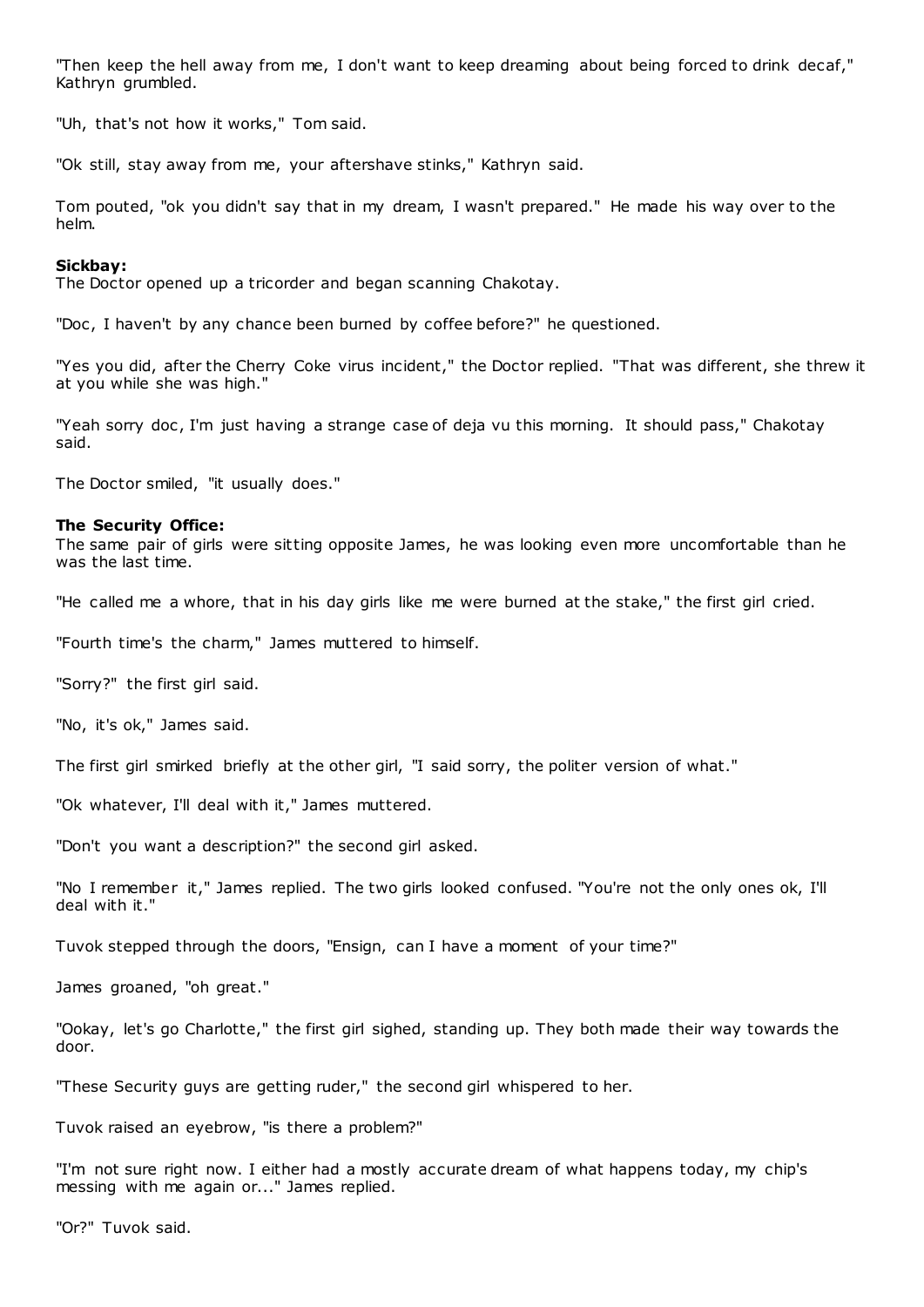"Or, some third reason I haven't figured out," James replied.

"Interesting. Do you have any leads on the man who keeps appearing around the ship?" Tuvok questioned.

"No I really don't. He's old and not a crewmember. He appears, rambles and goes again," James groaned. "Oh and two days ago."

"What was?" Tuvok asked.

"When it started," James replied.

"I'll do some research to see what happened two days ago, it may give us the evidence we've been looking for," Tuvok said. He headed back out.

James sighed, "maybe." He pulled himself out of the chair and followed him out.

# **Deck Three:**

Tom turned the corner, he almost crashed into the male crewmember from Engineering. "Sorry," he mumbled. They went their separate ways. "This is ridiculous," he muttered to himself.

He passed the turbolift just as it's door opened, James stepped out of it and started going in the same direction as Tom.

Tom glanced back briefly, "don't tell me, murder one?"

James picked up speed to catch up and walk beside him, "what are you talking about?"

"Well I heard somebody was murdered here," Tom replied.

James passed him a strange look, "I haven't heard anything, yet." He picked up speed again to get ahead of him.

"You know it's weird. I wake up this morning from a bad dream, soon I realise that my dream was just today. I don't suppose you recognise that, do you?" Tom questioned.

James stopped, and turned back around. Tom stopped just as he caught up with him. "Oddly enough I do."

"Yeah thought so. You saw what happened to that crew who faced the Leda, and there was another incident I can't remember," Tom said.

"No, this is different," James said.

Chakotay walked up to them, "what are you two doing here?"

"Oh nothing, just casually hanging out," Tom replied.

"Yeah like he'd believe that," James said.

"Doesn't matter, what are you doing here?" Tom asked.

"I just wanted to find something out," Chakotay replied. He walked around them and continued on, he turned the corner.

"Interesting," Tom muttered. He followed him. James sighed, and did the same. Both of them stopped as Chakotay was just standing still near the corner. Lying in front of him was the same body that was in the morgue.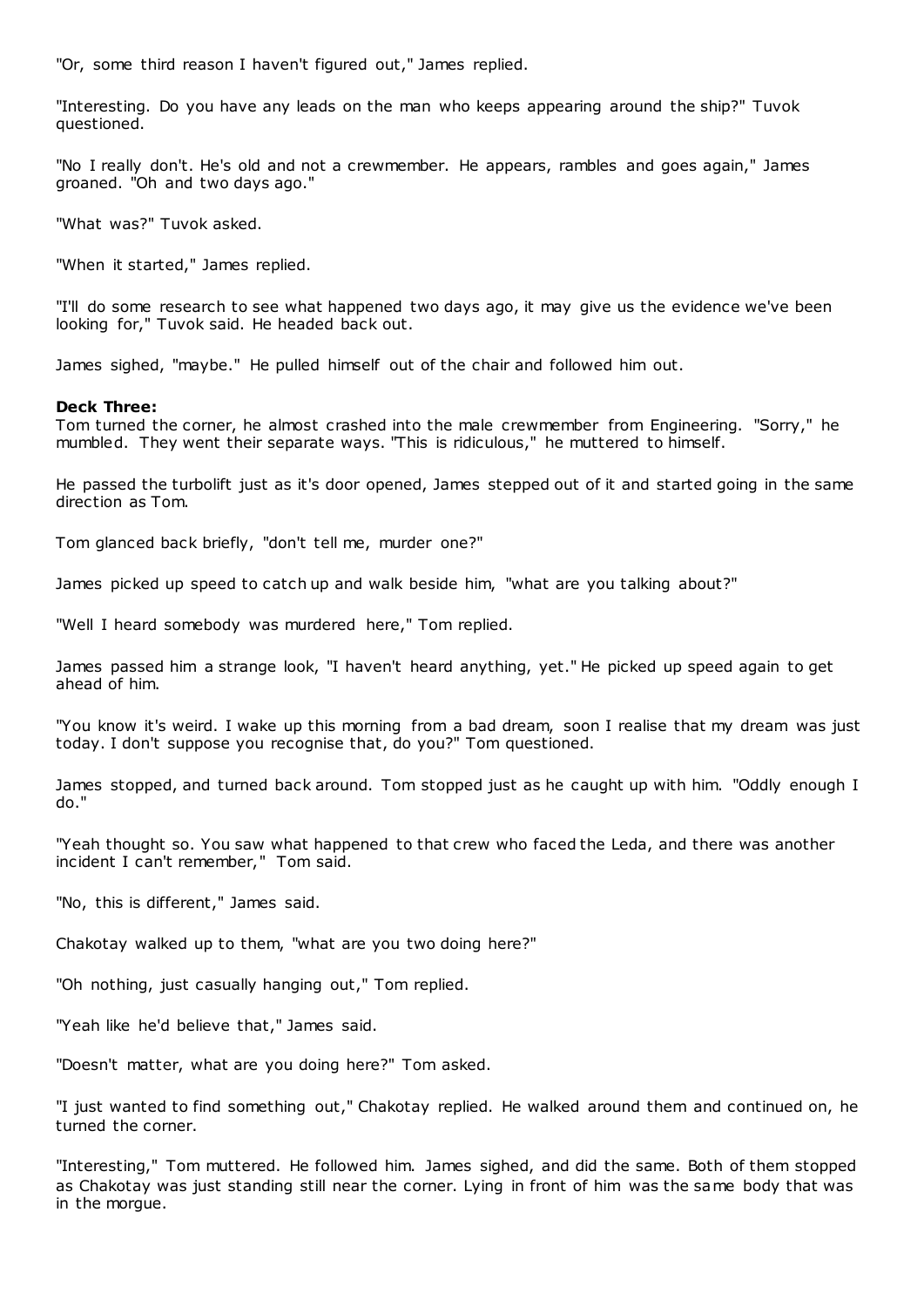Chakotay sighed, "this can't be good."

"You don't need to tell me twice," Tom muttered.

The body opened its eyes, startling the three of them. "Please, save me," it said in the same croaky voice.

# **The Security Office:**

James opened his eyes to find Danny's face right in front of him, yet again. He quickly sat right back up, "oh god."

"What?" Danny innocently sighed. She lifted her own head off the desk, "did somebody forget to stay awake during the night shift?"

"No, I'm just having a nightmare," James muttered.

# **Tom's Quarters:**

Tom bolted up right in his bed, he looked around the room with his eyes wide open. "Oh boy," he stuttered.

The door chimed in the next room. His eyes widened in horror, his body trembled. Slowly he edged his way into the living area. "Come in," his voice squeaked.

B'Elanna barged into the room carrying a bunch of roses. She chucked them at him, he ducked like he was expecting a punch. He straightened back up just in time to get her fist in his face.

"How many times should I knock some sense into you Paris?" she snapped. "It's not going to happen!" She stormed off.

"Damn, so close," Tom groaned.

# **The Bridge:**

Kathryn glared at Jessie, "oh very funny, ah ha ha ha." She collapsed into her chair, while doing so her cup fell out of her hands and spilt the contents all over Chakotay. He literally leapt out of his chair.

"Not again!" he yelled out.

"It was an accident this time, you'd know about accidents wouldn't you?" Kathryn grumbled.

Chakotay looked around the room, "oh, this can't be." He tapped his commbadge, "Chakotay to Paris and Taylor, meet me in my office in ten minutes." He made his way towards the turbolift near Harry.

In: "Oh thank god, something different."

"Getting deja vu, are you Tom?" Chakotay questioned as he stepped into the turbolift.

In: "Not now, no."

"Actually guys, let's meet in Sickbay," Chakotay said.

# **Not long later**

### **Sickbay:**

"Nope, apart from the burns and the bruise that was on your eye, nothing else is wrong," the Doctor said.

"It can't be," Chakotay muttered.

The Doctor shrugged, "I'm telling you there is nothing else wrong."

"Then how come this day so far is a basic repeat of two dreams?" Tom asked.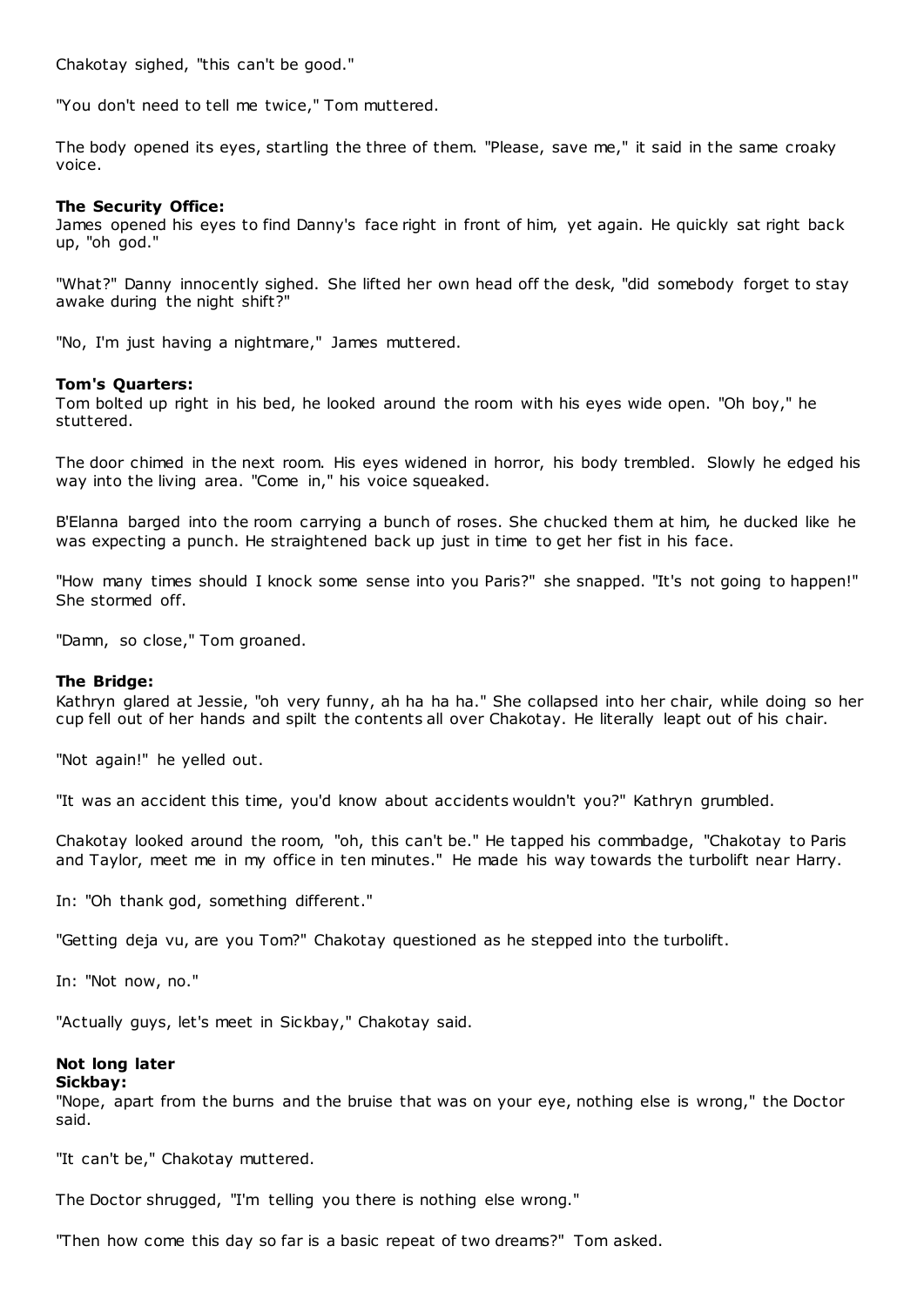"I do not know," the Doctor replied.

James walked in, he joined the others at the first biobed. "So, what's going on?"

"Do you remember going into the morgue and a body coming to life? And then the whole day happening again, and then the body coming back to life again?" Tom questioned.

"That's a poorly constructed sentence," Chakotay commented.

James raised an eyebrow, "after four and a half years of Fifth Voyager, you're just complaining now."

Tom grew annoyed, "that's not my fault, now do you?"

"Actually I do, you guys remember that too?" James replied.

"Ah, and now we're rhyming," Chakotay commented. Tom and James stared at him. "Yes we both remember that."

The Doctor frowned, "interesting." He started to scan James with a worried look on his face. "Good news is he didn't freak out again, bad news is I don't see anything that'll explain this."

"I'm not going to freak out every time you scan me you know," James muttered.

"Ok so if it's not medical, what can it be?" Tom asked.

"Well we've had a spell that made us all sing, an awful lot, so there's that. Doc , why don't you scan another crewmember. Maybe something's been messing with everyone elses memories," Chakotay replied.

Tom clicked his fingers, "of course. If no one else remembers the day, they'll be doomed to repeat themselves until they do. B'Elanna won't remember hitting me, so she'll keep doing it. You see what I mean?"

"There's one problem with that theory," James said.

Tom groaned, "what, it's a very good theory."

"Yes it would be if you could explain a few things for me," James said. "One, you didn't get your eye treated? How come it was ok in the morning? Two, why did Chakotay and I both wake up after falling asleep in the same place after a night shift, when we only do one every now and then? Three, do you actually remember going to bed at the end of either of those days?"

"Ok point taken," Tom pouted.

Chakotay nodded, "we're forgetting the most important one. Our memory of the day seems to end when that crewmember dies and comes back to life. Furthermore, how come he died twice, in the same place?"

The Doctor sighed, "well, let me know when you solve this mystery." He rushed off.

"Ok, so we're on our own," Tom said.

"Did anyone do a class in school or college that tested you on more recent events in Starfleet?" James questioned.

"I did, why?" Tom replied.

"In my second year of the prep college for the Academy, we did coursework on an Enterprise incident in 2367. Supposedly a lot of the members of the crew were experiencing deja vu, they eventually figured out the cause. A temporal loop," James replied.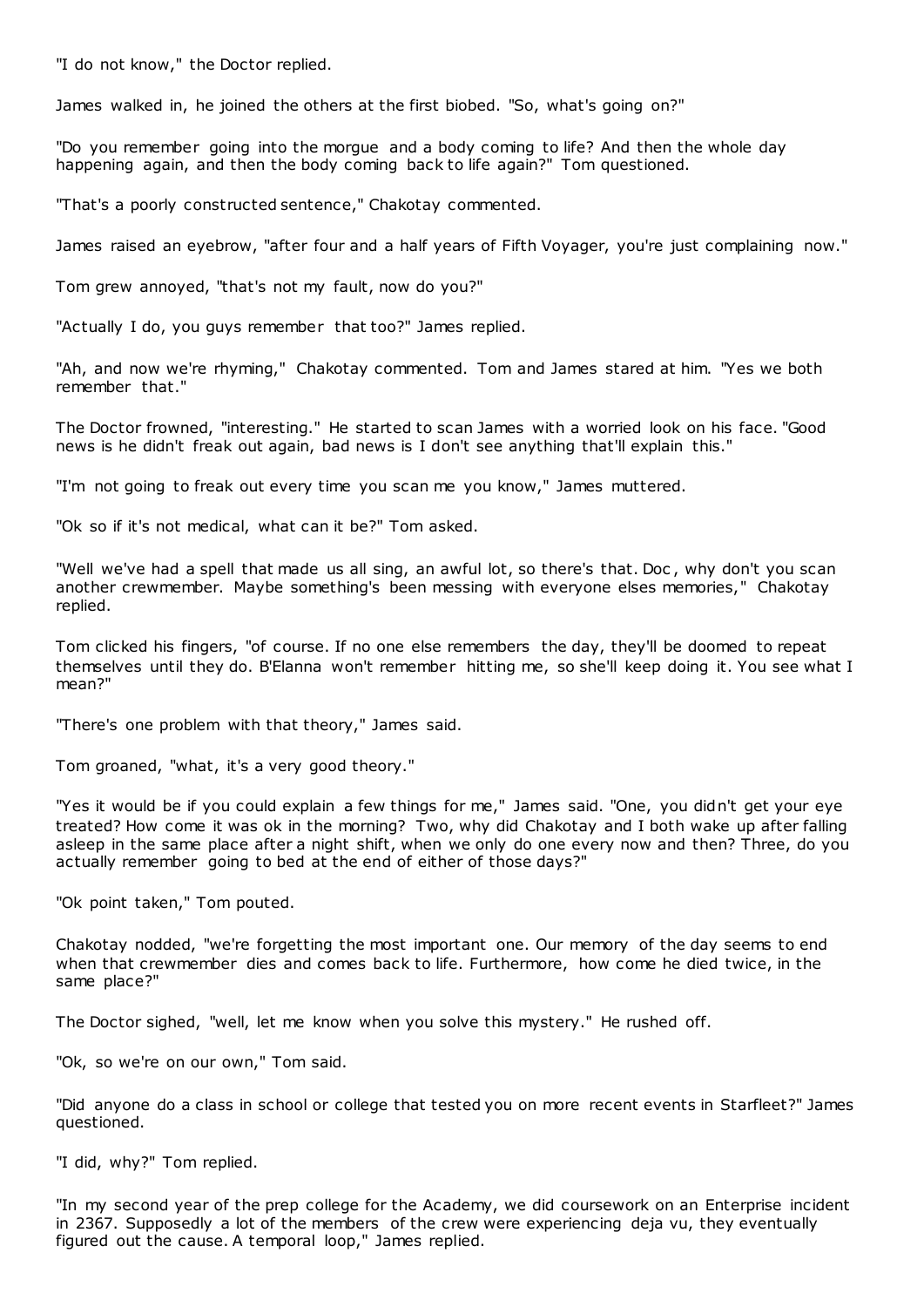Tom nodded, "oh yeah I remember hearing something about that. They nearly collided with a Starfleet vessel from the past. This is different though."

"How?" Chakotay asked.

James shrugged, "they didn't remember things exactly, it was just deja vu and t hey kept getting the number three everywhere."

"Yeah, they found out that it was a message from the previous loop," Tom said.

"Ok so you think we're in a time loop, how does that help us?" Chakotay asked.

"Well the Enterprise only got out of it because they reverted what was causing it. What's the last thing we remember before the day restarts?" Tom said.

"Matthews asking for help," Chakotay replied.

"So it's simple, all we have to do is stop him being murdered," James said.

"Great," Chakotay said. "Computer locate Ensign Matthews."

#### **The morgue:**

"Ok, something very strange is going on here," Tom muttered.

"Really, what gave you that idea?" James said sarcastically.

He, Tom and Chakotay were standing in the office, the same body was lying in front of them with stab wounds.

"Ok to save a little time, we should," Chakotay said.

The body turned onto his back, "save me."

"Son of a..." Chakotay grumbled.

#### **The Security Office:**

James opened his eyes to find Danny's face right in front of him. He just sighed, "you've got to be kidding me."

"I haven't said anything yet," Danny said as she lifted her head off the table.

"Ok I'll give you that," James muttered as he pulled himself out of the chair. He walked straight out leaving Danny looking bewildered. As soon as he was outside he tapped his commbadge.

#### **Tom's Quarters:**

In: "Tom, can't you hear me?"

Tom was lying on his back in his bed, snoring his head off. He started to toss and turn a little.

In: "Tom!"

He sat up quickly, "ok ok." He reached over to pick the commbadge off the bedside table. "Yes, it happened again.

In: "This is great, how did the murderer know we were going to save him?"

Tom yawned into his other hand, "I don't know."

In: "Look just, um, tell Chakotay to look up any suspects. You should do some research on time loops."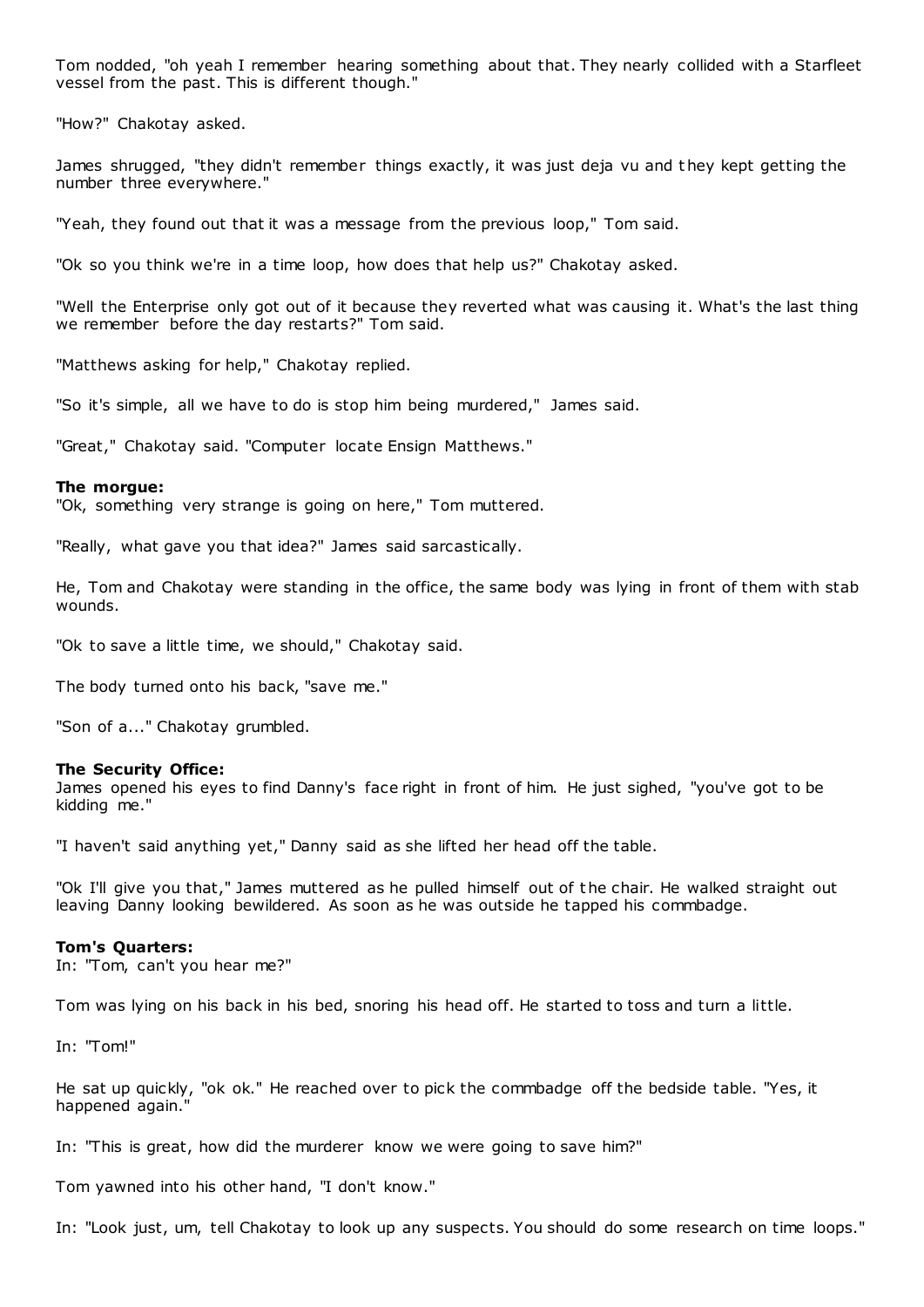"Ok I outrank you so no. I want to swap, I'm crap at temporal physics," Tom said.

In: "Ok fine, I'll keep an eye on Matthews. We should keep each other up to date. Taylor out."

Tom sighed, "ok, the day's getting better already." The door chimed, making his eyes go wide. "Crap."

# **The Bridge:**

Jessie shrugged, "I highly doubt it."

Tom dematerialised in the middle of the bridge, still wearing his night wear. He quickly went over to a sleeping Chakotay, and started shaking him. "Chak, wake up." Everyone turned their attention to Tom, all but Tuvok started sniggering.

"Tom, did you forget something this morning?" Jessie sniggered.

"Actually I didn't," Tom said. He continued to shake Chakotay, he started to wake up.

"What are you doing?" he groaned.

"Saving you from the coffee spilling," Tom replied. "Now hurry up before..."

Kathryn stumbled out of the Ready Room holding a cup of coffee. "Life sucks, you all suck, I hate you all!" she cried.

"Oh crap," Tom and Chakotay muttered in unison. They both scrambled away from the command chairs.

Kathryn made her way over. "Morning," Jessie said politely.

Kathryn glared at her, "oh very funny, ah ha ha ha." She collapsed into her chair, while doing so her cup fell out of her hands. The contents spilt all over Chakotay's chair.

Chakotay sighed in relief, "thanks Tom."

"Anytime, just next time we loop, save me from B'Elanna," Tom said.

Chakotay frowned, "how will I do that, you obviously wake up before me."

Kathryn passed them a funny look, "Tom, why are you wearing that ridiculous outfit?"

"Oh yeah," Tom blushed as he glanced down at himself. "We'd better go." He rushed towards the turbolift. Chakotay shook his head and followed him.

Danny giggled, "I didn't know those two were going out." Everyone groaned.

"So, you're researching timeloops and I'm searching for suspects," Tom said once the turbolift doors closed.

"I am? Oh never mind, we have no time to argue. Just do it quickly," Chakotay said.

"Not to worry, James is watching Matthews. I have a feeling my job's going to be a breeze," Tom said.

### **Meanwhile, the morgue:**

James walked in slowly, he looked around the empty room. The door to the office opened, an alive version of Matthews stepped out reading a PADD.

"Can I help you with something?" he asked.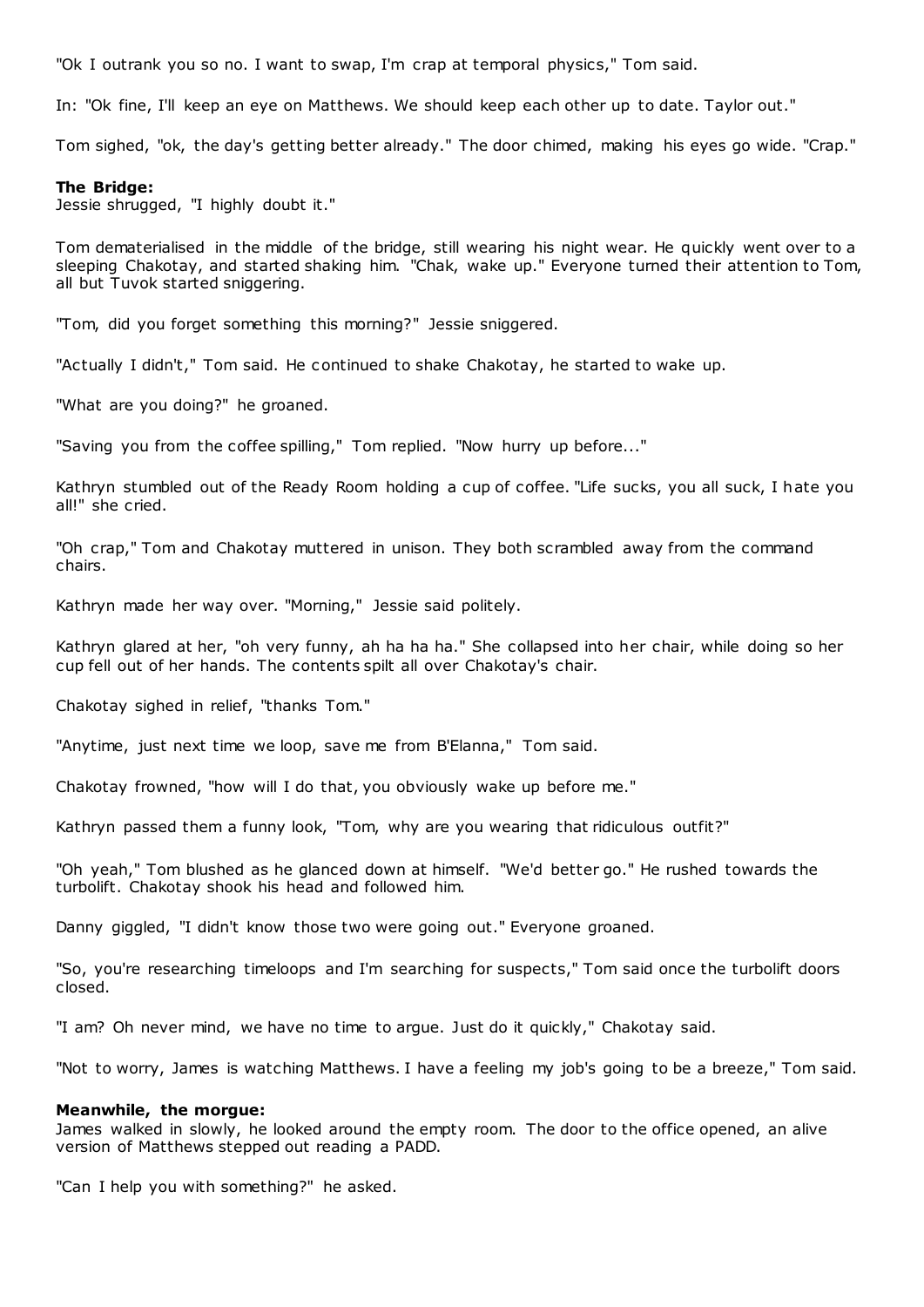"Yeah um, I'm going around the crew, asking around about the um guy who keeps appearing," James replied.

"Oh yes, the anonymous old guy. I haven't seen him, sorry," Matthews said.

"Oh well, if you do seem him," James said.

"I'll tell Security," Matthews said, nodding his head. "Now if you'll excuse me," he headed for the door. James waited a while before following him.

#### **The Mess Hall:**

Matthews walked in fiddling with the PADD, he sat down at a table. Moments later James walked in, he stood next to the kitchen.

"Ah, would you like some of my hot chocolate?" Neelix asked.

"I'm allergic ," James blurted out.

"To what? You don't even know what's in it," Neelix said.

"I don't need to," James muttered.

Neelix shrugged, "would you like some hot chocolate?" James looked confused, he glanced behind him.

"Yeah right," Jessie said.

Neelix pouted, "oh all right." He left the kitchen area to start bothering other crewmembers.

"There's something I've been trying to figure out, maybe you can help me with it," Jessie said.

James turned around to face her, "ok I'll try."

"When the father of your child says he'll come to your next appointment, where you'd both get t o see the baby for the first time, you'd expect it would be top priority to actually turn up," Jessie muttered. "I figured you'd be held up by a murder mystery or something, but no here you are, standing around the Mess Hall doing nothing."

"Oh god, your appointment, I totally lost track of time," James said.

Jessie folded her arms, "it's not your best."

"It's not an excuse, I really did. I'm having a really long day," James said. "And I am working on a murder mystery, kinda."

"Tuvok told me you were working on that other mystery, the guy who keeps appearing," Jessie muttered. She shook her head, and put one hand on her hip. "I don't believe you, first you don't turn up to something important and now you're lying to me."

"I'm not, Tuvok doesn't know about this, somebody's in trouble and I have to protect him," James stuttered.

"Uh huh, and who would that be?" Jessie asked.

James turned to scan the room, Matthews was not a part of it. "Uhoh, he's gone."

"If you're protecting him, the least he could do was tell you he was leaving," Jessie said.

"He doesn't know. Listen, I have to," James muttered.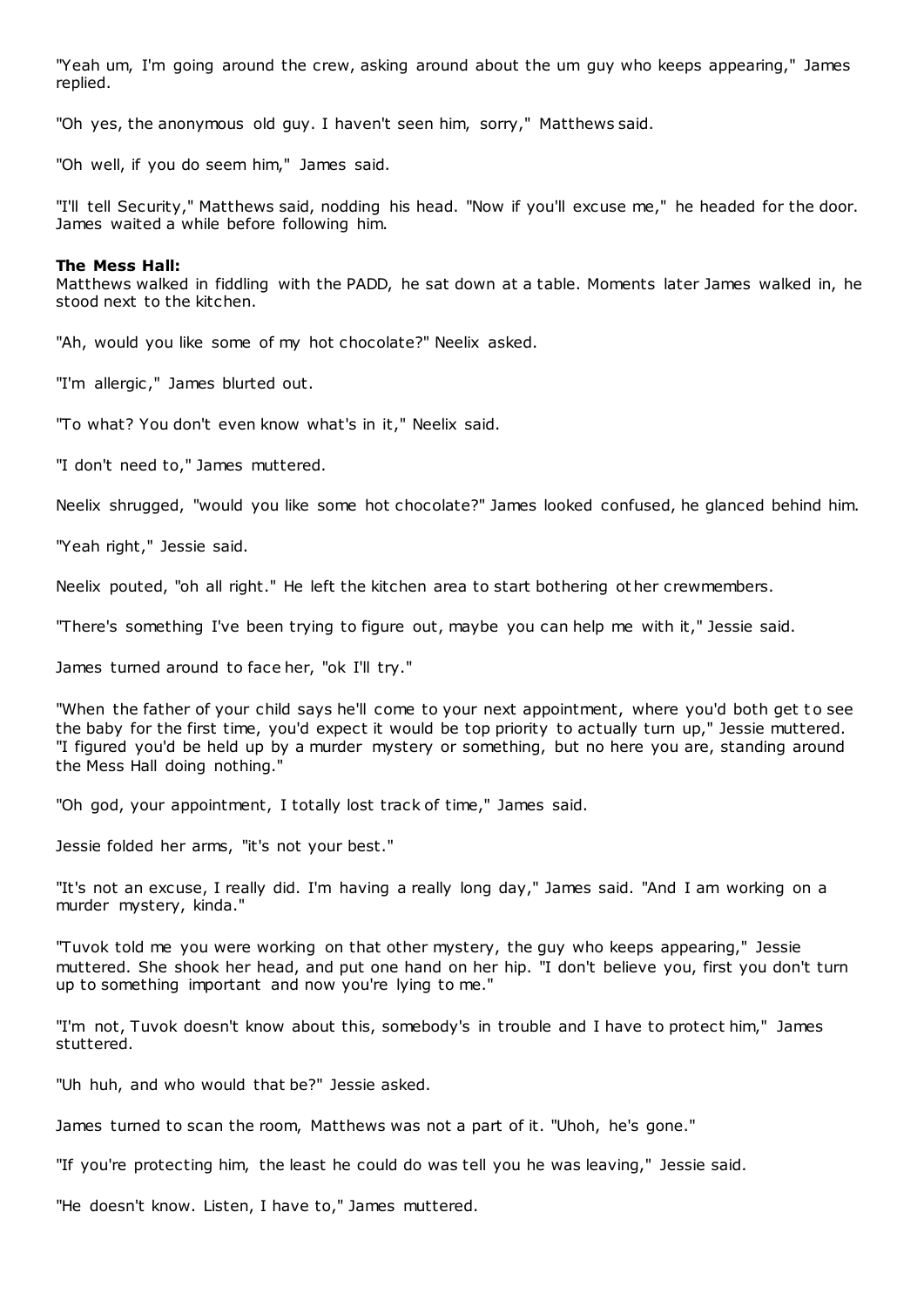"Sure, whatever," Jessie grumbled.

James turned back to her, "I'm really sorry, I'll make it up to you ok." He rushed out of the room, then down the corridor. He turned the corner and stopped dead. Matthews was lying next to the turbolift door just a few metres away. His head was turned to the side, eyes wide open. It looked like he was looking right at him.

"Oh god," James said quietly. He slowly headed over to the body while tapping his commbadge. "Taylor to Chakotay and Paris. He's dead."

In: "But I thought you were watching him."

"He must have slipped out when I was talking to Jessie," James said.

In: "Ah ha, maybe she had something to do with it. What? All right, maybe not."

James sighed as he knelt down next to the body. "How are you doing this?" he asked quietly. Matthews then blinked a few times, his hand grabbed a hold of James' arm.

"Help me," he whispered.

# **The Security Office:**

James opened his eyes and like he expected to, found Danny's face right in front of him. He lifted his head up, "is that all he can say?"

"What?" Danny sighed. She lifted her own head off the desk, "did somebody forget to stay awake during the night shift?"

James groaned into his hand.

### **Later**

### **The Mess Hall:**

Neelix stepped out of the kitchen holding a tray of mugs. He started handing them out to unsuspecting crewmembers.

James was sitting at a table nearby the window on his own, holding a cup of coffee in his hand.

Tom ran into the room still wearing his night wear. After a quick scan he spotted James and ran up to him. "Oh god, you have to protect me."

"From what?" James asked.

B'Elanna charged into the room holding a bunch of roses. "Tom Paris! Where are you?"

"Eeek," Tom squeaked. He leapt under James' table.

"I figured you'd be used to it by now," James commented.

"Shh, I'm not here," Tom whispered.

B'Elanna scanned the room for a little while, she turned around and marched back out.

Tom sighed in relief, he crawled back into view. "Was that a knife attached to your boot, or some nifty fashion accessory?"

"First one, it's best to hide them than wave them around while running," James replied.

Tom pulled himself back onto his feet. "For your information, no I'm not used to it. You don't get used to painful punches in the face."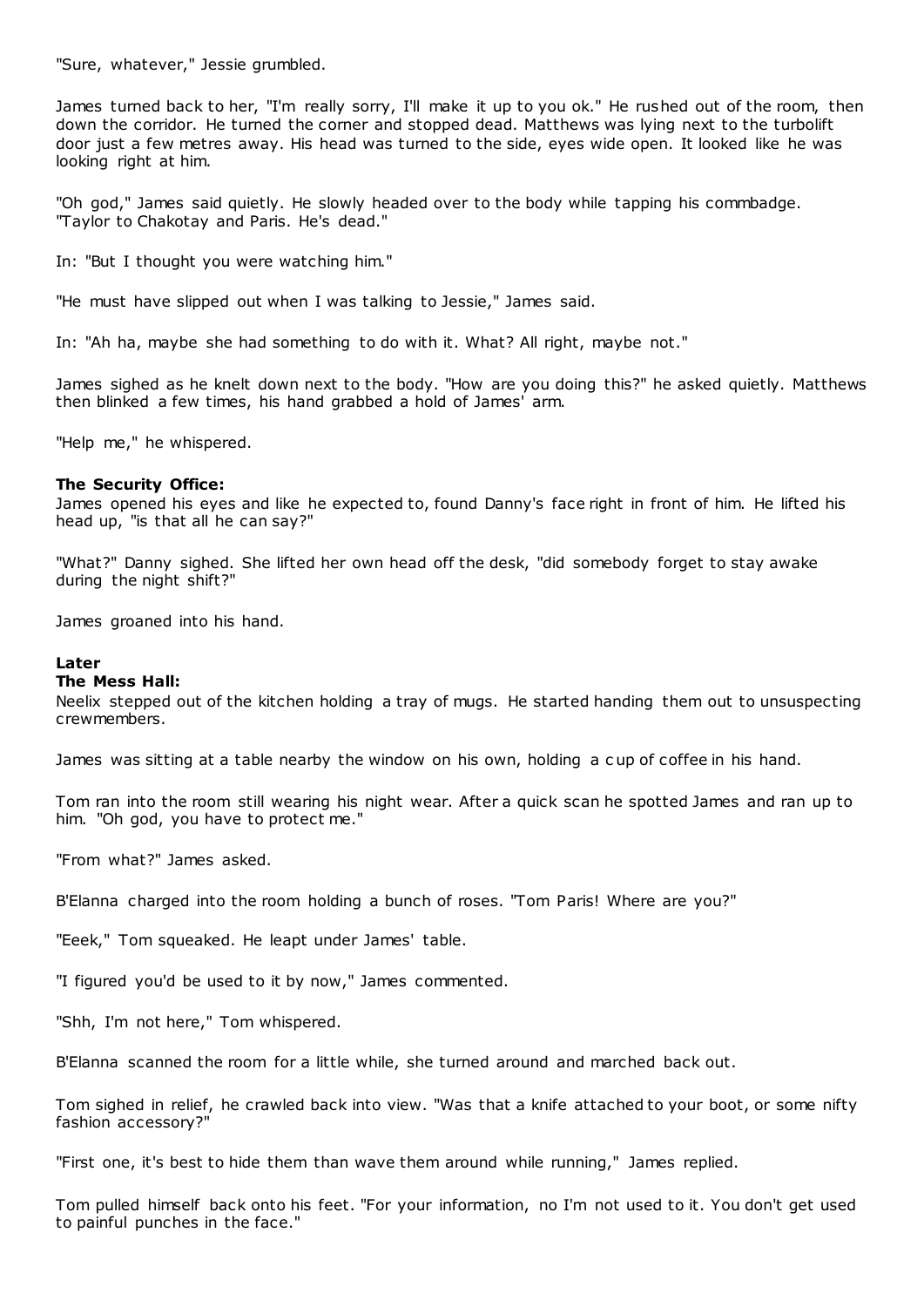"So did you loop again?" James asked.

"Yeah, I wasn't even there. I don't get it," Tom groaned. He collapsed into the chair opposite him.

Neelix walked over to them, "hot chocolate?"

"For the second time, no," James replied.

"Second? Oh I'm sorry, I lost track of which tables I went to," Neelix said. He walked away.

"Second time, what was in it?" Tom asked.

"I decided to be ignorant, if you want to know go and get one," James replied.

Tom shuddered, "no way." He folded his arms on the table. "You know I was thinking, nobody really remembers anything we do during these loops. Maybe during one we can have a little fun."

"Tom, a guy keeps getting murdered and each time he asks us for help, and all you can come up with is an off loop," James said.

"Well why not, it'll get our minds off this. I find that the best way to solve something is to stop thinking about it," Tom said.

James raised an eyebrow, "actually Tom, I was already on your side about that. I just wanted to repeat it."

Tom smiled sneakily, "I knew you would be. Now we just need Chuckles to be in on the deal."

Right on cue Chakotay slowly walked over to them, still with coffee all over him. "Asap? You do realise that I've got a few burns and look like I've forgotten to go to the bathroom, don't you?"

"Oh sorry, it was supposed to be Ayc, at your convenience," James said.

Tom glanced back at him and started sniggering, "looks like she spilt the coffee differently, or you tried to escape before the disaster."

James put his hand over his mouth to stop himself from laughing. "Oh my god, did you have bad dreams?"

"Laugh it up you two, you're getting me out of this next time," Chakotay muttered. "Or I'll assign you to do some toilet scrubbing for a day, during the loop that is."

"Why, don't tell me you missed too," James sniggered. Tom rested his head in his arm, which was resting on the table, all you could hear was him laughing.

Chakotay narrowed his eyes, "now I know why you two fight all the time, you're exactly alike."

James stared at him, "no we're not, I don't hide under tables from the girl I have a crush on."

"Hey, you would if it was B'Elanna," Tom grumbled, lifting his head from his arm.

"All right, we're wasting time here. A man's life is at stake," Chakotay said.

"Actually we were going to take this loop off, weren't we?" Tom said. James nodded his head in agreement.

"Are you crazy, we can't just goof around," Chakotay muttered.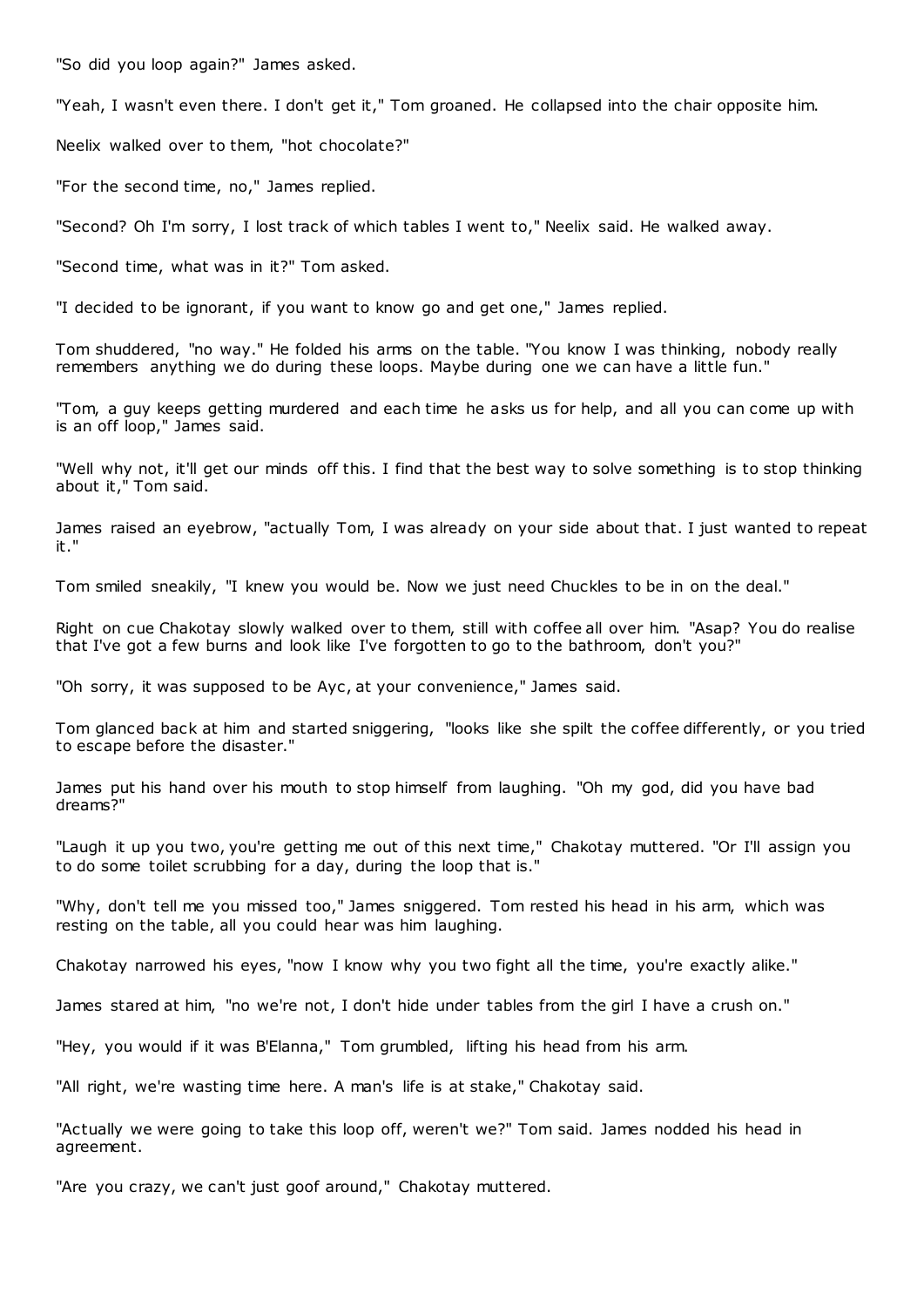"No one will remember what we do, the day is ours, but if you insist, we'll continue investigating," Tom said.

Chakotay sighed, "all right, but I objected a little, remember that."

Tom clicked his fingers, "check boss man."

"How could you say I'm like this guy?" James asked. Tom pulled a face.

# **Engineering:**

B'Elanna walked around the warp core, muttering to herself. She stopped next to a console, "Ensign, where is Charlie?" A crewmember nearby shrugged their shoulders. She shook her head.

Tom snuck in quietly, he headed over to her as quietly as he could. He got there with ease, then tapped her on the shoulder.

"Ok, hasn't anybody heard of 'excuse me'?" B'Elanna muttered as she turned around. Tom quickly grabbed her and kissed her on the lips. He then ran for his life. Her face turned bright red, she charged after him.

# **Deck Five:**

Chakotay stepped off the turbolift, tapping his hand with a PADD. "Why can't I think of anything?" he muttered to himself. "This is stupid." He stopped outside the Sickbay door, he heard voices inside. Instead of going in, he stuck around to listen.

Inside Jessie was lying on a biobed, James was standing nearby, Kes was on the opposite side.

"Don't worry, the door is passworded and the Doctor is offline during his upgrade," Kes said.

"What's he doing this time?" James asked.

Kes sighed, "something about a new vocal, thingy, I don't know, I wasn't really listening."

"Why do I get the feeling it's not a good upgrade?" Jessie said.

Kes pressed a button on the console at the foot of the bed, the scanner went over Jessie.

"So how will she see it?" James asked.

Kes smiled as she worked on the console, "the computer's making a recording. I'd either delete it later or give it a really good password."

# **Meanwhile:**

Tom stepped off the turbolift, and made his way over to where Kathryn was sitting. "Captain, there's something I want to tell you."

Kathryn groaned, "ok what is it, I'm busy." She stood up, "somebody replicate me a proper coffee, it won't ban anyone else."

Tom stepped closer to her, "ahem, I think you're bossy and mean, a total nut case and it wouldn't surprise me if you had some sort of relation to James as you're both psycho's." He then ran back the way he came.

Kathryn started fuming, "what did he just say!?"

Danny giggled, "oh that would be funny if you and James were. I can see him and Jess having strokes after hearing that." Kathryn glared at her.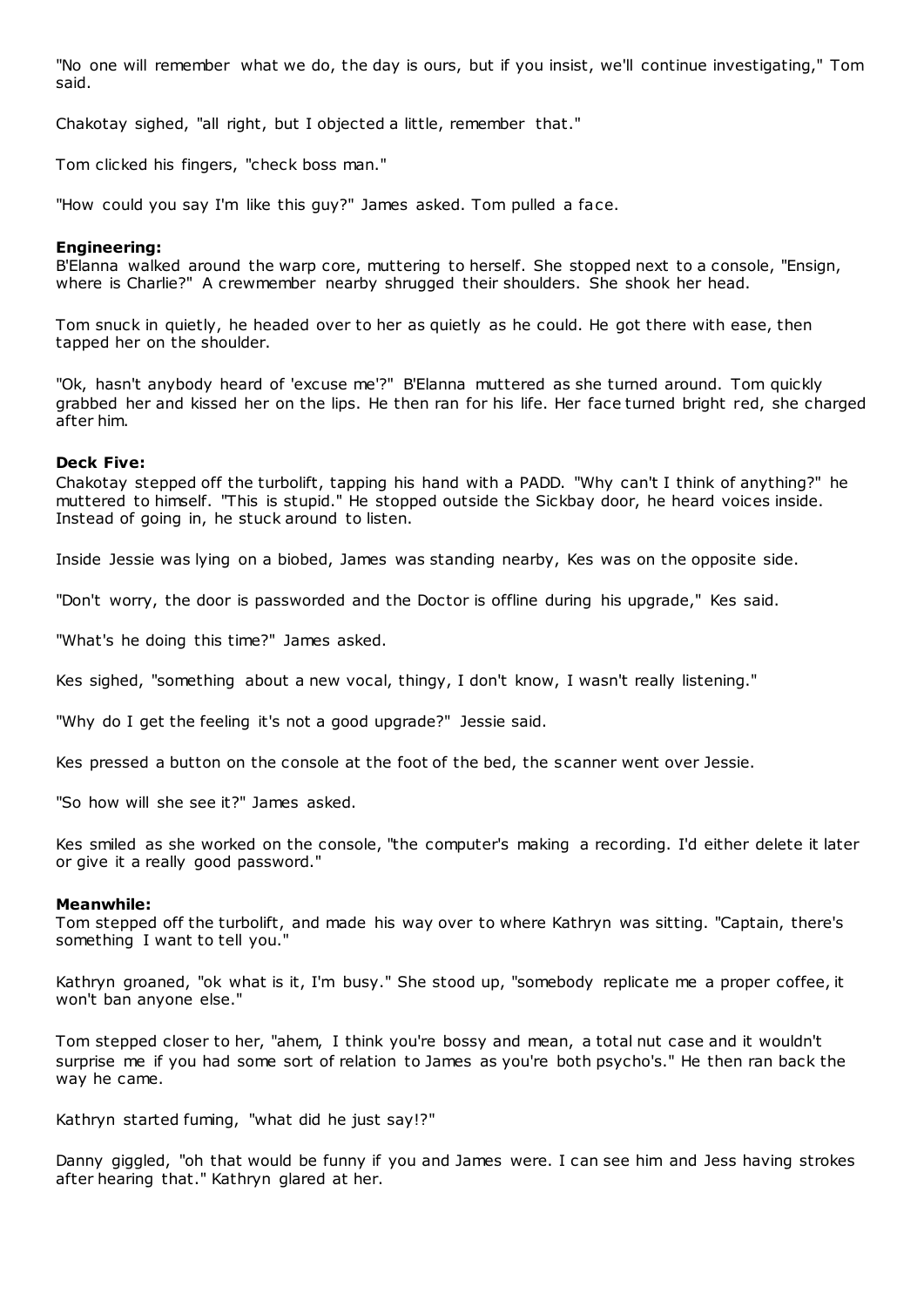# **Deck Five:**

Chakotay was still standing outside Sickbay, and was now playing around with the controls on the side of the door. "Come on, I know about it, I can go in," he muttered to himself.

Inside James and Jessie were alone, while Kes worked in the room next to the office.

"I don't get it. He or she can kick me hard enough, the bump is a little too big for a tiny little baby," Jessie said.

James smiled as he slipped an arm around her shoulders. "I'm sure the baby's bigger than it is on the picture."

"Oh, yeah probably. I just thought that he or she can kick me hard cos it's inherited something from you," Jessie said.

"Oh god I hope not," James said.

"Well I do hope it has something from you," Jessie said.

"He or she probably will," James muttered. "Ok there's something I have to tell you."

"Uhoh, is it good or bad?" Jessie questioned.

"Depends," James replied meekly.

Jessie rolled her eyes, "on how you look at it, yeah I heard that before. Ok shoot."

"Ok um, we've known each other for a really long time. For most of that time I've uh... liked you," James said, looking nervous and fidgeting a little.

Jessie raised an eyebrow, "um, you didn't like me when we first met?"

"No I did, I meant liked you, as I do now," James replied.

"Oh, how long's most of the time?" Jessie asked.

"That's the thing, I don't know when it exactly happened. It just developed over the years," James replied. "Anyway I haven't felt this way about anyone else before..."

Meanwhile outside Chakotay was standing right in front of the door, holding his head in his hand. "Oh god James, don't do it, especially not like that," he groaned. "Let's hope we do loop still."

Some crewmembers passed by, giving him an odd glance each. "Ookay, he's talking to a door," one of them whispered. They all turned the corner.

Chakotay shook his head, "damn, I wish I knew who they all were." He continued to listen in.

"I don't know about you but the last few years for me have been the best of my life. I have you to thank for that," James said.

Jessie smiled, "yeah me too."

James took a hold of her left hand. "I don't know what I'd do if we weren't together, or I lost you."

"You won't," Jessie said.

"Ok, if I can't do this now, I never will," James muttered. He turned his head back to face her. "Jess, I uh, I'm in love with you."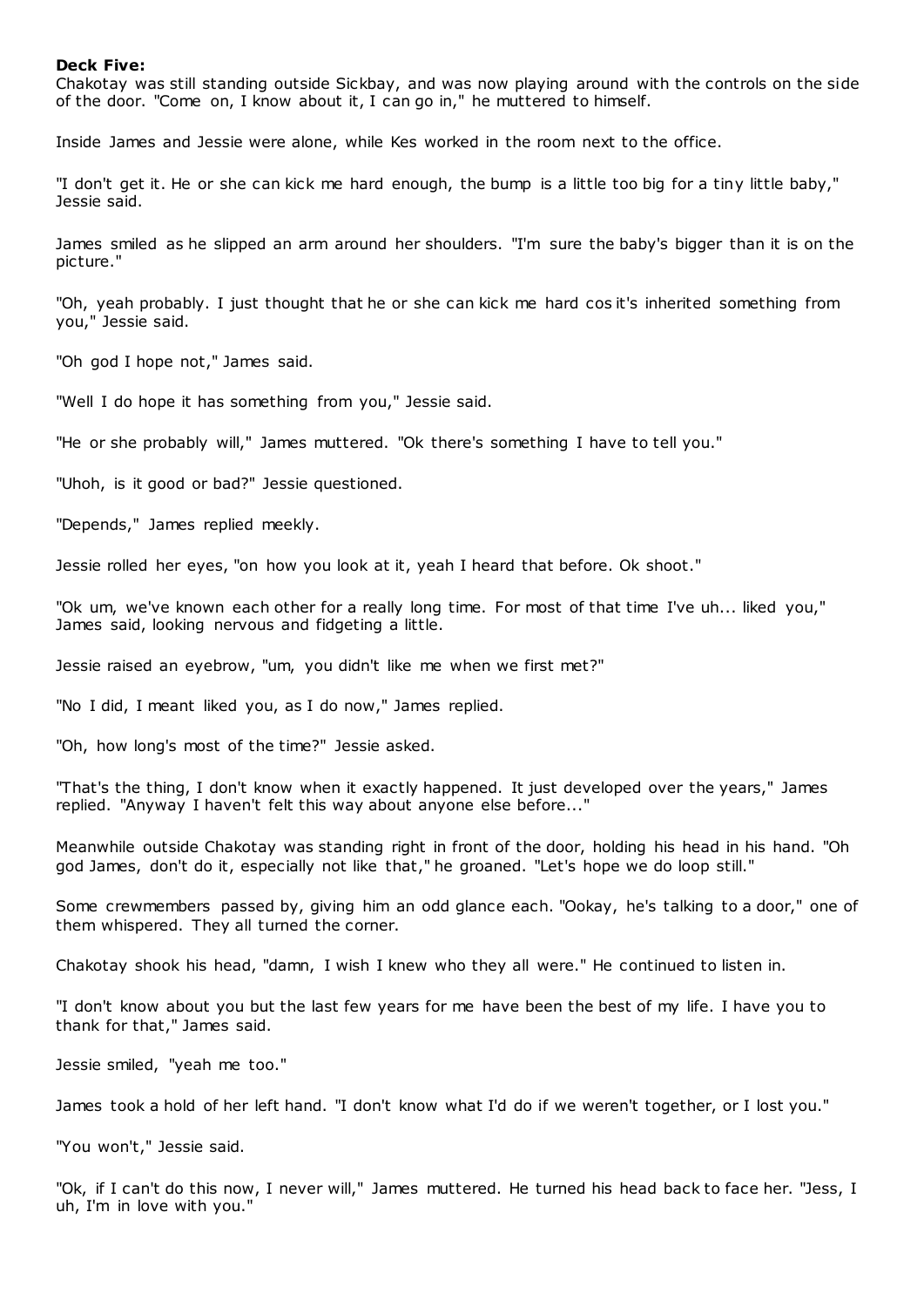Jessie's eyes went wide, "oh, as a friend?"

James shook his head, "no, well yes I do as a friend but also as..."

"Oh, huh," Jessie stuttered. "I don't know what to say."

"Ohno, I freaked you out. I knew I would," James muttered.

"Not in a bad way, I think. I just wasn't expecting it," Jessie said. Her face was turning a little red, "that's really sweet, thanks for telling me."

James closed his eyes and sighed. "There's something else."

"Oh?" Jessie said in a worried tone of voice.

"It's a longshot but," James said as he removed his arm from her shoulders. He used that hand to get a small box out of his pocket. "Jess, will you marry me?" Jessie's mouth dropped open in shock.

Meanwhile outside Chakotay's was doing the same. "I was right? Kathryn's not going to be happy about this."

Jessie placed her spare hand on her chest. "James, you're proposing to me?"

James looked really nervous, "yeah, it sure looks that way."

"Oh my god, you... you can't do this to me," Jessie stuttered. "Oh god, don't hate me."

"That won't happen, don't worry," James muttered.

"I think you will," Jessie said. "Look, you have no idea how tempting it is to say yes but I can't. I'm sorry. It would be wrong and it would be really selfish of me."

"Selfish, I don't follow you," James said.

"I feel bad enough that you told me how you felt, yet I couldn't do the same for you, and now this," Jessie stuttered. "You know I've never been loved by anyone, and I've never loved anyone back. I don't understand it, so I really don't know if I love you back or not. I'm sorry, I'm just too messed up."

"It's ok. I wasn't really expecting you to say you loved me or say yes," James muttered. "I just wanted to know for sure."

"I'm really sorry, you're the last person I want to hurt. I'd understand if you're mad at me, you can be you know," Jessie said.

"No, I'm not. I'm mad at me. I was an idiot to even think about replicating this in the first place. I'm sorry," James muttered, he pulled himself off the biobed and headed for the door.

Jessie quickly got off the biobed too, "wait, you're not an idiot at all. I was really tempted to."

James turned back around, "if you don't feel that way about me that way, why were you?"

"Because I want to be so badly. I really like you, a lot and I see us staying together," Jessie replied. She raised her shoulders, "and I didn't expect you to ever ask me, I was caught up in the moment for a second or two."

"Well I want to be with you, I thought about it. It doesn't seem so scary. It doesn't matter though," James said. "I'll see you later Jess." He turned to leave again.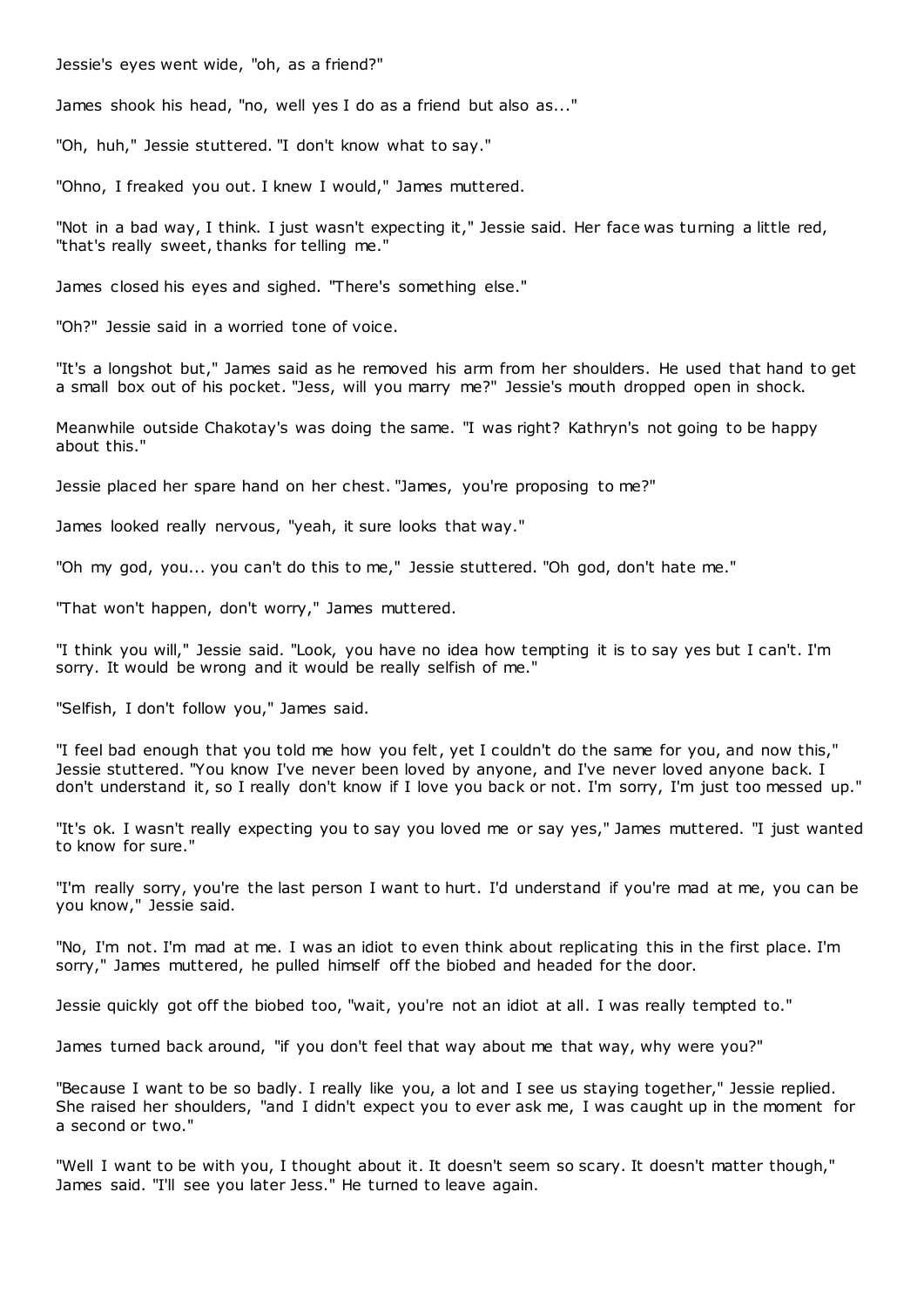"I'm sorry, I really am. I just can't marry someone if I don't love them. I'm not saying that I don't..." Jessie said.

"It's ok, you probably don't anyway. My dad didn't even like me, so why would anyone else love me," James muttered without even looking at her. He stepped outside. Chakotay had quickly gone around the corner beforehand. James stood with his back to the door, his eyes slowly swelling up with tears. He then walked down the corridor as quick as he could.

Chakotay peered around the corner just in time to see him go into the turbolift. Jessie stepped out too, she looked around. "James? Oh great, good going Jessie," she muttered angrily to herself. She made her way down the corridor.

Chakotay sighed and shook his head. He turned around to go back around the corner, and down the corridor. He got to the other turbolift, then pressed the button on the panel next to the door. The doors opened to reveal Matthews' body lying in the middle of the turbolift.

"Ohno," he groaned. He was about to tap his commbadge when Matthews turned his head to look at him.

"Save me," he said.

# **The Mess Hall:**

James raised an eyebrow, "actually Tom, I was already on your side about that. I just wanted to repeat it."

Tom smiled sneakily, "I knew you would be. Now we just need Chuc kles to be in on the deal."

Chakotay slowly walked over to them. "You want us to meet here, again? Strange." He sat down next to them and started to wipe down his uniform.

"Again? What are you talking about?" James asked.

Chakotay looked confused, "hang on a moment, this is the first time we have met in the Mess Hall?"

Tom raised an eyebrow as he glanced at James. "Yeah, FYI remember?"

"Well actually AYC," James said.

"At your convenience?" Chakotay questioned. James nodded. "Great, this is not good. I take it you two were planning on having an off loop."

"Where did you get that idea from?" Tom asked.

"Because you two already had one, and you two had such a great time too," Chakotay replied, sounding a little too sarcastic . Tom and James stared blankly at him. "It appears that I only looped that time as I was the only one near the body."

Tom laughed, "yeah right, the only time we weren't together was the last one and James contacted us before it happened."

"Tom you dunce head, you won't remember the last loop cos only I looped, get it," Chakotay groaned into his hand.

"Ok, is there anything you can tell us?" James questioned.

Tom folded his arms on the table, "yeah prove that you looped."

"Actually I asked just in case he learned something new," James muttered.

"Oh sure, you'll believe him cos it's better than being on my side," Tom grumbled.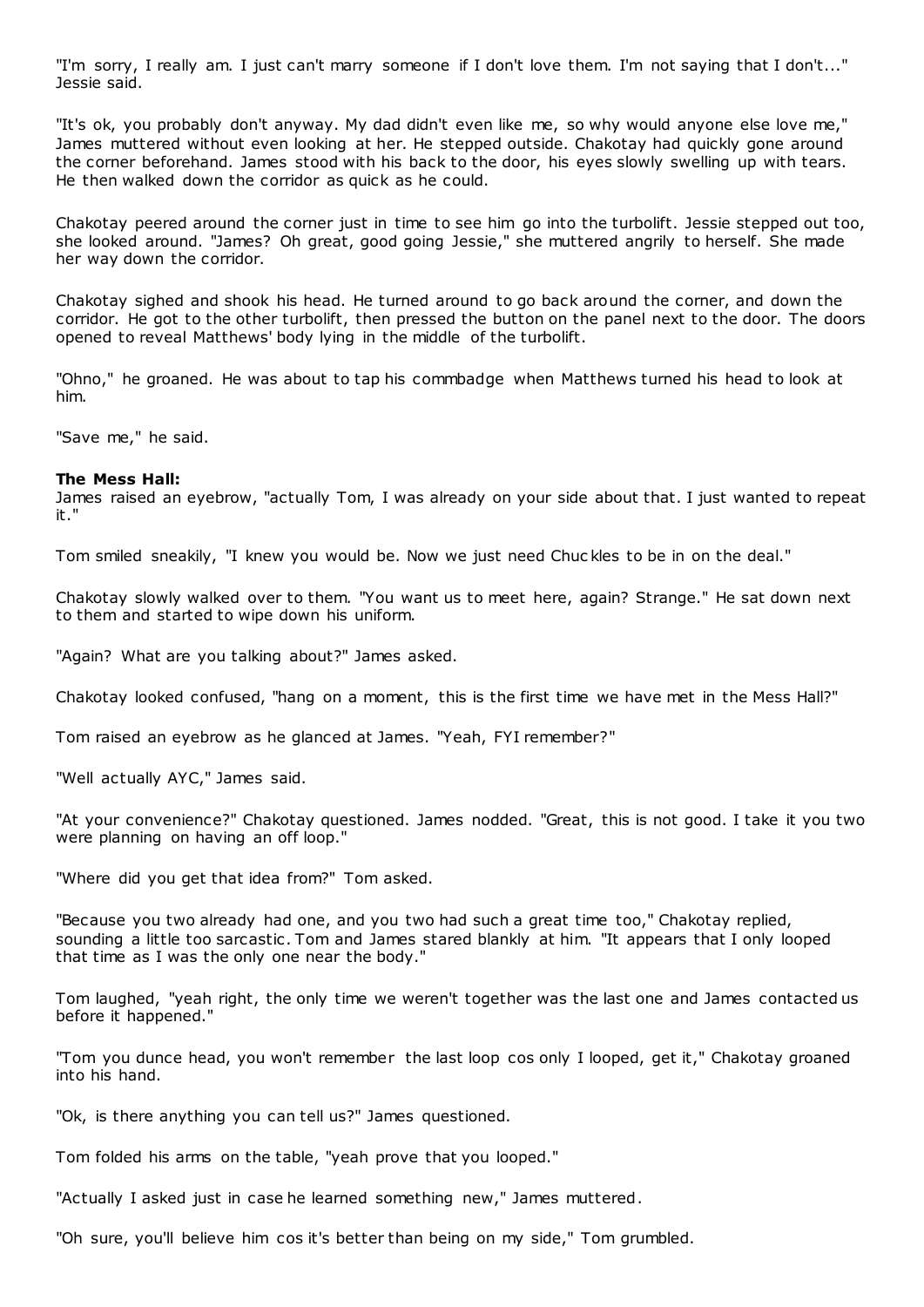Chakotay shook his head, "all right Tom, I'll bite. Your little kiss and run game won't work because according to Tuvok, B'Elanna was very close to neutering you when she caught you."

Tom started blushing, James glanced at him smirking. "How do you know I was going to do that?" he stuttered. He glanced at James, "hey, she isn't interested in me and she wouldn't remember, what would you do?"

"Yes I wouldn't laugh if I were you," Chakotay said.

James stopped smirking, "why, what did I do?"

"Let's just say it's worse than Tom's, and I'm nice enough not to share it with him," Chakotay replied.

Tom stared at him with his mouth wide open, "you just embarrassed me with mine, that's not really fair."

"Yes because yours is nowhere near as bad, the result of yours was close though," Chakotay said with a smile.

Tom rolled his eyes, "great, so that's some of my off loop activities ruined."

"We've already missed one loop, we shouldn't waste anymore time," James said. "So where and how did the guy die this time?"

"Turbolift on Deck Five, it looked to me like he had been strangled again," Chakotay replied.

"Ok fine, I don't remember my off loop. I'm going to have it, again," Tom said as he stood up. "Let me know if you find anything." He walked away.

"What did I do then?" James asked.

"Ok before you go off on me for eavesdropping, I just want to point out that the Sickbay door was locked and the computer said Matthews was on that deck," Chakotay said. "All right, you told Jessie how you felt about her."

"Ohno," James groaned into his hand.

"I haven't finished," Chakotay said.

"Oh god," James groaned.

"And then you proposed to her," Chakotay said.

"Oh so is that why I didn't loop? She murdered me?" James questioned.

Chakotay smiled, "no, you went into a different turbolift."

"So how bad was it?" James asked.

"On a scale of one to ten, one being 'ha ha yeah right, screw you', and ten being 'oh my god yes', about four or five," Chakotay replied.

"So it was a no, obviously. That doesn't help me," James muttered.

"She doesn't have a clue about how she feels about you. Put yourself in her shoes, I know they're uncomfortable but just do it. Would you marry somebody if there was an off chance you didn't love them?" Chakotay questioned.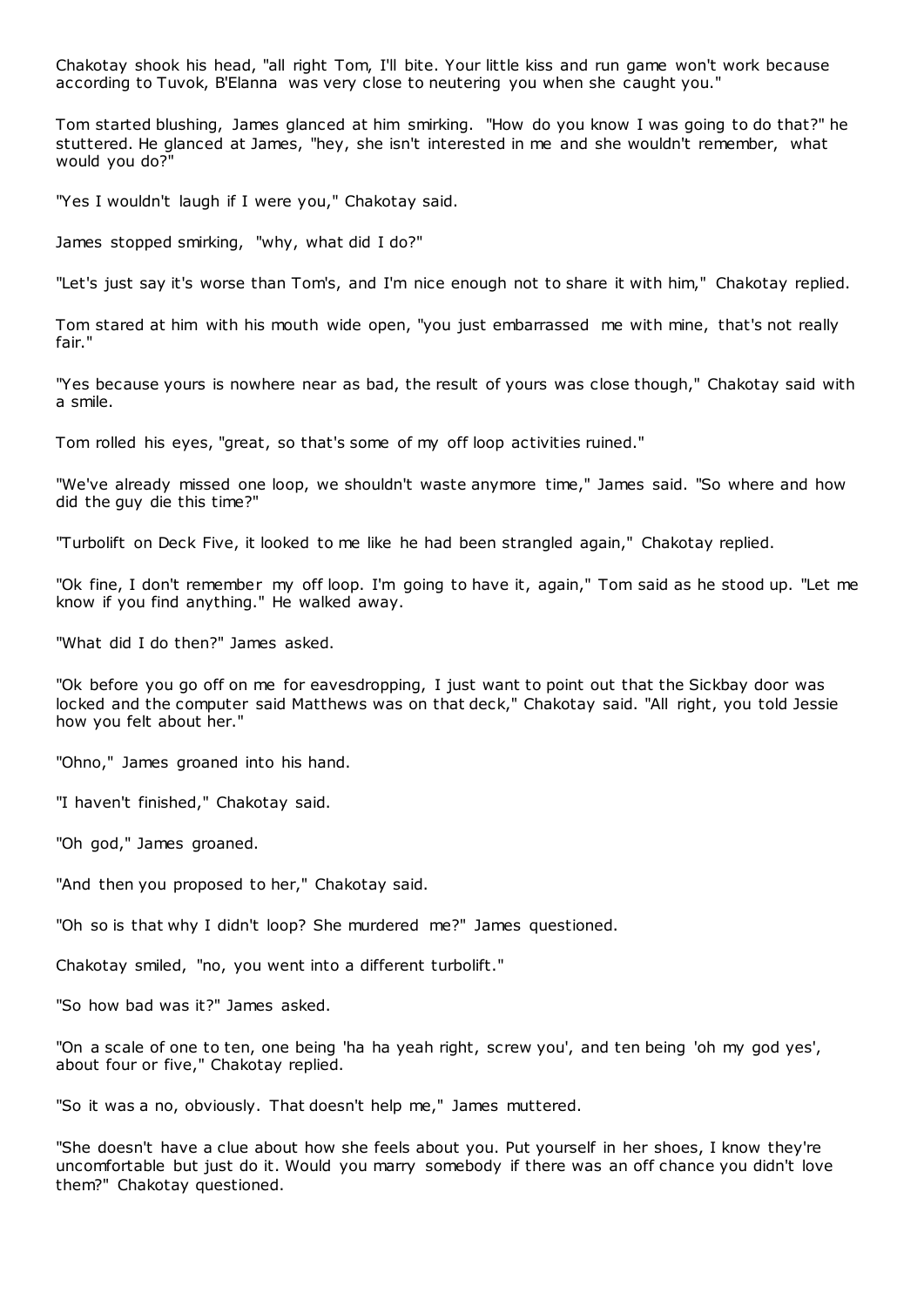"No I wouldn't," James replied with a sigh. "It's ok, I obviously did it to find out where I stand, now I know."

"I'm sorry, but there's still lots of time. You can still tell her how you feel when this is over, but describe it a bit better. That way she'll be a little closer to working it out," Chakotay said.

"Yeah you're right, thanks," James said.

"So, you still want that loop off?" Chakotay asked.

"I really do. There is something I have to do," James replied as he got up. "Let me know if you find something."

"You're assuming I'm not having an off loop?" Chakotay said.

"You had one yesterday," James said.

Chakotay nodded, "it's all right, you assumed right. I'll let you know."

"Ok, see you later or earlier," James said as he walked away.

### **Later:**

Chakotay was working on his computer, in his office. The door chimed. "Yeah?"

Tom ran in, his face all red from running. "Chakotay, hide me!" he squealed. He leapt under the desk. A few seconds later B'Elanna stormed in without ringing the chime.

"Have you seen that little pest called Paris?" she asked.

"Ohno, what did he do?" Chakotay asked.

"He kissed me, that's what," B'Elanna grumbled.

"He's under my desk," Chakotay groaned.

"Traitor!" Tom's voice yelled from under the desk. B'Elanna knelt down just as he started to scramble out. She grabbed him by the grey bit around his neck, and pulled him clear away from the desk. She knelt over him and started punching him in the stomach and face.

"Ok that's enough," Chakotay said. B'Elanna ignored him. He got out of his chair, "hey, break it up now!"

James walked in, the first thing he saw was the 'fight' on the floor in front of him. "I bet that's the closest he'll ever get to her. For a Klingon though that's almost like a proposition."

B'Elanna looked up at him with a ferocious look on her face, "what did you say!?"

"Nothing you should worry about," James replied.

B'Elanna got onto her feet, "you're just as big a pig as him."

"According to Jessie, I only am a pig when it comes to food so you're wrong," James said.

"Ugh," B'Elanna groaned. She kicked him in the knee and marched out. "Men, all the same," she grumbled.

"I hope I got a hard kick in the kneecap for a good reason, Tom," James muttered.

Tom pulled himself to his feet, looking a little dazed. "Thanks for that, I thought she'd never stop."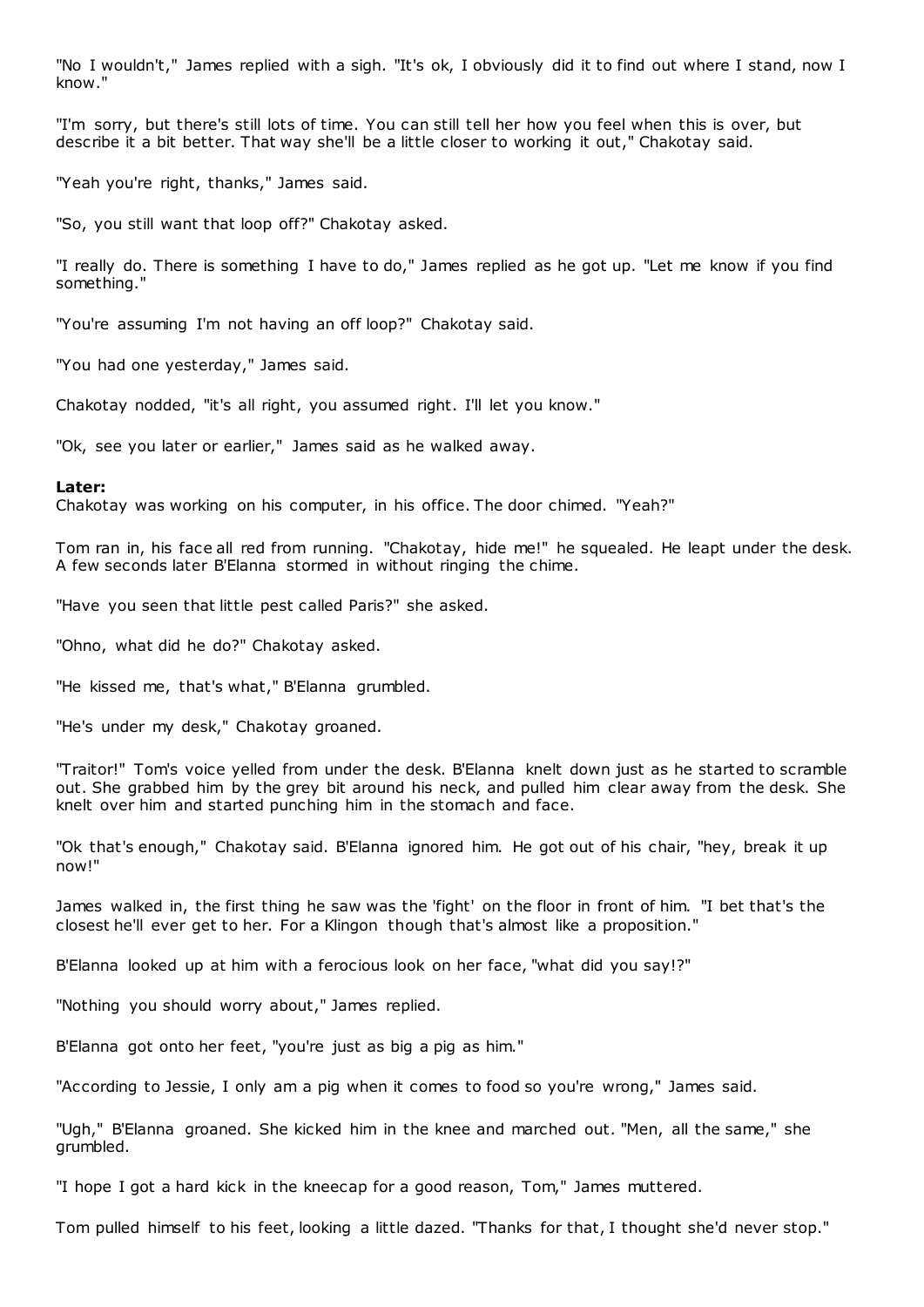Chakotay shook his head, "you didn't listen to me, surely there was something else you could have done today."

Tom shrugged his shoulders meekly, "sorry, the temptation was too hard to resist."

Chakotay turned his attention to James, "did you behave?"

"Yes and no. Yes I didn't do what I did yesterday, no what I did wasn't good," James replied.

"Ooh, what did you do?" Tom asked.

A loud banging noise startled the three of them, they glanced in the direction of the door. James stepped out of it first, Tom then Chakotay followed. Just outside was Matthews lying on the ground, with a nasty looking head wound. His body went limp.

"James," Chakotay muttered.

"On it," James said as he rushed down the corridor. Chakotay went in the opposite direction leaving Tom alone with the body.

"If you're going to ask, just hang on a little while," he said to him.

Chakotay came back first, "nope, nothing. Nothing about this makes any sense. Nobody went into the turbolift, no transporter activity, he or she couldn't have ran that far."

James came back next, "ok, why is there nobody ever around when this happens?"

Chakotay shrugged, "I don't know, this mystery eludes me."

Matthews turned his head in Tom's direction, "help me."

"Here we go again," James muttered.

# **The Security Office:**

James opened his eyes and once again had Danny in his face. He sat up, "Danny?"

She smiled sweetly at him, "aaw, somebody fell asleep on duty."

"Don't take this personally Danny," James said as he got out of his chair.

"Take what personally?" Danny questioned as he joined her on the other side of the desk. He passed her a quick smile before giving her a gentle slap across the face, he walked out. She stared after him, a hand placed firmly on her cheek with a look of shock on her face.

# **Chakotay's Office:**

James and Tom stood around the desk, Chakotay walked in again covered with coffee.

"James when this is over, programme that replicator to ban the decaf coffee as well," he muttered.

James and Tom started smirking at him. "Will do," James said.

"Now, enough fooling around. We need to get serious. Does anybody have a plan?" Chakotay asked.

"We were on the right track with James following the guy, somebody should do that again and not get distracted. I mean it doesn't matter if we hurt anyone's feelings or anything, right?" Tom replied.

"Well then, someone's going to have to keep Jessie occupied around dinner time if I'm doing it," James said.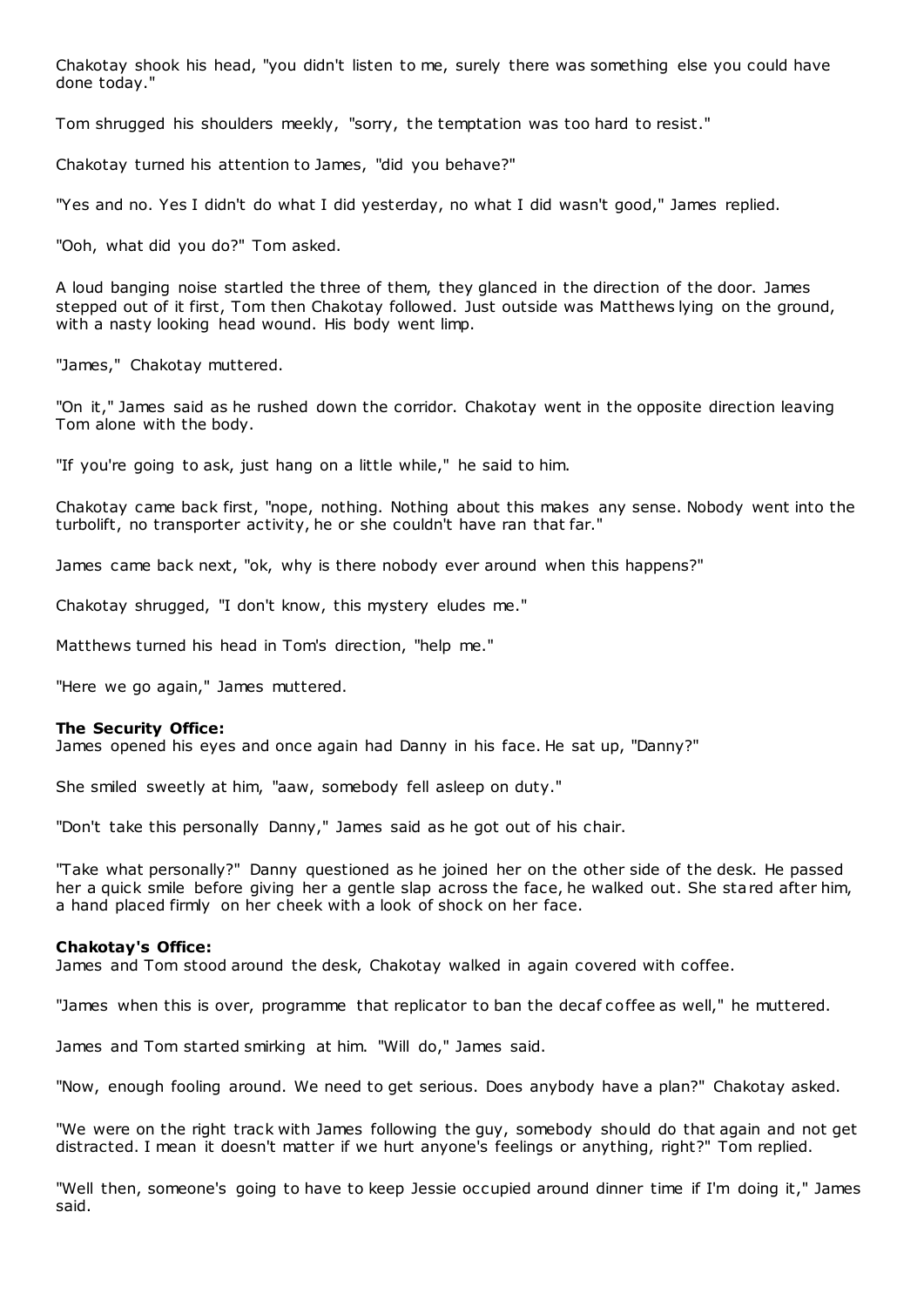Chakotay sat down on the corner of his desk, "consider it done."

"Make sure she stays away from the Mess Hall, if Matthews lives that long he goes there for a minute or so," James said.

"Noted. Tom, I got the names of two crewmembers Matthews is in contact with regularly. I want you to talk to them," Chakotay said. He picked up a PADD and fiddled with it, then handed it to Tom.

"Got it, no problem," he said.

"What else are you going to do?" James asked.

"I'll be doing my own kind of research, with a little help. I'll be in Engineering," Chakotay replied. "Ok let's get moving people." He stepped back out.

# **Later**

# **Engineering:**

"Well if the murder happens at a different time, place and method despite your lack of contact, then maybe the murderer is looping too," B'Elanna said.

Chakotay nodded his head, "maybe, but you'd think the murder would happen earlier everytime to thwart any of our attempts but it doesn't."

"Wow, you have come up with a weird murder mystery there, Commander," B'Elanna said with a smile on her face.

"We have to be prepared for every kind you know," Chakotay said.

"Well rhetorically, the murderer could be looping and changing his or her's strategy to throw you off," B'Elanna said.

"That makes sense," Chakotay said.

Jessie walked in then made her way over to Chakotay and B'Elanna. "Hey guys."

"Hey Jess," B'Elanna said.

Chakotay turned to her, "ah, I'm so glad you could make it."

"Uh huh, what's this about?" Jessie asked.

Chakotay nodded his head at B'Elanna. She smiled, "you're welcome." She then walked away.

"I have to apologise. James and I were working on some Security scenarios, and I made him stay even when he insisted on leaving. I know now that what he wanted to leave for was more important."

"Oh that's ok. Where is he anyway?" Jessie questioned.

"The last time I saw him, he was looking for you. No worries, he's reporting to the Security Office in ten minutes to drop off something," Chakotay replied.

Jessie narrowed her eyes and raised one eyebrow, "what's going on?"

"What do you mean?" Chakotay said.

"It looks like you've memorised that from a script," Jessie said.

Chakotay pretended to look insulted, "I didn't, now why don't we go to the office." He headed towards the main door, Jessie shook her head and followed him.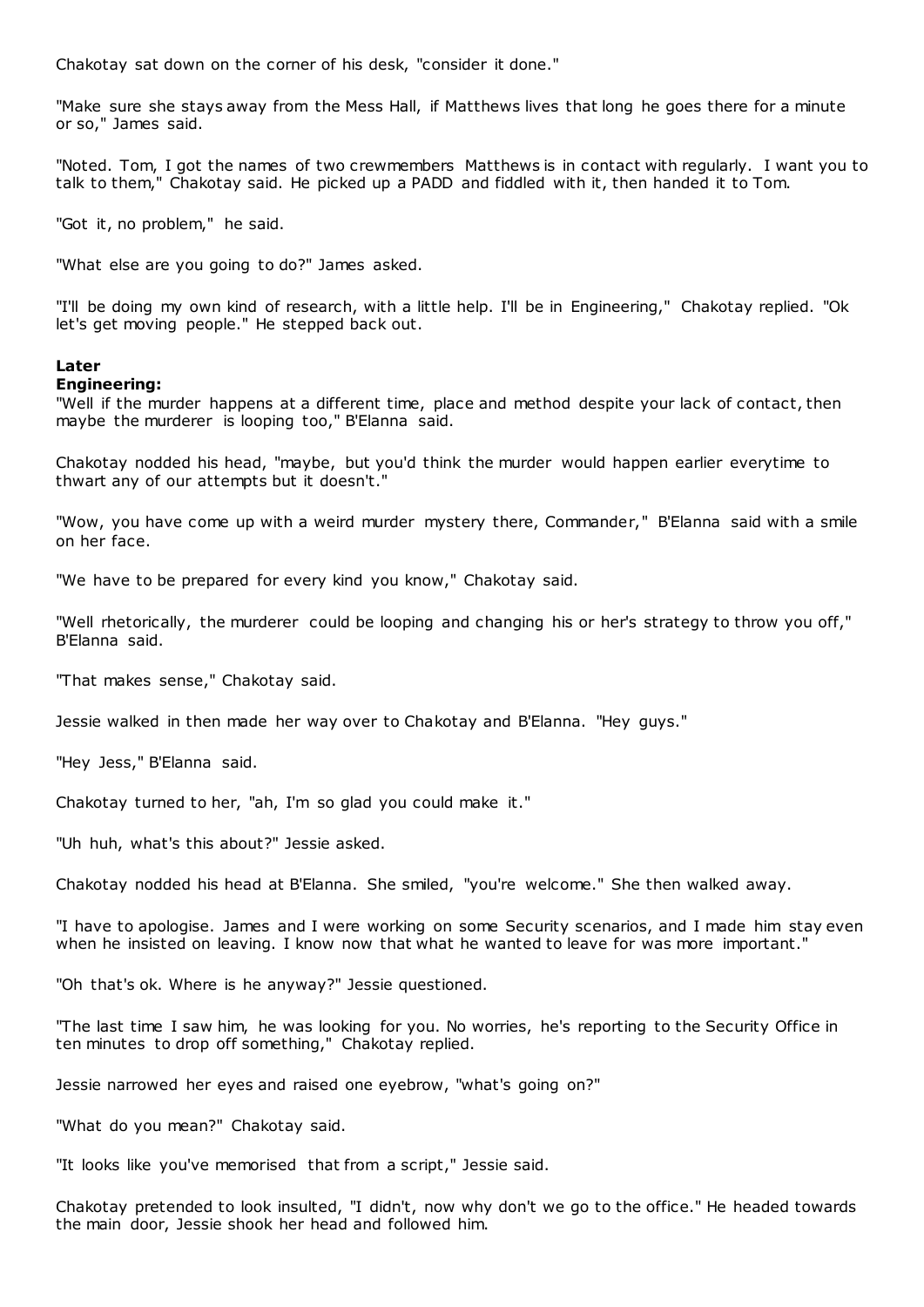### **The Security Office:**

Chakotay and Jessie were now sitting on the sofa, Chakotay looked like he was thinking while Jessie impatiently drummed her fingers on her leg.

"Oh Jessie, how are things?" he asked finally.

Jessie looked at him, "specifically?"

"You know, you and James, the baby?" Chakotay replied.

"Good, really good," Jessie replied.

Chakotay nodded his head, "glad to hear it."

Jessie sighed, "Janeway told you didn't she?"

Chakotay frowned, "told me what?"

"Everything I said about relationships and everything," Jessie replied.

"No, she didn't," Chakotay shook his head.

"Oh, then forget it," Jessie said.

"No, what made you think she said anything?" Chakotay asked.

"Doesn't matter, it's nothing," Jessie muttered.

"Oh well, if it is something, you'll probably talk to James about it," Chakotay said.

"Yeah right, he wouldn't understand. I'd probably hurt him," Jessie said.

Chakotay sighed, "no kidding."

"What?" Jessie growled.

Chakotay looked a little nervous, "I said 'no winning'."

Jessie frowned, "ookay."

"So if you can't talk to him, who will you talk to about this?" Chakotay asked.

Jessie shrugged, "I dunno, myself. Everyone else will make fun or say the same thing."

"All right, so you don't want to talk to me then," Chakotay said.

"No, I'm good," Jessie shook her head.

They both sat in silence again for a little while.

"Can I ask you something?" she asked.

"Shoot," Chakotay replied.

"Have you ever fallen, you know in love with anyone?" Jessie asked quietly.

Chakotay smiled, "I have yes."

"Uh huh," Jessie said. She put her feet up on the sofa to get comfortable. "Tell me, what's that like?"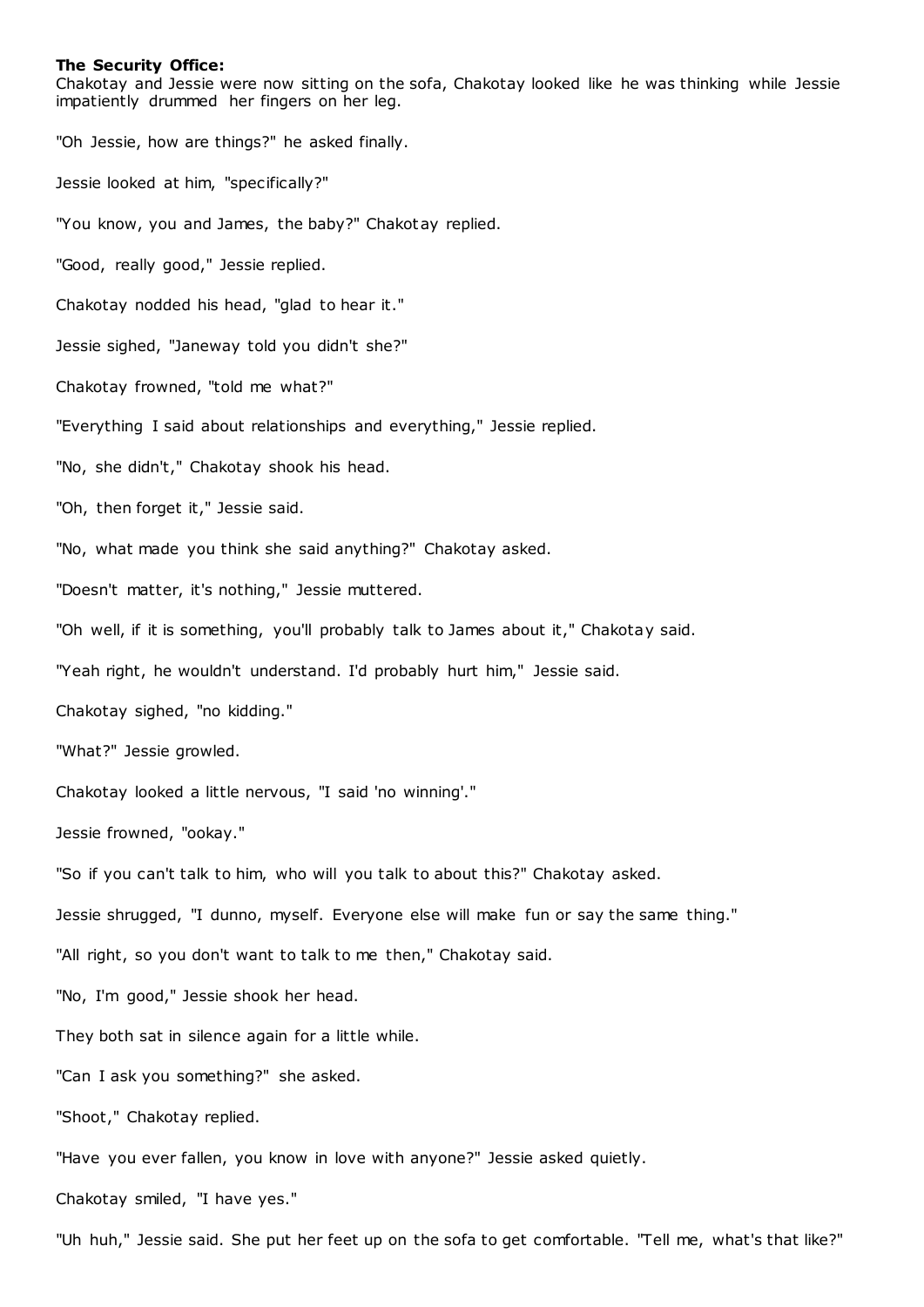"Why do you want to know?" Chakotay asked with a smile.

"Just curious," Jessie replied. "It's never happened to me so at least if it does happen, I'll know. "

"All right," Chakotay said. "Where to start, hmm, oh right. There are a few tell tale signs of love, I'll name a few. You can't stop thinking about them. Two, you want to be near them all the time. Three, you'd do nearly anything for them, even risk your own life to save theirs. That sort of thing." He sat back, "four, when you are with them you feel content, you will feel loved even if they haven't told you how they feel, and complete in a strange way."

"Right," Jessie muttered as she stared at nothing in particular. She snapped out of it and turned back to Chakotay, "change of subject, you said James would be here by now."

Chakotay shrugged his shoulders, "oh right, he'll probably want to find you first. You know what he's like. I'll tell you what, I'll go look for him."

Jessie climbed onto her feet, "no that's fine, I'll do it." She rushed out of the room.

"Oh, that's going to be one hell of a distraction," Chakotay muttered to himself. He quickly got up too.

### **Engineering:**

"Are you sure, he just came in," James questioned.

B'Elanna groaned, "yes I'm sure. He came in to look for Harrison, couldn't find him and went into the jeffries tube I think."

"Great," James muttered.

"Mind me asking why you're following him around?" B'Elanna questioned.

"He's in danger, that's all," James replied. He looked around, "which way?"

B'Elanna sighed, she pointed at the door next to the main exit. He headed towards it, just as he got to it the main doors opened. Jessie rushed in, she took a hold of his arm.

"James, can we talk?" she asked.

"Now? Security matter," James said, glancing between her and the door.

"Nowish yeah," Jessie said.

"Ok I'll be right back," James said. He turned back to the jeffries door.

Something exploded on the upper level, everyone stopped what they were doing to look towards the source. Nobody could really see anything besides smoke.

"Ok what was that?" Jessie asked.

James shuddered a little before turning back around. He walked over to stand in front of her, then looked up. "Something else is here."

"Like what?" B'Elanna said.

Everyone who were looking up at the upper level, watched as a heavily burned body rolled across the glass floor near the core. It fell through the gap and landed right next to it.

"Somebody call Sickbay," B'Elanna commanded. She, James and Jessie rushed over to the body.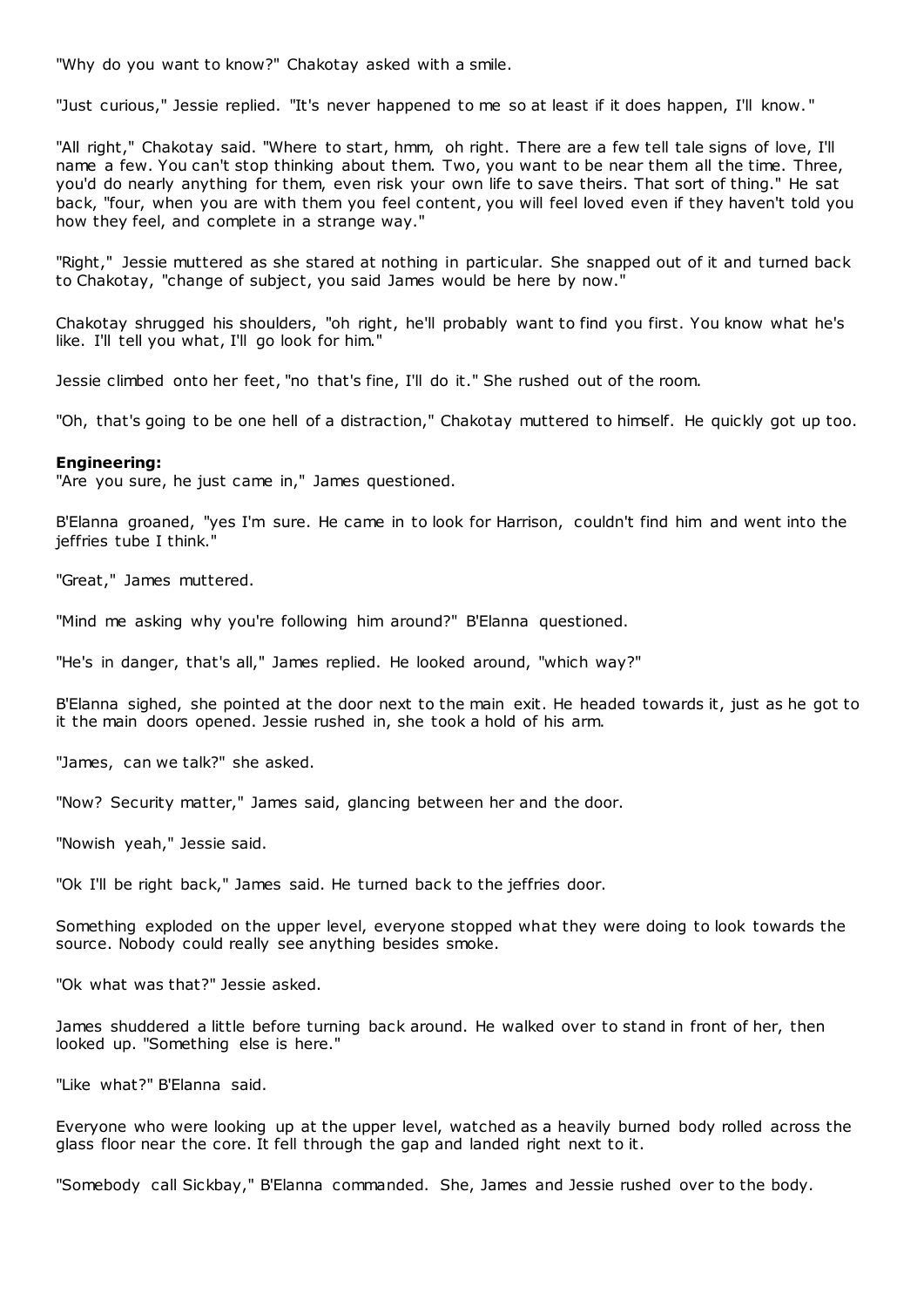"That's not..." James muttered. He knelt down beside the body, he pulled him onto his back. It was the crewmember B'Elanna talked to in the first loop. "Who is this?"

B'Elanna put a hand over her mouth, "that's Harrison."

"Ok, this isn't making any sense," James said.

"Why, what's going on?" Jessie asked.

Harrison opened his eyes, but only James reacted to it. "Please, save us," he whispered.

#### **The Security Office:**

James opened his eyes, he groaned as he pulled himself back up off the table. Danny did the same and smiled sweetly at him.

"Aaaw, somebody..." she started to say.

"Danny for the love of god, shut up!" James snapped at her, he buried his face in his hands.

"Woah, somebody's not a morning person," Danny said, giggling slightly.

"Can you go, I'll tell you everything later," James said.

Danny's face lit up, "really, great, I'll see you at six. So excited." She rushed out of the room.

James looked at where she was sitting in before, with a disgusted look on his face. "Why am I friends with these people?"

#### **Chakotay's Office:**

"So let me get this straight, you looped on your own this time?" Tom questioned.

"No need to get jealous," James muttered.

"I'm not, this is fantastic . Less memories of the loops, the less crazy I'll be," Tom grinned.

"Can I hit him?" James asked.

"Why not, knock your, sorry, knock him out," Chakotay replied.

Tom's eyes widened, he leapt underneath Chakotay's desk.

"Later. We have a bigger problem than just me looping," James said.

"Why, what happened?" Chakotay asked.

"Matthews wasn't the one who died and asked, it was some guy called Harrison," James replied.

Chakotay's face turned a little paler, "really? That's not good."

"Why, you know him?" Tom asked.

"No, he was one of the 'suspects'. He knew Matthews," Chakotay replied.

"So who were the other suspects?" James asked.

"There was just one other, her name is Chase Davids," Chakotay replied.

Tom crawled out from under the desk, "hang on, are these guys suspects cos they're friends with the guy or what?"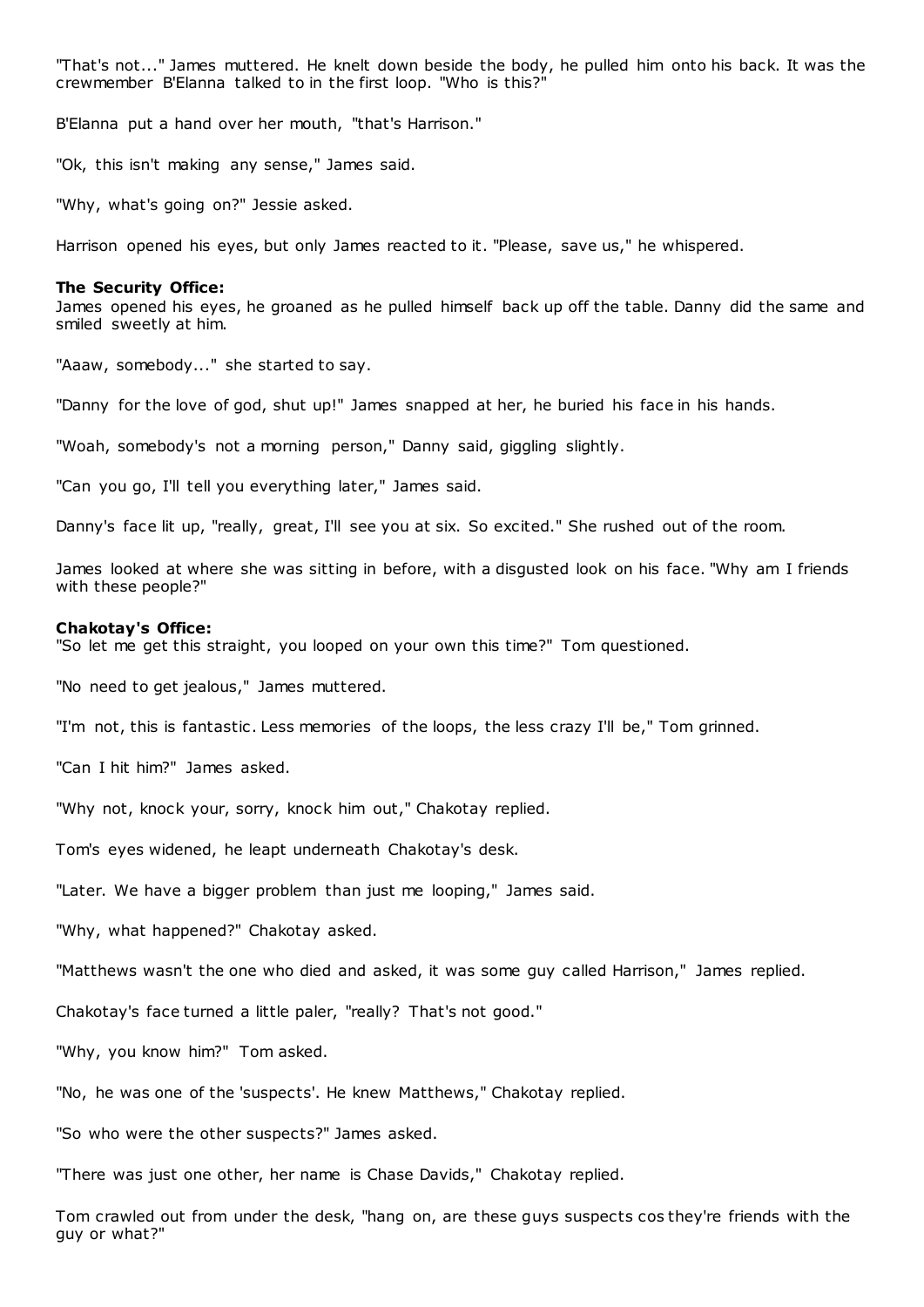"No, Harrison was a victim. I think our prime suspect is Chase," Chakotay replied.

"Why exactly?" Tom muttered.

"Well the two victims are friends with each other," Chakotay said.

"It's not full proof but it's a good start," James said.

"Start? Oh boy," Tom groaned.

"Ok I have a plan," James said.

"It gets better," Tom commented.

James lightly kicked him in the head. "Chakotay you take over Matthews patrol, I'll talk to our new victim and keep an eye on him too."

"Ow," Tom groaned as he rubbed his head. "What am I going to do then?"

"Do what you do best, spread rumours," James replied.

"Uh, about what?" Tom questioned.

"Look your job is to unnerve the killer but not let him or her know we're on to them. I'm sure you'll think of something," James replied.

Chakotay smiled and nodded his head, "ah very good. Make the killer panic and they're more prone to mistakes, easier to expose."

"Ok, let's do this," James said as he headed for the door. "Again."

"Yey team," Tom groaned. He lay his head on the floor, "I'll have a quick nap first."

Chakotay nudged him with his foot, "Tom."

"I'm sorry, but in a way I haven't slept in less than a week," Tom muttered as he pulled himself up. "What's he going to do about Jess, she distracted him the last time."

"I'm sure if you do your job right, that won't be a problem," Chakotay said. He stepped out.

# **Engineering:**

B'Elanna was busy working at the station by the warp core, muttering some abuse under her breath. James walked up to her. "Hey B'Elanna, something wrong?"

"Oh yes there is, there's something wrong, with that damn Tom Paris," she grumbled. She turned away from her station, "next time you try to kill him, make sure you succeed."

"I'll try," James said. "So um, have you seen Harrison?"

"He's on the upper level, why?" B'Elanna replied.

"Oh Security matter," James replied.

"Okay, I wasn't aware that he was in any trouble," B'Elanna said.

"Hopefully he won't be," James said. He made his way towards the lift.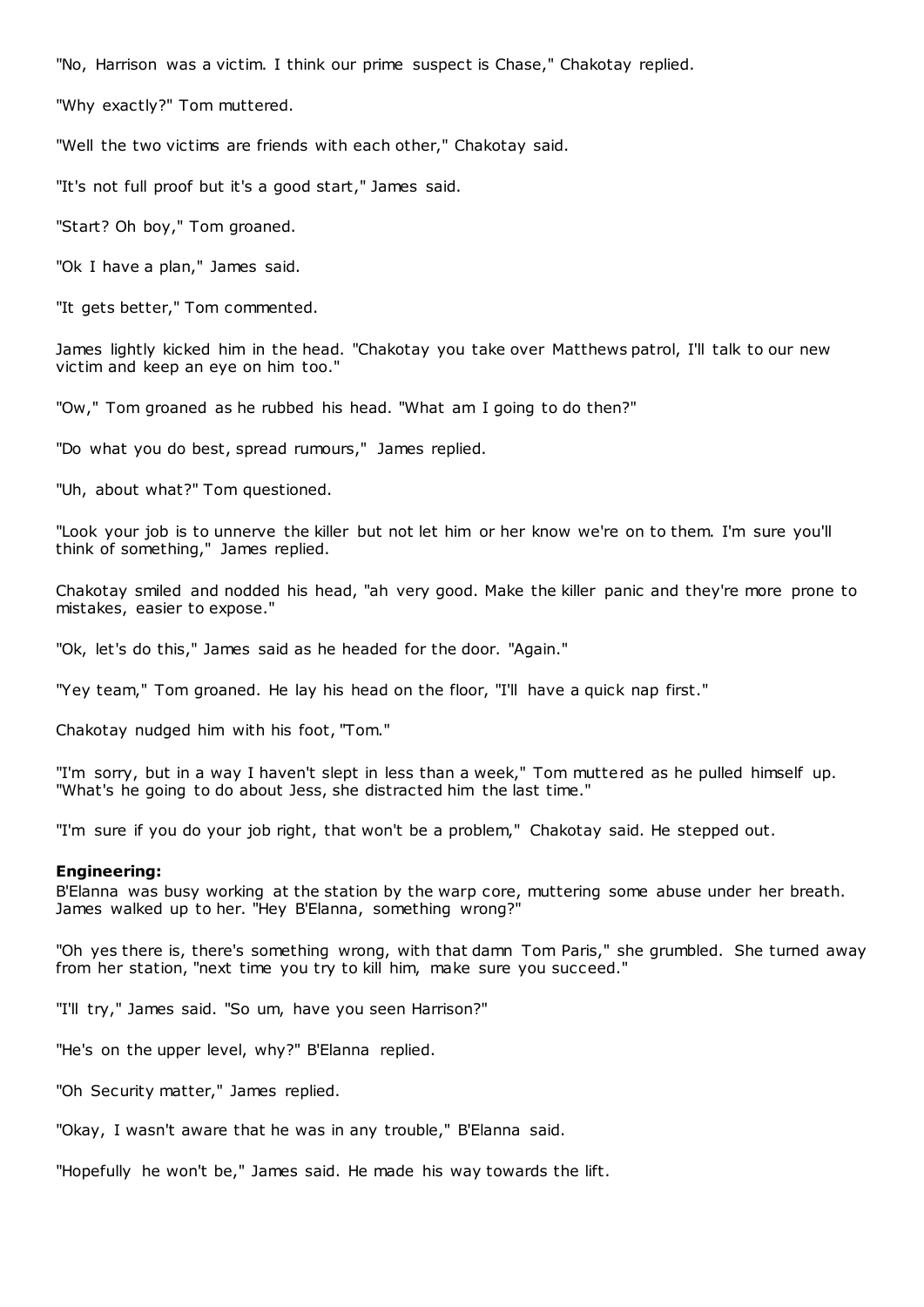On the upper level, Harrison was busy working on one of the side stations. He glanced behind him, frowning suspiciously then turned back to his work. The lift stopped, James stepped off of it and made his way over to him.

"Hey, are you Harrison?" he asked.

Harrison glanced at him briefly, "yeah that's me. What can I do for you?"

# **A little while later:**

The pair were sitting, with their backs to the stations.

"We never thought that anything would tear a group friendship apart you know, but I guess there's always something," Harrison said.

"What happened?" James asked.

"Chase and Liam happened," Harrison replied.

"Liam, is that Matthews?" James questioned.

Harrison nodded, "yeah. He and Chase got together a year ago. It wasn't a very stable relationship, she was always grossed out because of his job and was a little needy. He had to work extra hours on some days, she wouldn't visit him at work so they barely saw one another. Whenever they did, they'd argue."

"I take it they broke it off," James said.

"It's a little more complicated than that. I used to go and see him at work, he'd tell me everything that was happening. That's when everything started to change," Harrison said. He glanced away, "this is the part where I stop telling the story to avoid getting mocked."

"I'm not going to, really," James said.

"I'm surprised Chase hasn't spread the word everywhere, anyway. She was intent on getting revenge," Harrison said. "We arranged to meet here to talk it over, but she hasn't turned up. It was stupid of me to think she'd even try to listen."

James looked confused, "ok I thought I got it, but now my head's all muddled up. I figured that those two broke up because you and Chase got together, but if that were the case it would be Liam that would want revenge, not her."

Harrison turned his head back to him, "you're on the right track."

"Oh, I get it," James said, looking a little uncomfortable. "It was you and Liam that hooked up, right, sorry."

"It's all right, everyone makes that mistake," Harrison said.

"Ok then, what makes you think Chase swears revenge? Did she say anything, was she mad about you two?" James questioned.

"She reacted like you would expect. She was furious, I don't blame her. How would anyone react when they find out that someone they love has cheated on them, especially with one of their friends," Harrison said.

"No offense but, couldn't you and Liam have told her about how you two felt about one another, before doing anything," James said.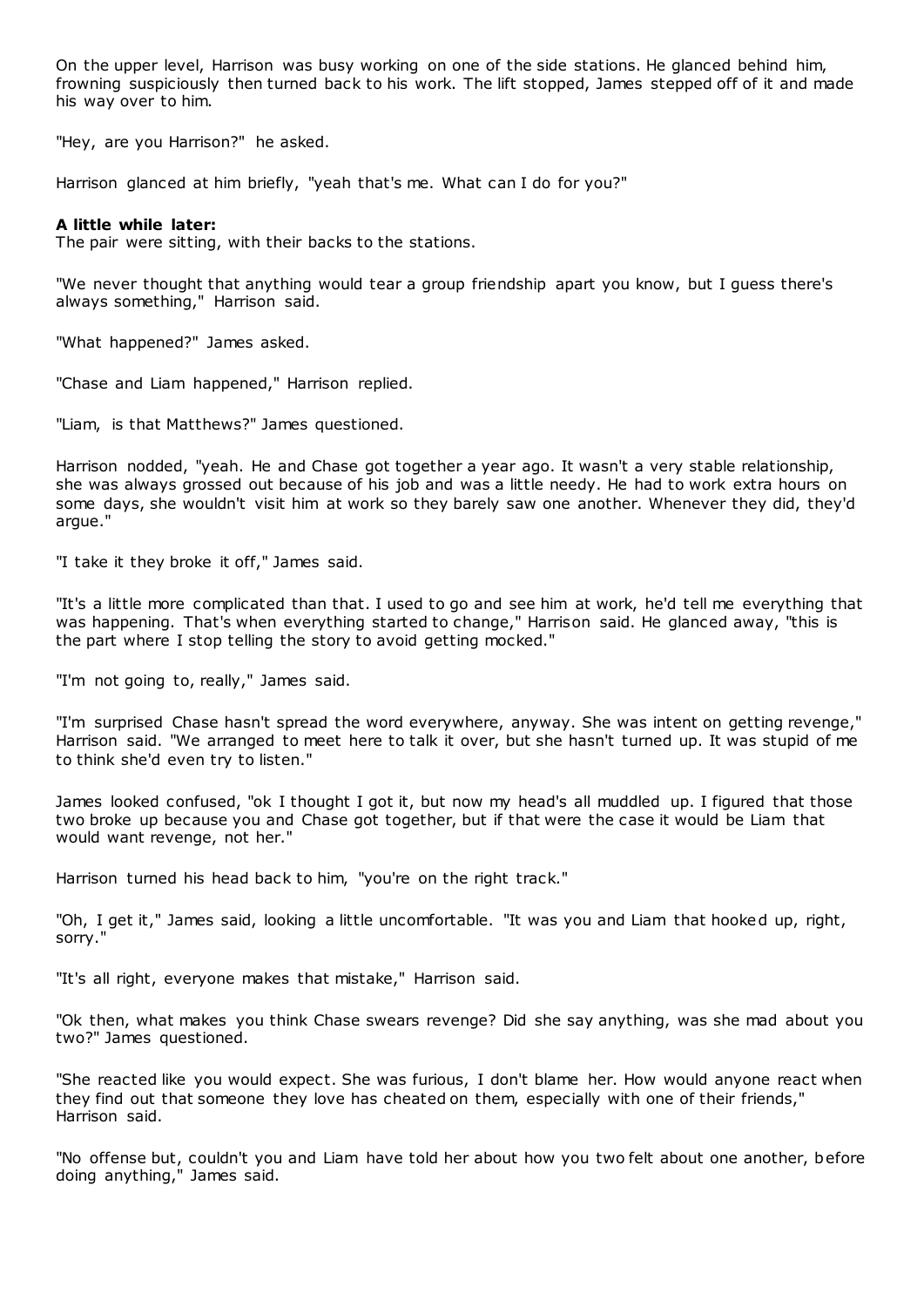"We did, more or less. Liam and I didn't want to hurt her, but it was inevitable no matter what we did," Harrison said. "I'm wondering something though, if you didn't have any idea what was going on, why did you come and see me?"

"When stuff like this happens, it's always a good idea to investigate friends and enemies first," James replied.

Harrison nodded, "true but in all honesty, I don't know what category Chase falls into right about now. But I can vouch for her, she wouldn't go as far as attacking either of us."

"Maybe not, but those rumours had to start from somewhere. Of course there's more evidence than that," James said.

"What kind of evidence gives you the idea that both of us are in danger today?" Harrison asked.

"It's a long story," James replied, smiling a little. "Look, I'll stick around to make sure nothing happens."

"What about Liam?" Harrison asked in a worried voice.

"Someone else is watching him, don't worry," James replied. "If there's anything else you can tell me, anything, that would be really helpful."

"Well," Harrison said.

# **Meanwhile:**

Chakotay was walking down a corridor only a few metres behind Matthews.

In: "Paris to Chakotay."

Chakotay tapped his commbadge, "go ahead Tom, and quietly."

In: "You're not going to believe what I found out from some people. I'm in the process of looking up some proof now."

"Try me," Chakotay said.

In: "Matthews and those two buddy's of his, Davids and Harrison, were committed to a mental institution at the same time when they were kids."

"Really?" Chakotay said.

### **The Bridge:**

"Bingo, I got in," Tom said as he worked at the Science station. "Oh."

In: "What?"

"They claimed to be seeing what they described as monsters, who kept attacking them for no reason," Tom said. "They continually got bruises, cuts, which they claimed the monsters did to them but the doctors explanation was self harm."

### **Deck Five:**

"Consider this for a moment Tom, we've had vampires, witches, Slayers, ghosts, curses..." Chakotay said.

In: "Heck there were even big tall demons that rip Slayers heads off, and poison others."

"Exactly, what if what they were seeing was real," Chakotay said.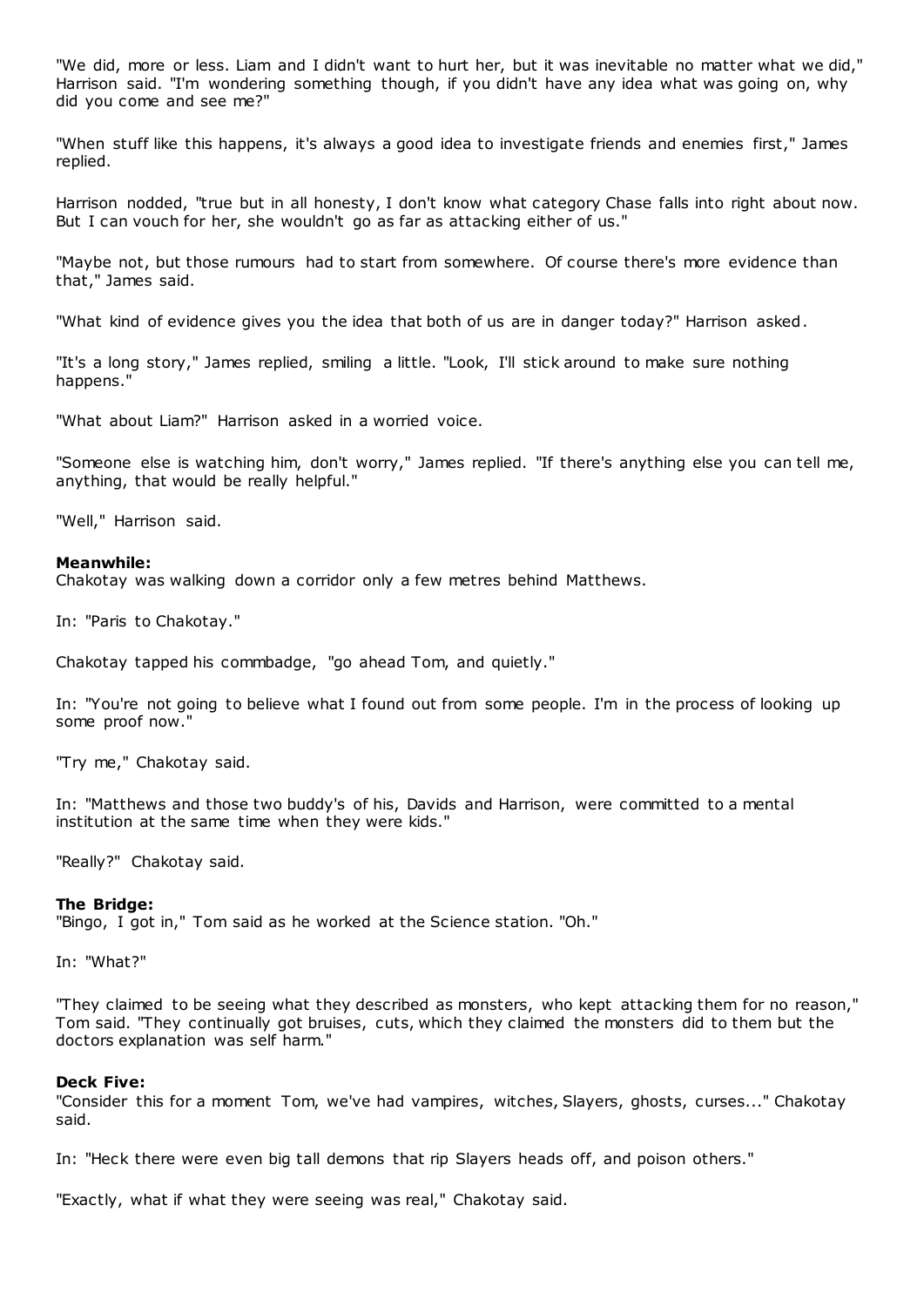# **The Bridge:**

"That wouldn't surprise me in the slightest. It would explain why we can never catch the murderer," Tom said. "A demon would probably be fast or something. Oh."

In: "What now?"

"The doctors didn't find out what was wrong with them. They diagnosed them as being delusional and let them out after they stopped claiming to see them," Tom replied. "When they did their injuries ceased too."

In: "If we're right, then whatever is killing them might be causing the timeloop too and be aware of it."

"All right but if they are demons, how do we stop them?" Tom asked.

In: "We do have one advantage Tom, the victims did partly ask the right people to help them."

Tom narrowed his eyes, "partly?"

In: "Ok fully, you're good at finding out secrets, I'm the one who keeps a level head and James is a Slayer that can fight these guys."

Tom smiled cheekily, "yes I am good at finding out secrets."

In: "That's nothing to be proud of Tom. We'll keep in touch ok, Chakotay out."

Tom sighed, "looks like I'm going to Engineering."

### **Engineering:**

James was busy working at the station directly in front of the core, while Harrison worked at his own station. James glanced over at him, he frowned. "There was an explosion."

*"Ok I'll be right back," James said. He turned back to the jeffries door.*

*Something exploded on the upper level, everyone stopped what they were doing to look towards the source. Nobody could really see anything besides smoke.*

James shuddered a little before turning back around. He walked over to stand in front of her, then *looked up. "Something else is here."*

James walked slowly over to where Harrison was. Again he shuddered, then he noticed the station next to Harrison's was doing things on it's own like someone was working on it. "Harrison, get away from there!" he yelled. Something hit him in the face and pushed him to the ground.

Harrison glanced across, "what, why?" The station next to his started beeping, "oh god." He backed away from the station, suddenly it exploded.

James pulled himself up a little. He looked around but saw nothing that could have hit him, but he could feel a cold presence all around him.

"What's going on?" Harrison asked.

"I don't know," James muttered. Some thing hard punched him in the stomach, and then in the chest. He felt a few hands take a hold of his arms, he put his hand out in front of him and grabbed something that wasn't there and pushed whatever it was away. He was then pulled to his feet, he was again pounded by invisible punches.

"Oh god, no," Harrison stuttered as he looked around, and then focused his attention on James. "They're all around you."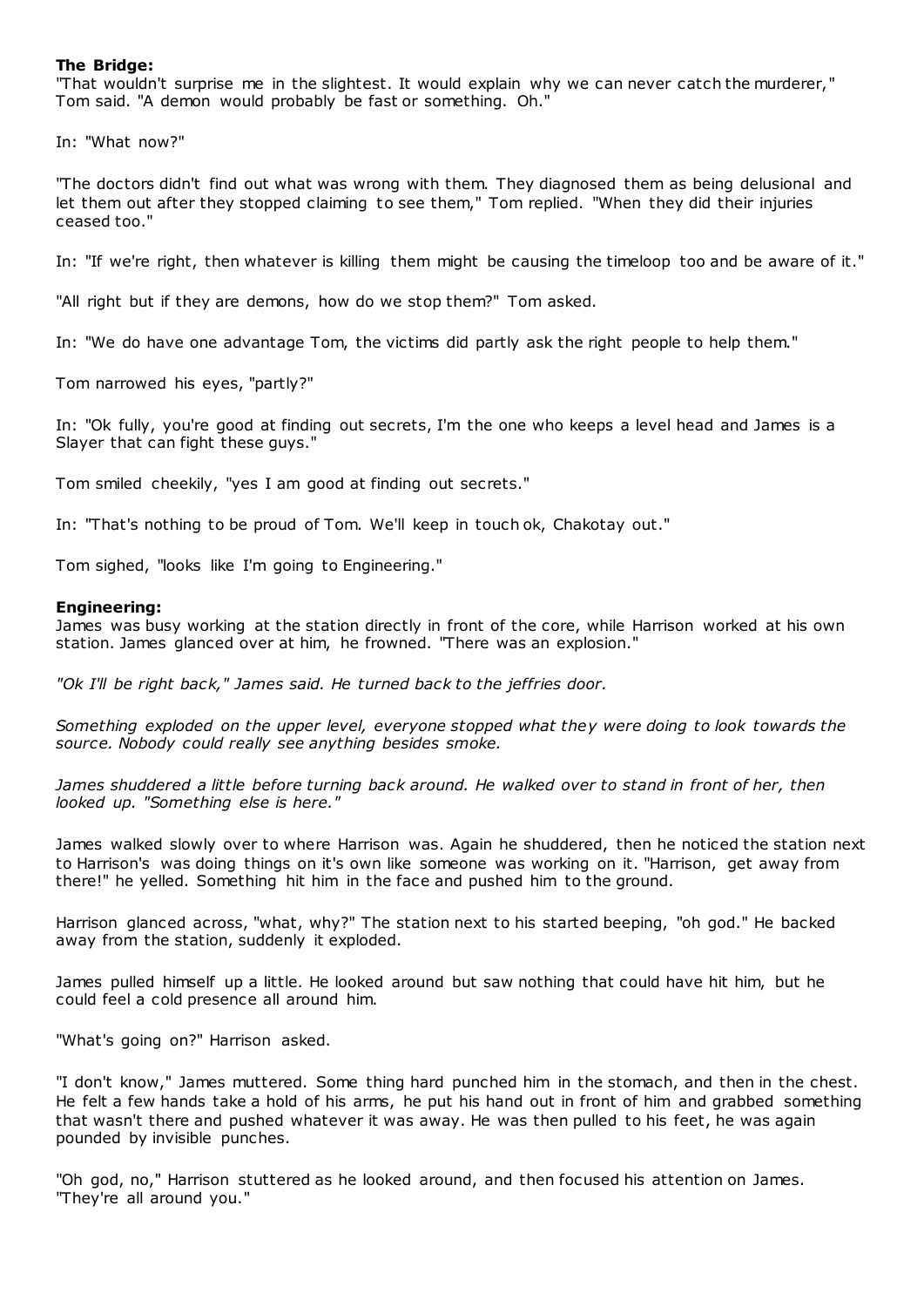"You can see them?" James said. He swung his fist in front of him, it did hit something. He kicked in another direction as his hand went to his back, he pulled out the retractable sword and moved it around in front of him.

Harrison stepped forward, "behind..." He was pushed to the ground before he could finish.

"Great," James muttered, ducking just in case. He turned around only to get a hard punch in the face. A few pairs of hands grabbed him by the arms again, one hand managed to twist his right arm making him drop the sword. It raised into the air on it's own. James struggled to get out of the many grips on his arms, but couldn't.

Meanwhile the lower level was chaotic . Tom walked in and nearly bumped into B'Elanna. She narrowed her eyes, "what are you doing here?"

Tom ignored her, "what's going on?"

"Something exploded on the upper level, I was going to check it out," B'Elanna replied.

"Don't worry, I'll take care of it," Tom said as he ran towards the core. B'Elanna shook her head, she followed him but not as fast. A body fell down from the upper level, and crashed next to the core. Tom's eyes widened as he stepped closer to him, he knelt down beside him and pulled him onto his back. It was James, with a nasty stab wound on his chest, not far from the neck.

"Ohno," B'Elanna said.

"I could say the same thing," Tom stuttered. There was a scream just above them, then something smaller landed next to them.

"Tom," B'Elanna said.

Tom glanced over, "oh my god." Right next to B'Elanna lay Harrison's head, on it's own. "Oh god, this is not good."

"Tom," a familiar voice said.

Tom's eyes went wider as he slowly glanced back at James. He opened his eyes and turned his head towards him, "you can't see..."

### **Tom's Quarters:**

Tom sat up really quickly, "oh boy." He reached over to grab his commbadge, "you can't see what? Oh great." He tapped the commbadge, "Paris to Chakotay and Taylor, this is getting more screwier by the minute so can we meet asap?"

# **Later, Chakotay's Office:**

Chakotay sat down behind his desk, "so somebody else got murdered this time?"

"Yes, Matthews buddy Harrison, twice. You must have missed two loops by now," Tom said.

"Ok what do we know?" Chakotay asked.

"We'll have to wait for James to arrive. But there is something I can say before he comes," Tom replied. He sat down opposite him, "he died too in the last loop."

"What? You're kidding right," Chakotay stuttered.

"No, he was the one who asked this time. Only instead of saying something like 'help me', he said 'you cant see'," Tom said.

"What on earth does that mean?" Chakotay asked.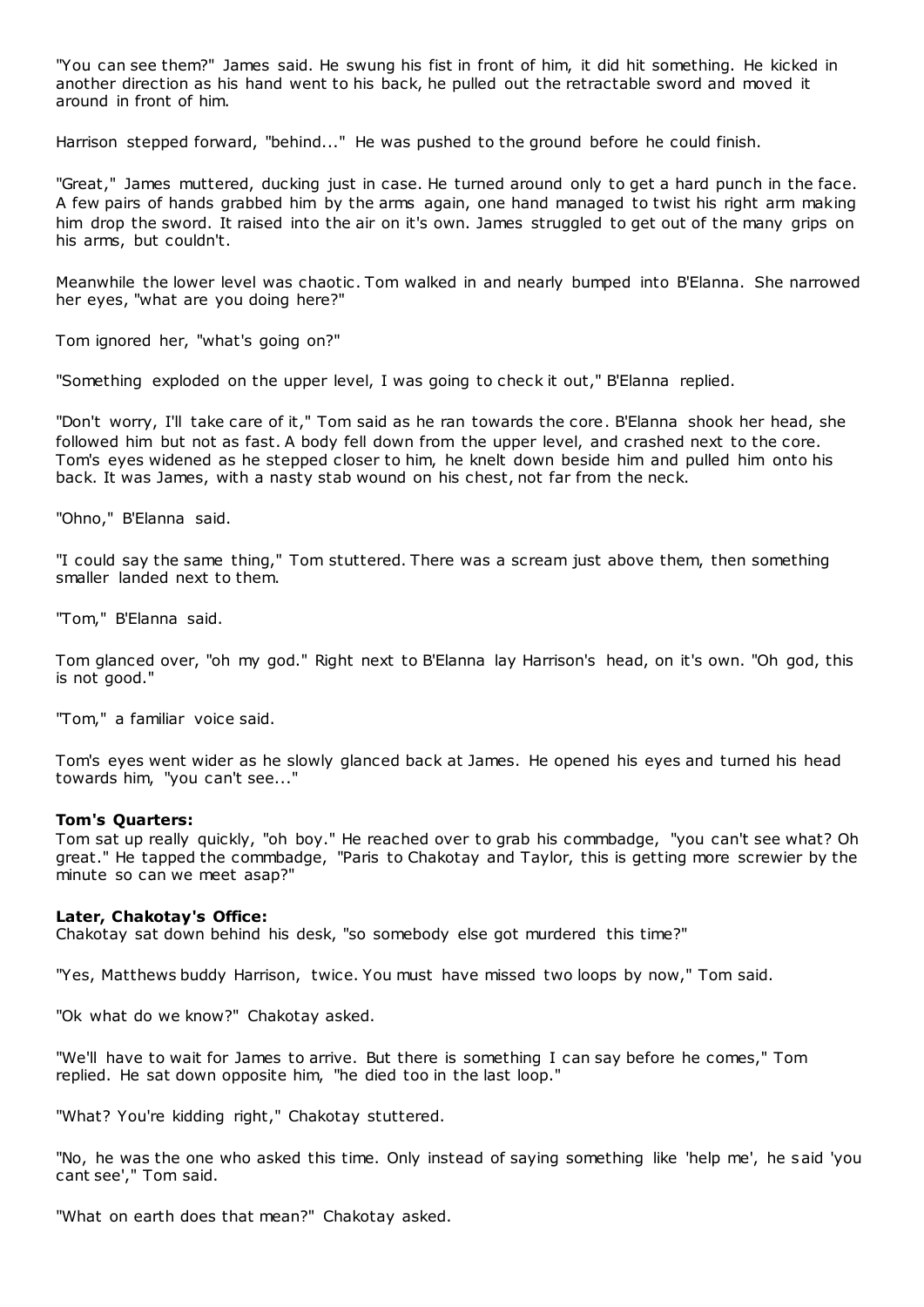James walked in, "hey, is anyone keeping count?"

Tom stared at him, turning pale. "Uh, not really no. I looped on my own this time."

"Ok," James said, he sat down on the desk. Chakotay pulled a face. "You'll obviously know everything from the last loop after all. Anything we need to know?"

"Those friends of Matthews, and the man himself were committed to a mental asylum. They were claiming that they could see monsters and they were hurting them," Tom said.

Chakotay raised an eyebrow, "really, that's interesting."

"We both came to the conclusion that they were demons, maybe only those three could see them," Tom said.

"And you think that it's them that's responsible for the murders?" James questioned.

"Yeah exactly," Tom replied.

Chakotay frowned, "wait James, last loop, why wouldn't we remember what you thought was the last loop?"

"Cos I looped on my own," James replied. "Harrison asked that time."

"I said you must have missed two loops," Tom said.

Chakotay nodded, "noted, I'll have to loop this time if we do, this is ridiculous. So what happened?"

"Nothing much, Harrison died instead, that's it," James replied.

"Yeah he died in the last one too," Tom said.

"Weird, I was going to suggest watching him, so I must have the last time," James said.

Tom bit his lip nervously, "you did yeah."

"And, surely I found something out," James said.

"Actually you didn't contact me, Chakotay didn't say anything so obviously not," Tom muttered. He turned back to Chakotay, "I say each of us follow the victims and ex suspect. No doubt the girl's in danger too."

"Good idea," James said, eyeing Tom funny. "What are you hiding?"

Tom looked nervous, "uh, nothing."

Chakotay shook his head, "you died along with Harrison." Tom turned to him, pulling a nasty face.

"Oh, must have been demons then, hopefully anyway," James said. "How did it happen?"

"I didn't see it," Tom stuttered. "Your body fell from the upper level, all stabbed and stuff."

"And you asked instead of Harrison," Chakotay said.

Tom glared at him, "what did I do to you?"

"I'll get working on a list when this is over," Chakotay replied.

Tom pouted, "do you have any idea what 'you cant see' means?"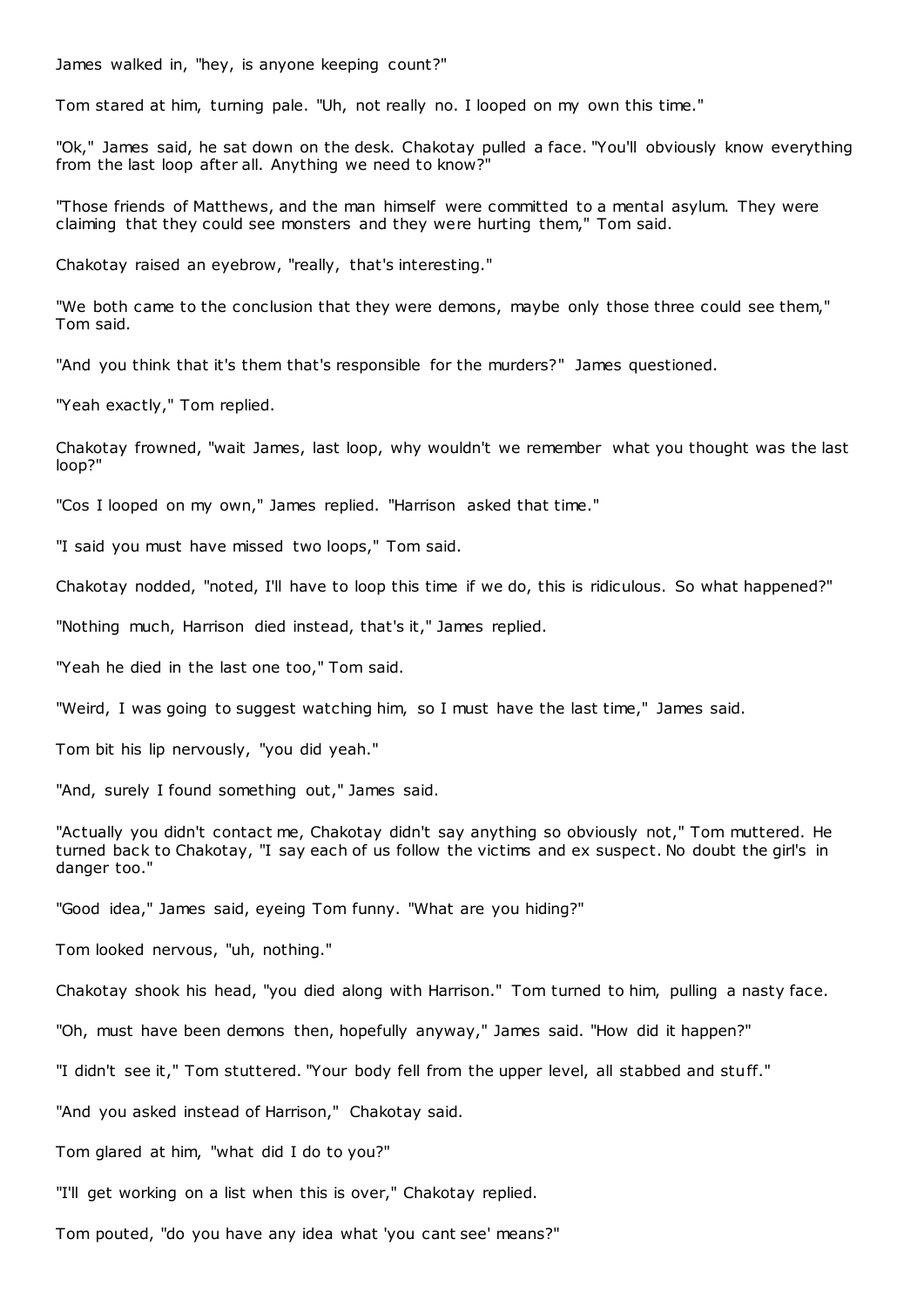"Um, you can't see, maybe?" James muttered.

"That's what you said instead of 'help me', and I can see fine," Tom grumbled.

Chakotay shook his head, "never mind, we haven't got much time. Tom, you follow Chase. I'll keep an eye on Harrison as that didn't work well for James. And you'll follow Matthews."

# **Deck Five:**

Tom walked down the corridor pretending to be nonchalant, just a few metres behind the girl who was with Harrison in the first loop. She turned the corner.

Meanwhile Chakotay was following Harrison go down a different corridor. He also turned a corner, Chakotay followed him around and then stopped dead. He quickly went back around the corner.

Tom followed the girl around the corner, he did the same as Chakotay. The girl and Harrison had stopped in front of each other, they started talking quietly.

"Why are we meeting here?" the girl, Chase asked.

"Cos something weird's going on, don't tell me you don't feel it too," Harrison whispered.

### **Meanwhile, the morgue:**

James stepped in to find the room empty, a frown grew on his face as he went further inside. A light banging sound came from the office. He made his way over to it. There was a scream, then the window smashed as Matthews fell through it.

James rushed over to him, then knelt down. "Are you ok?"

Matthews groaned as he pulled himself half up. "Yeah."

"What happened?" James asked.

Matthews tried not to laugh, "you won't believe me, no one ever does."

"I'll believe you. Just get out of here," James said as he stood back up.

"What's the point, you can't see them," Matthews said as he stood up too.

"You can't see," James said quietly. The door to the office slammed open on it's own, as it did Matthews' eyes widened.

### **Deck Five:**

Chakotay and Tom were standing next to Harrison and Chase.

"I just woke up this morning with a case of deja vu, and later I got a familiar feeling of somebody watching me," Harrison said.

"You think that's bad, try reliving the same day a dozen times," Tom said.

Chakotay elbowed him lightly, "and then what?"

"As I went to work it got worse, so I decided to change my plans. Then everything felt new, but I still feel like I'm being watched," Harrison replied.

"Have you been getting the same thing?" Tom asked.

Chase nodded as she folded her arms, "yes, but what do you mean by reliving your day?"

"Tom and I, and one other are caught in a time loop," Chakotay replied.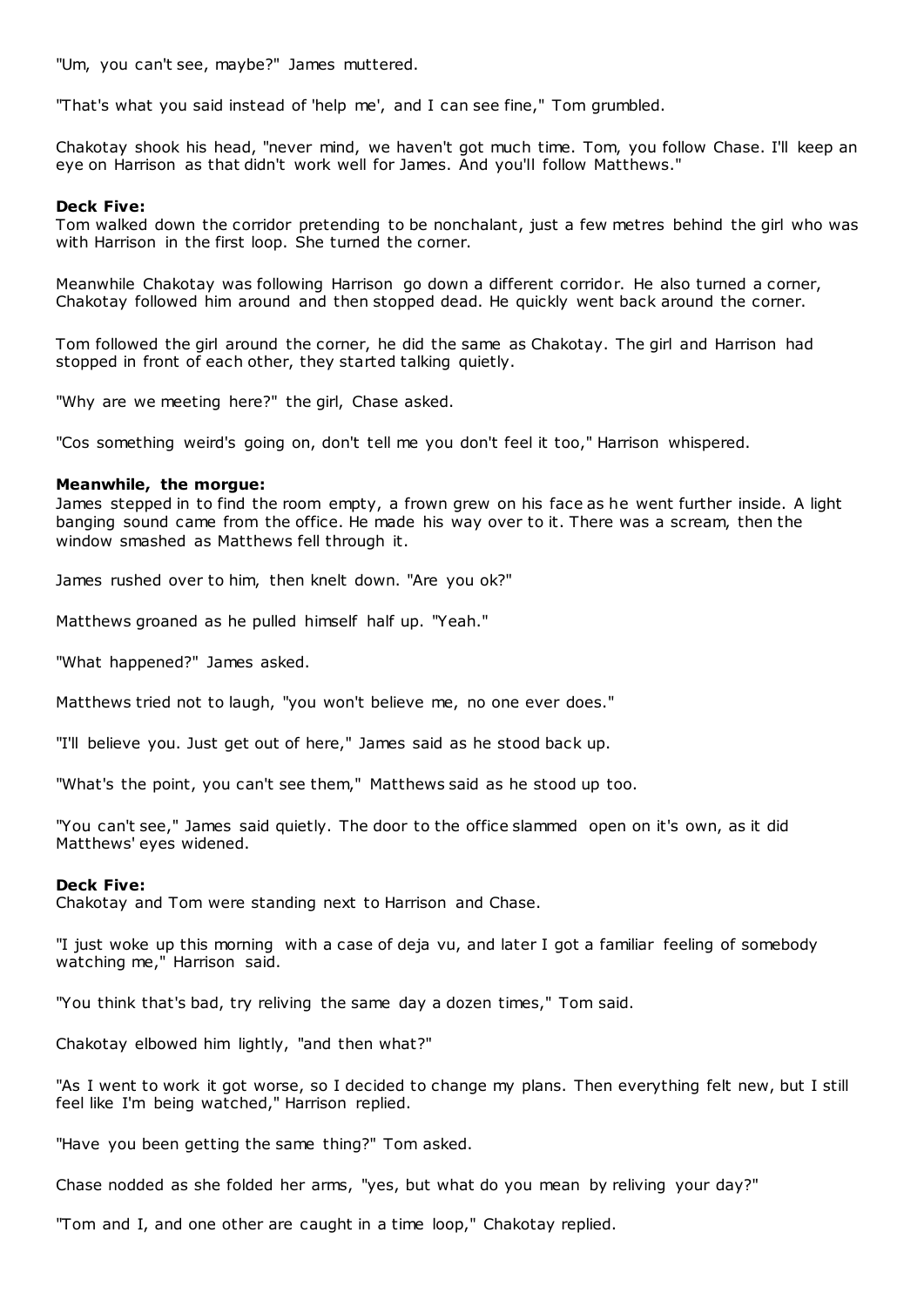"Oh, and I'm complaining about deja vu, I have no right," Harrison said.

"We're going to get to the point here. Those monsters you saw as kids," Tom said. Harrison and Chase glanced at each other, both with the same worried expression on their faces. "It's ok, we think that you weren't seeing things and that they were real."

"That's stupid," Chase muttered.

"It's not Chase, don't you remember how they used to hurt us? They said we weren't supposed to see," Harrison said. He turned back to Chakotay and Tom. "They stopped hurting us when we left the hospital."

"Ok, so you must be seeing them again if they still want to hurt you," Tom said.

"This is ridiculous, we haven't seen anything and demons don't exist," Chase muttered.

"Well something happened today because in every loop either you or Matthews are murdered," Chakotay said.

"And in one loop one of our own died, so if there's anything else you must tell us," Tom said.

Chase rolled her eyes, "I'm not going to talk about any crazy theories of yours."

"Chase we've seen a few weird things on this ship, it's not entirely crazy," Harrison said. He tapped his commbadge, "Harrison to Matthews." No response. "Liam respond, this is important."

"He must be under attack again, let's go," Chakotay said. He ran down the corridor, Tom and Harrison followed. Chase shook her head and walked after them.

# **The morgue:**

James and Matthews were both trying to fend off the invisible demons when the other guys rushed in.

"Woah, that's dodgy," Tom muttered. He was hit over the head and knocked to the ground.

Harrison charged further into the room to go to Matthews' aid. As he did a knife raised into the air, pointed in the direction of Matthews who had his back turned to it.

Chakotay dragged Tom back onto his feet, Tom then noticed the knife and Harrison charging towards Matthews. The whole scene started to go in slow motion. Tom's mouth dropped slowly while the knife slowly lowered itself towards Matthews' back.

"Nooooooo," Tom screamed dramatically in slow motion. Chakotay slowly turned his head towards the scene, James did the same.

The knife plunged into Matthews' back, Harrison pushed him right afterwards. James threw the sword in their direction, blood suddenly appeared on the tip and spread upwards, it then crashed onto the ground. Chase entered the room just as Matthews body landed on the ground. Everything went back to normal speed.

Harrison hovered over Matthews body with a look of horror on his face, something pushed him away and started pounding on him. James went over to pull whatever it was away.

Tom tried punching the air, a hypospray floated up behind him and hit him in the neck. "Oh woah," he mumbled as he started to lose his balance. Chakotay stared at him, wondering what was wrong. Tom fell to the ground just as the hypospray did the same to Chakotay.

While all this was happening Chase made her way over to Matthews body, she started dragging him towards the office.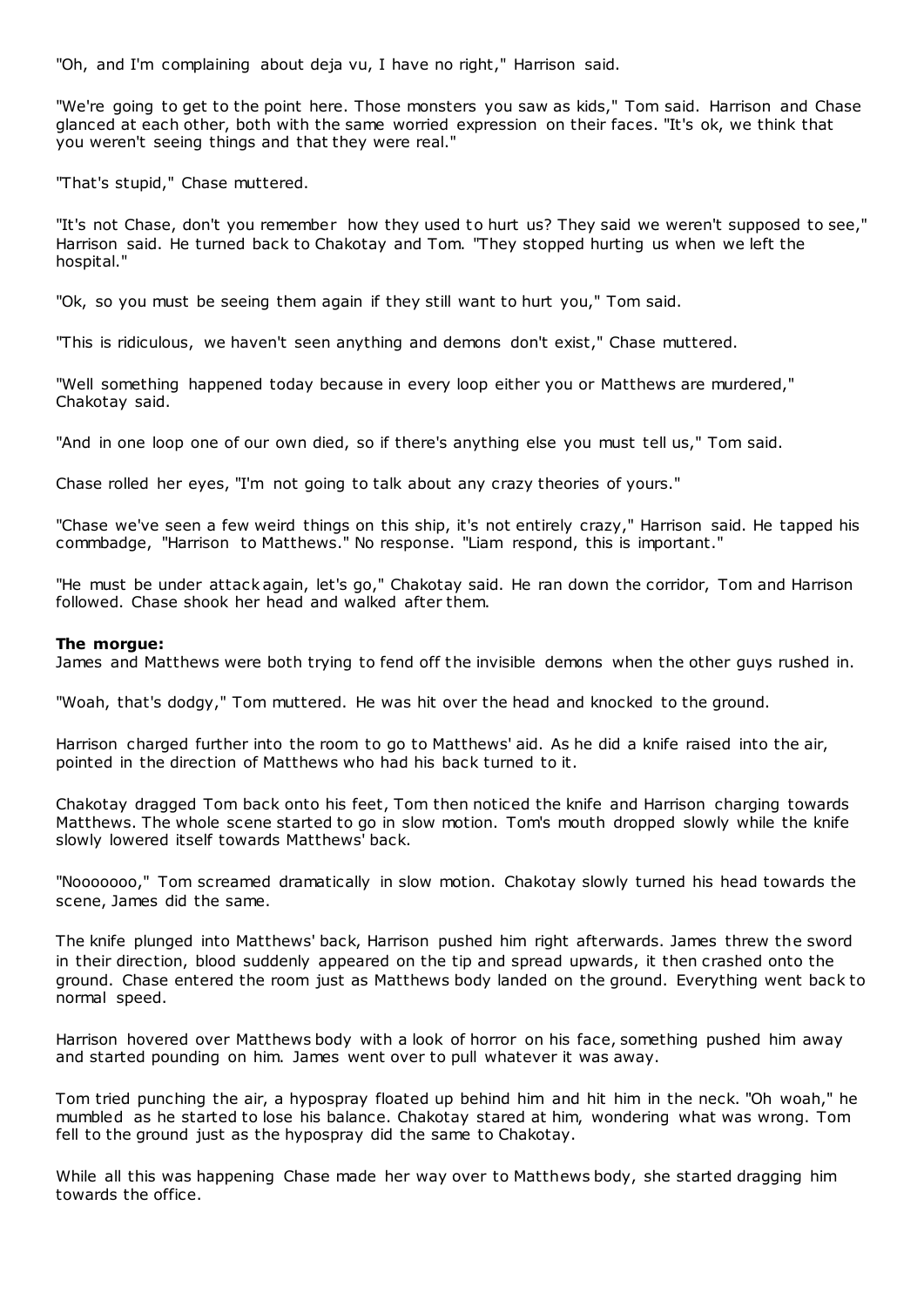James turned away just in time to see it, he ran over to them just as they got into the office. Chase looked up at him with wide eyes, "what? I was just getting him out of the way."

"He's dead, what's the..." James muttered.

Matthews turned his head towards him, "save us."

Chase glanced down at him, then looked back up with her mouth wide open in shock.

### **The Security Office:**

James woke up and quickly sat up, "this is just getting better and better."

"Aaaw, good for you," Danny said with a grin. She lifted her own head up, "if things are so good with Jess, why are you working night shifts?"

James glanced at her with a raised eyebrow, he got out of his chair and walked out.

"Ookay," Danny shook her head.

# **Chakotay's Office:**

Chakotay waited patiently behind his desk. Tom walked in, "hey guess what."

James walked in too, "ok guys, I know what we're dealing with."

Tom's eyes widened and he turned pale, "uh no you don't, I looped on my own this time."

The two stood on different sides of the desk, Chakotay kept on glancing at whoever spoke.

"Yes I know cos I looped on my own after you," James muttered.

"Yeah right, you're just jealous cos I get to deliver the news and everything," Tom said.

"No I looped twice," James said.

"Stop trying to steal my thunder!" Tom snapped.

"I'm not, besides you kind of stole mine," James groaned.

"No I didn't, I remember you keeping it yourself, you two don't," Tom said. "You're just trying to steal it back."

"All right fine. If I only looped once then I don't know the two victims, and the girl were in a nut house. Plus it's demons that are attacking them and I died two loops ago," James said.

Tom stared blankly, he clicked his fingers and sat down on Chakotay's desk, "damn it."

Chakotay glanced between them, "so let me get this straight, I missed three loops? And you two are arguing cos you keep alternating loops."

"I know what's doing this so we don't have to worry," James said.

Tom rolled his eyes, "yes I know, demons."

"Not just any old demons," James said. "You can't see, sound familiar?"

"Creepily yes," Tom muttered.

"No," Chakotay said.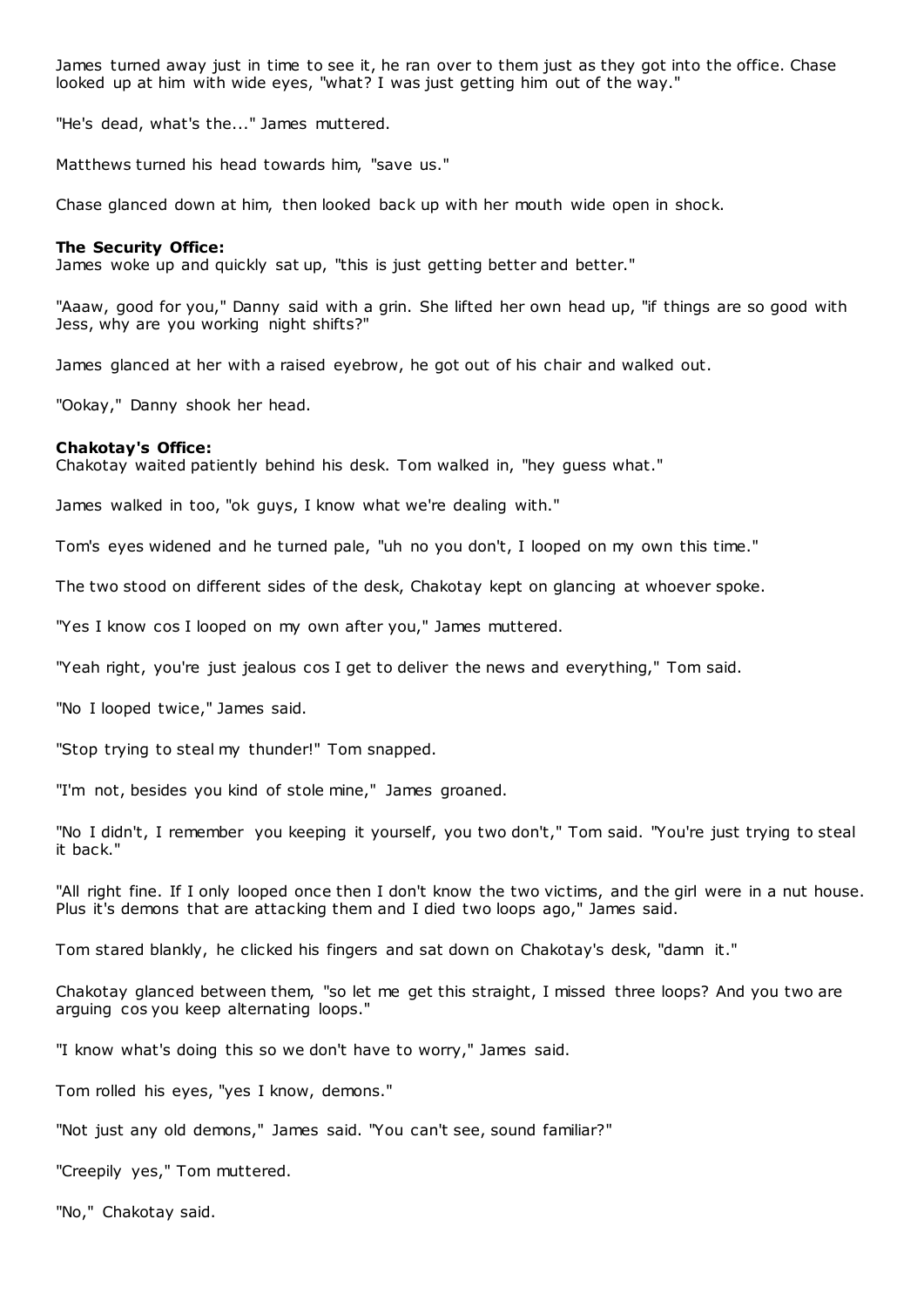"The demons are invisible, I don't know why," James said.

"So how do we stop them?" Chakotay asked.

"We were very close last time. Look Harrison contacted Matthews, you two were following Chase and Harrison so something must have happened," James replied.

"Well we don't remember, duh," Tom groaned.

"Then we just do the same thing again. Tom you follow Chase. Chakotay, Harrison," James said. He walked back out leaving the other two looking confused.

"Ok we outrank him," Tom said.

Chakotay sighed, "just for today we'll listen to him, let's go."

# **Deck Five:**

Tom was again following Chase, trying to look nonchalant. She turned the corner like before, Tom followed her.

Meanwhile James was following Matthews, he tapped his commbadge. "Taylor to Paris and Chakotay, something's not right. Matthews stayed in the morgue this time yesterday and we were attacked." Matthews turned the corner and walked up to Chase who was standing around. Tom peeped his head around the other corner and spotted James.

In: "That is strange, you didn't talk to him did you?"

"I didn't have time to," James replied quietly.

"What are you doing?" Harrison asked from behind him.

James turned around, "do you want the long or short version?"

Chakotay joined the two, "James, what are you doing here?"

Harrison glanced between the two, "sir are you following me?"

A small bang got their attention, they all turned to where Matthews and Chase were standing. Tom was lying unconscious on the ground, with a head wound. Matthews had backed into the wall, Chase was backing towards James and the others.

"Ohno, it can't be," Harrison stuttered. He ran towards Matthews, James just missed stopping him so he followed instead.

Tom groaned from the ground, "oh my head." He pulled himself up.

Harrison went over to block Matthews from any kind of attack. James got pushed away from them.

Chakotay turned his attention towards Chase, who was standing around just watching. "What makes you so special?" he said quietly.

"Johnny, don't," Matthews muttered, he tried to push Harrison out of the way. Harrison turned around to face him.

"No, I'm not letting them get you again," he said.

"Again, what are you talking about?" Matthews questioned. His eyes widened, he ducked bringing Harrison with him. Harrison glanced to his right, then pushed him to his left. He fell to the ground.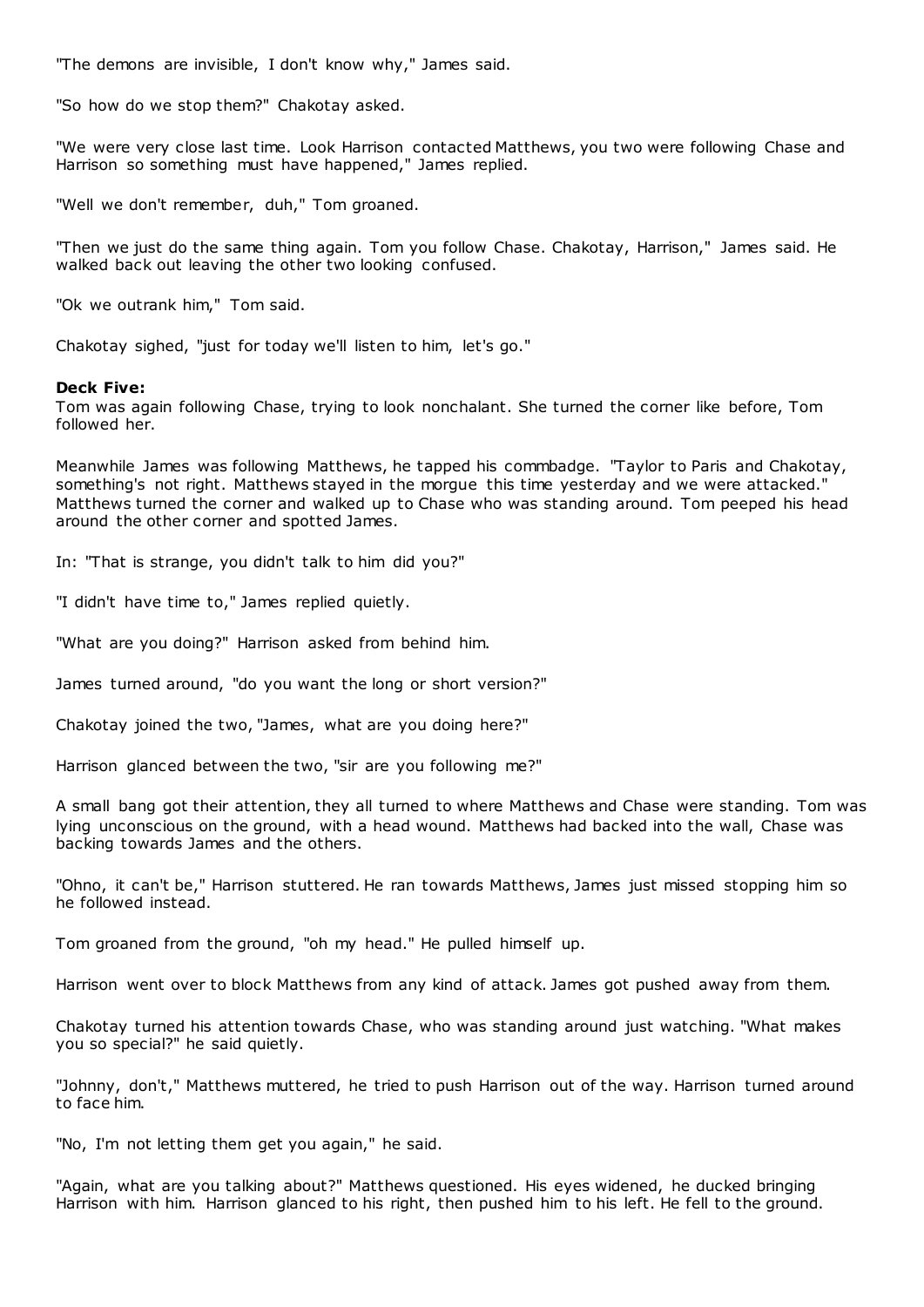James turned around just in time to see a knife plunge into Harrison. "Damn it," he muttered as he ran over. He pushed away whatever was nearby him, then knelt down next to him. "Why did you do that?"

Harrison weakly opened his eyes, "not again, I couldn't."

"How did you know?" James asked. Chakotay and Tom surrounded the two.

"Deja vu, remember?" Harrison mumbled. His eyes closed, and his head fell back.

"Huh?" Tom said. "What's he on about?"

James sighed, "he was there when Matthews died this time. Their locations and deaths keep changing."

Matthews walked over to them, "died, what are you talking about?"

Chase also came over, "stop talking nonsense."

James turned his head to look up at her, "he remembers."

Chase looked worried, "he can't, there's nothing..."

"James," Harrison's voice whispered. James turned his attention back to him. Tom backed off a little, eyes widening. "Stop her."

#### **Chakotay's Office:**

"He remembered that he died, and he tried to stop it," James said.

"So are all of them looping too?" Tom asked. "Cos that would explain why things keep changing."

"No, Harrison said deja vu. Maybe he just has a feeling about it," James replied.

Chakotay nodded, "if they did loop they'd remember asking us for help, and would try to talk to us first thing in the morning."

"I guess so, but Matthews didn't remember dying," Tom said.

"We're wasting time just guessing about this," James muttered. "It's Chase, I know it is."

"Chase, it was the demons that did this," Tom said.

"Maybe so, but why is she the only one who hasn't been murdered?" Chakotay asked. "In that attack, they didn't hurt her."

"They didn't attack you either," Tom muttered.

"They did in the loop I remember, one sedated the two of you," James said. "And when Matthews died, Chase tried to get rid of the body."

"Of course," Chakotay said, clicking his fingers. "She must have been trying to get his body away from us, so we wouldn't loop."

"She must have done something to get the demons here, we have to stop her," James said.

Chakotay nodded, "computer locate Chase Davids."

The computer responded, "Chase Davids is on the bridge."

"We may be too late," Tom said.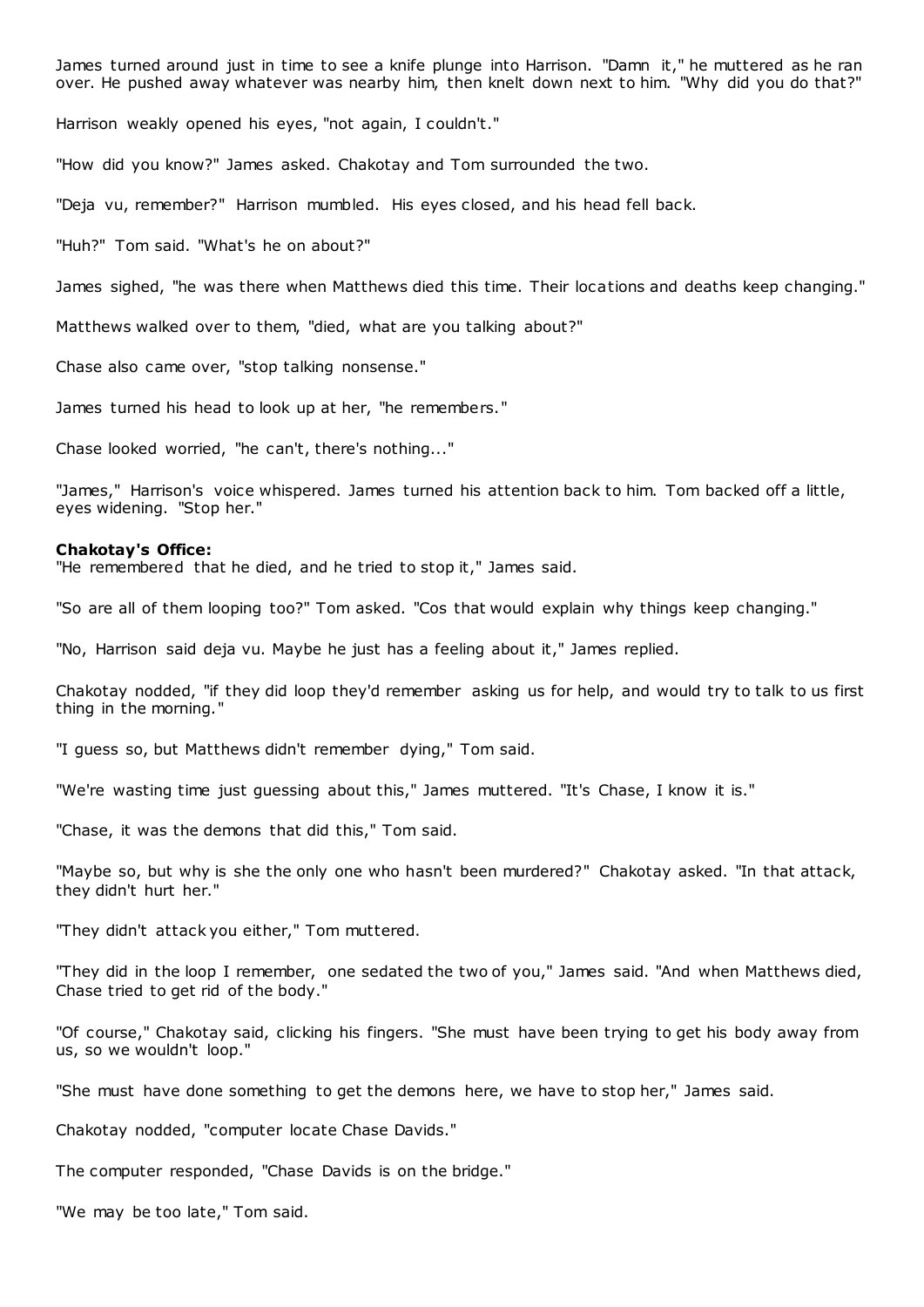"There's only one way to find out," James said.

"Wait, she's not on the bridge. I would remember," Chakotay said. He tapped his commbadge, "Chakotay to the bridge."

In: "Janeway here, idiot."

"Did you just call me an idiot?" Chakotay asked, he quickly shook it off. "Is there a girl on the bridge, dark hair, short in height, white?"

In: "Well there's Jessie, but that's it. Moron."

"You've got to stop doing that," Chakotay grumbled.

"We should split up, we have to find her," Tom said.

"Yeah, she's not going to go back to Deck Five. I'm sure she knew we were onto her," James said.

In: "I told you, she's right here."

Chakotay groaned into his hand, "we're not looking for Jessie. Chakotay out." Tom and James stepped out of the room, Chakotay got up and followed them.

### **Deck Seven:**

Tom walked down the corridor, "nope, no sign of her. We're probably too late now."

In: "Keep looking. If we are we may as well use this loop to interrogate her."

In: "Be optimistic . if Harrison does have deja vu as well as Matthews, then they'll be together trying to protect each other."

In: "Yeah that worked well both times, didn't it?"

Tom frowned as a girl walked around a different corner and started walking in front of him. He picked up speed while tapping his commbadge. "Hey, Chase!"

The girl stopped, she turned around. "Tom, what a pleasant surprise," she said sweetly.

"You've got to stop this. Whatever happened, it's not worth their lives," Tom said.

Chase narrowed her eyes, "how can you say that when you don't even know." She walked closer, "they made a fool out of me."

"Killing them won't erase that," Tom said.

"No, but it's a good punishment for them and a good relief for me," Chase said. "You know I've been doing whatever I can to stop you lot from looping, I was very close with the other blonde one, until he asked of course. I guess there's only one thing I can do."

"Oh yeah, do you know why that keeps happening cos it's really bugging me?" Tom asked.

Chase just smiled at him, she pulled out a hydro spanner. "Beats the hell out of me, oh well, I'll just beat the hell out of you." She leapt forward to hit him with it, he grabbed her arm to stop her.

He tried to push her away, she kept a tight hold of him by the arms. Instead he pushed himself towards the wall, she slammed right into it and dropped the spanner. She kicked him in a sensitive place, making him stumble back and onto the ground.

"You're so going to regret doing that," she growled.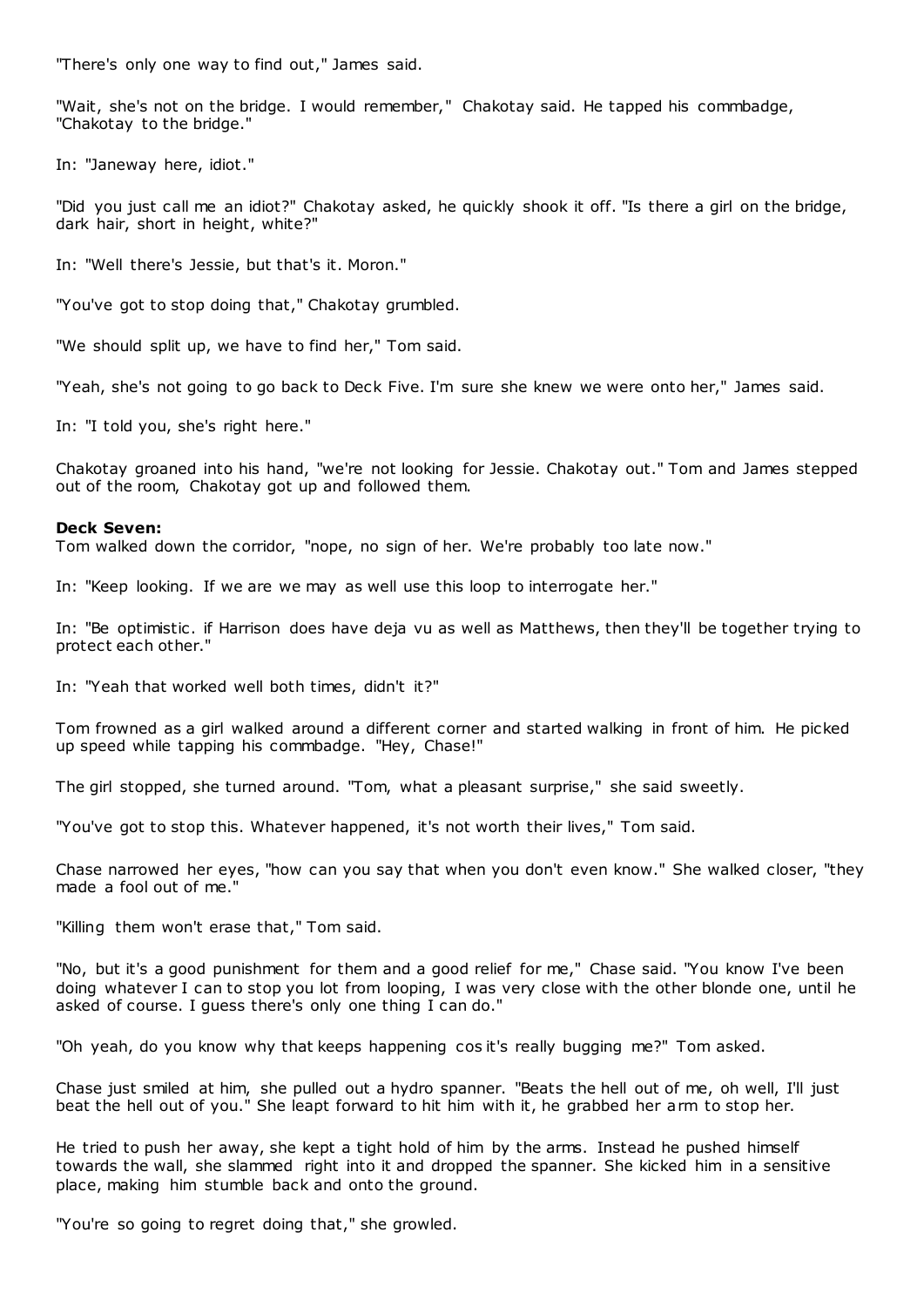Tom eyed the spanner briefly, "maybe so." He quickly grabbed it as she moved closer. He swung it at her, it hit her in the leg making her stumble backwards. He used the wall to pull himself back up. She made her way over to him, before he could do anything she had put her hands around his neck. He raised the spanner and hit her over the head. Her grip loosened, then she fell to the ground with blood coming from her head.

"Oh my," Tom stuttered, his face turned white.

# **Later, Engineering:**

"You killed her?" James said in amazement.

Chakotay glanced at him, "you said that a few seconds ago."

"I know, I'm so shocked, I'm in a rut," James said.

"Yeah, I'm not exactly proud of it you know," Tom muttered.

Both Harrison and Matthews walked in through the main doors, and joined the three.

"Well?" Chakotay questioned.

Harrison sighed, "the feeling of being watched is gone, and no attacks."

Tom fished a gold chain out of his pocket, "I found this in her pocket, I don't know if..."

Matthews took it off him, "I gave this to her for her birthday last year."

"Oh sorry, well you may as well keep it," Tom said with a shrug, looking a little guilty.

"I can't believe it, I never thought she'd go this far. I'm still not sure how she did it," Harrison said.

"And I'm not sure how come you two had deja vu everytime, and no one else did," Chakotay said.

"There's a lot of stuff that doesn't make sense," James said. "One how come you guys came to life and asked us to help, and then the day rewound? And how come you could see the demons in the first place?"

"I don't know, but at least we know now that we weren't dellusional," Matthews replied. He glanced briefly at Harrison, "we'd like to thank you for helping us, and uh, apologise as well."

"I think you two being alive and well is thanks enough," Chakotay said.

"Still, thanks," Matthews said. He turned around and walked out.

"I'd better keep an eye on him just in case," Chakotay whispered to the others. He followed, Tom shrugged before doing the same.

"There's still a little sense of deja vu playing in my mind," Harrison said. "We didn't by any chance talk in here, did we?"

"Maybe, I missed one or two loops," James replied.

Harrison smiled, "I think we did, just not here exactly. No doubt you were asking about what would want to harm me, and personal questions."

"Huh, if I did, sorry I don't like people butting in my personal affairs either," James said.

"No, you had my best interests at heart. I'll look passed it, this time," Harrison said, smirking slightly.